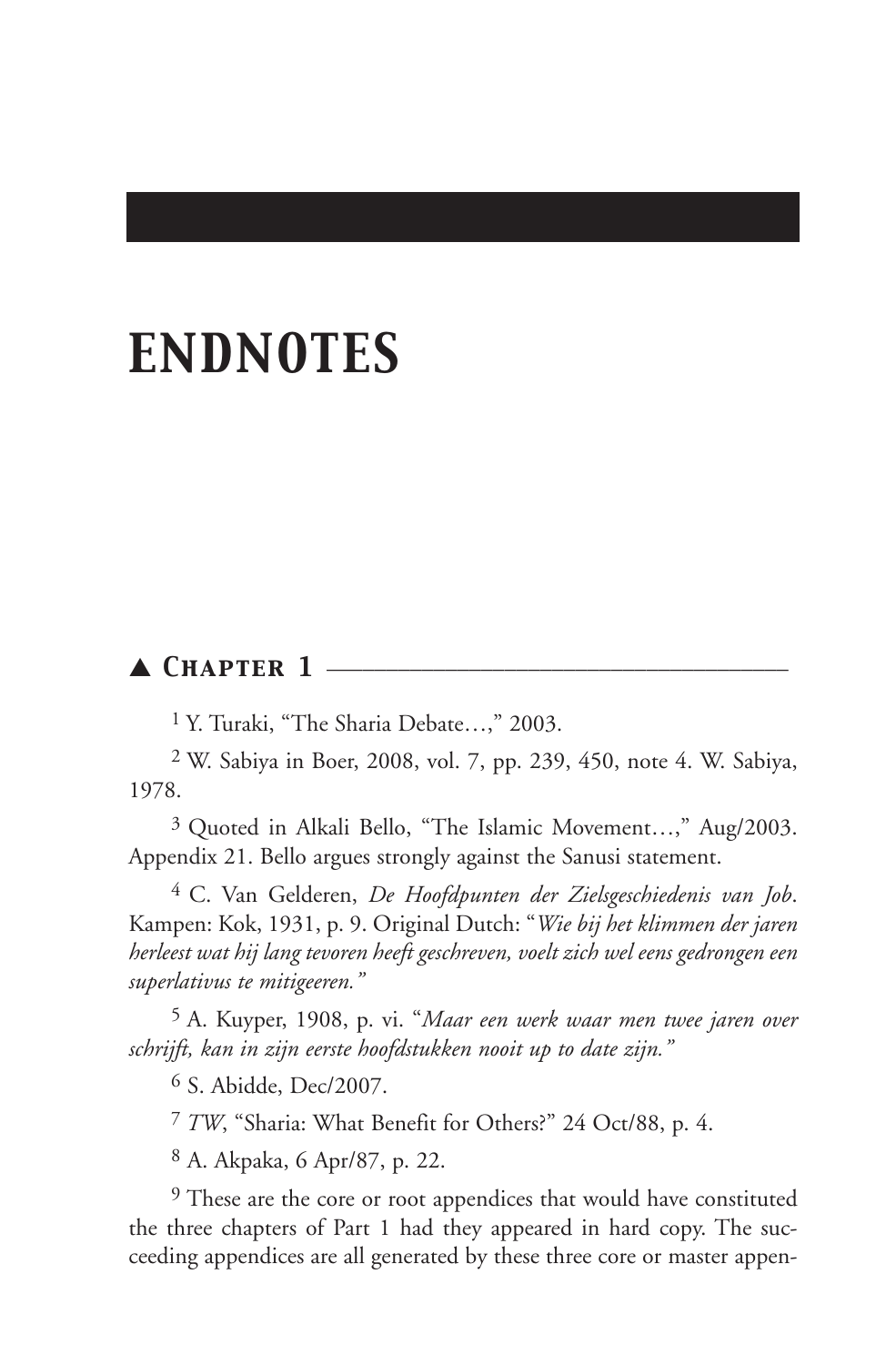dices. They will be referred to more often in the succeeding discussions. For full explanation wait till you get to the section below on "House Keeping."

10 J. Olupona, 1992, p. v. In 2006, he was appointed to the Harvard Divinity School.

11 O. Yai, 1992, p. ix.

12 N. Addu'a, 2006, p. 1.

13 Douglas Todd, religion editor for the *Vancouver Sun,* very recently wrote, "It is not cool to be 'religious' in Canada…. The safest stance in Canada is not to take a stand" (D. Todd, 17 Nov/2007).

<sup>14</sup> J. Aguwa, 1993, p. 4. During the week of writing the first draft of this paragraph, Canadian scholar Margaret Somerville wrote to deny the claims of contemporary atheists who reject religion as "the root of much evil." She counters, "Religion itself is not evil—just as science is not evil but it can be used for evil purposes, just as science can." Referring to Richard Dawkins, leader of the atheist pack, he "looks only at the evil uses of religion—never the good it effects—and only the good uses of science—never the harm it does" (M. Somerville, 20 Aug/2007).

15 H. Istifanus, 2007, pp. 12-13.

16 P. Aduje, Mar/2007.

17 *The Guardian,* March 27, 2007.

18 For additional explanation see "Appendices" section, p. 324. p. 422.

<sup>19</sup> The *CCD* is distributed by myself and, in Nigeria, by a Jos-based agent. Please consult my website <www. SocialTheology/Islamica> for information or contact me directly through email <br/>boerjf@ hotmail.com>.

20 I. Ado-Kurawa, *Sharia and the Press*…., 2000, pp. 424-425.

21 D. Ityavyar, "Preface," in D. Ityavyar and others, *Advocacy*…, 2004, p. 1.

# ▲ **CHAPTER** 2

<sup>1</sup> V. Bacote, 2005, p. 12.

2 L. Sanneh, 1997, p. xi.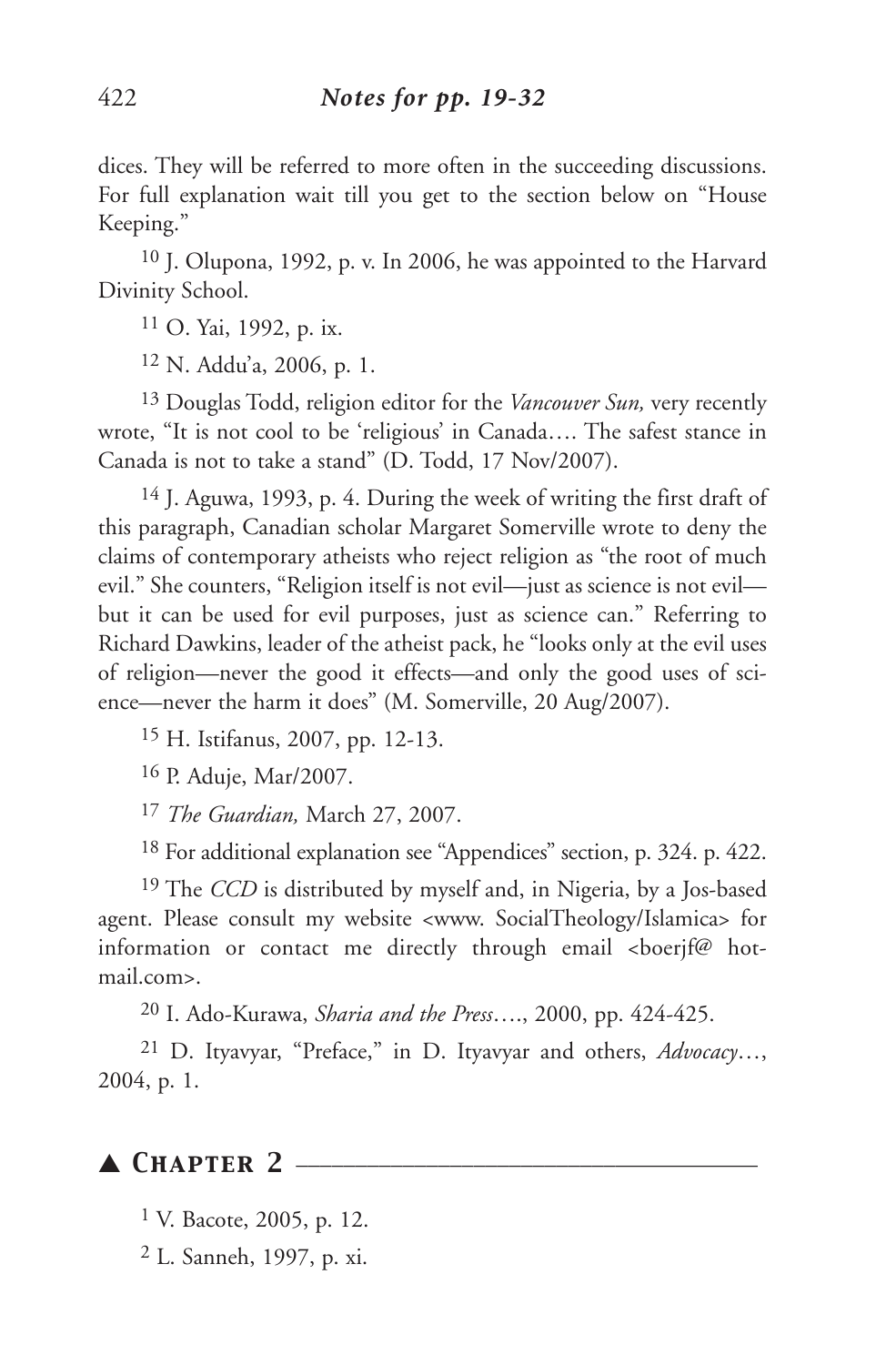3 Since Part 2 of this book refers frequently to Abraham Kuyper and his followers, I recommend strongly that you turn to the *Companion CD-Rom* at the following folder and its sub-folders—<Misc Arts/Kuyperian/>. You will find a wealth of materials there for background information.

4 Sanneh is often ambiguous. Do I "over-interpret" him here? Could being "profoundly affected" by this Muslim opinion mean something less than outright support?

5 J. Boer, 2003, vol. 1, pp. 16-27; 2006, vol. 5, pp. 125-254.

6 There are any number of terms, names, institutions, books about Abraham Kuyper or Kuyperian (-ism), the movement he spawned that you can "google." I suggest you start with Abraham Kuyper himself. Try "Dooyeweerd," the main post-Kuyper philosopher of the movement. Try "Neo-Kuyperianism," "Reformational," "Institute for Christian Studies" for starters. Try "H. Evan Runner," "Paul G. Schrotenboer," "Hendrik Hart"….—There truly is hardly a limit, for each website will lead you on to another.

7 J. Boer, 2003, vol. 1, pp. 16-24; 2006, vol. 5, part 2.

8 AFREG, Action Plan, Appendix 101, Document 3, Par. 1.

9 A. Mayer, 1999, pp. 105, 229-230. A. Mawdudi, 1980, p. 18.

10 A very simple example. During conversations in my Kuyperian birth culture it was customary to throw in "*Deo volente*" or simply "D.V," meaning "God willing," the Christian equivalent to the Hausa/Arabic "*insha Allah,*" a term Muslims use regularly as we used "D.V." As this culture secularised rapidly during the 20th century, we dropped the custom. Around 1970, I was chatting with a Muslim neighbour in Nigeria and told him my plans for the following day. When I was through, he was silent for a moment and then asked, "*Insha Allah fa*?"—meaning "What about God's will?" I was embarrassed that he had to set me, a representative of Jesus Christ, straight on such an essential point. I had drifted along in the general flow of secularism and dropped this essential Christian element. This Muslim reminded and corrected this partially secularised missionary. Ever since, I have been very conscious of the will of God not only but also of expressing it.

11 J. Boer, 2008, vol. 7, pp. 59-63, 289.

12 D. Byang, 1988, p. 97.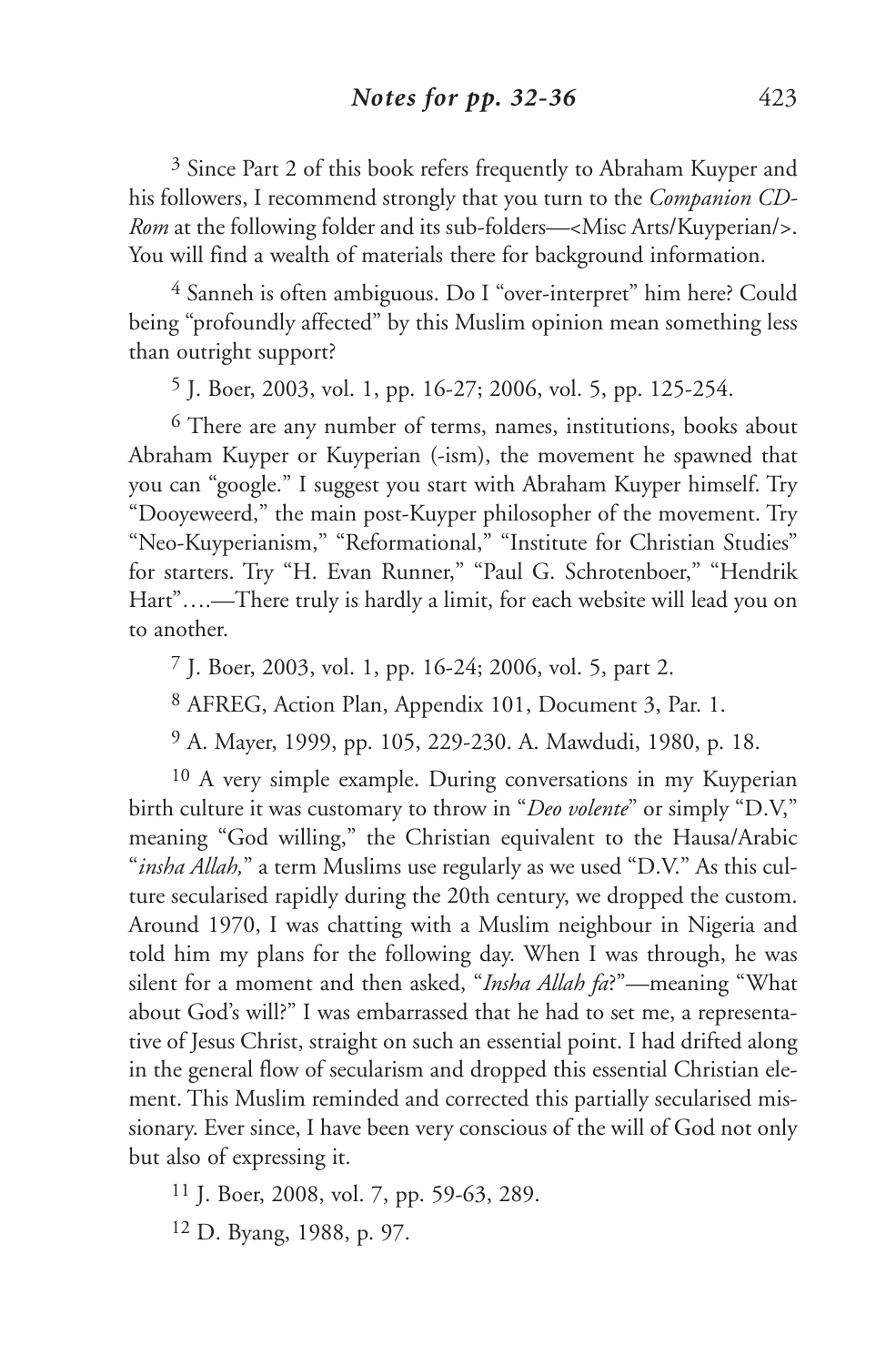13 J. Boer, 2005, vol. 4, pp. 152-153.

14 D. Todd, 3 Jan/2009.

15 AFREG, 2006, Action Plan, Appendix 101.

16 L. Sanneh, 1997, pp. 195-196.

17 E. Shehu, Appendix 55. J. Boer, 2005, vol. 4, p. 88.

18 *Globe and Mail,* 27 Jan/2009. This is somewhat similar in spirit to the hope Jeffrey Stout of Princeton University has of the pluralistic situation in North America. "No modern country can realistically imagine itself as a group bound together by agreement on a ranking of its highest values, a religious vision of the good or a big story about the origins and destiny of a people." He envisions "a healthy democracy, where people of different…religions meet, for instance, on the soccer [football] fields and baseball diamonds, often joining the same teams, working out ways to live together, *despite tensions, in imperfect peace"* (D. Todd, 22 Oct/2005).

19 M. Somerville, 27 Jan/2009. Italics mine.

## ▲ *Chapter 3* \_\_\_\_\_\_\_\_\_\_\_\_\_\_\_\_\_\_\_\_\_\_\_\_\_\_\_\_\_\_\_\_\_\_\_\_\_\_\_

1 Clark Pinnock, "The Role of the Spirit in Creation," *Asbury Theological Journal* 52 (Spring 1997), p. 49. Quoted in V. Bacote, 2005, p. 20.

2 E. Ihsanoglu, General Secretary of OIC, 18 Sep/2008.

3 J. Boer, 2006, vol. 5, pp. 157-164.

4 Rick Wood, "Are We Proclaiming a Defective Gospel?" *Mission Frontiers*, Mar-Apr/2008, p. 9. Wood's concern may be different from mine, but the fact is that he asks the question. Jonathan W. Rice, "Britain's Evangelical Awakening," *Mission Frontiers*, Mar/Apr/2008, pp. 11-14. The subtitle of the article reads, "An Anti-Intellectual Faith and the Tragic Consequences…."

5 For additional information about van der Walt and his book see J. Boer, 2006, vol. 5, pp. 224-228, 272.

6 Y. Turaki, 1994, pp. iv-v.

7 For a summary history of Abraham Kuyper, see entry "Abraham Kuyper" on Wikipedia as well as a host of other entries on the Web.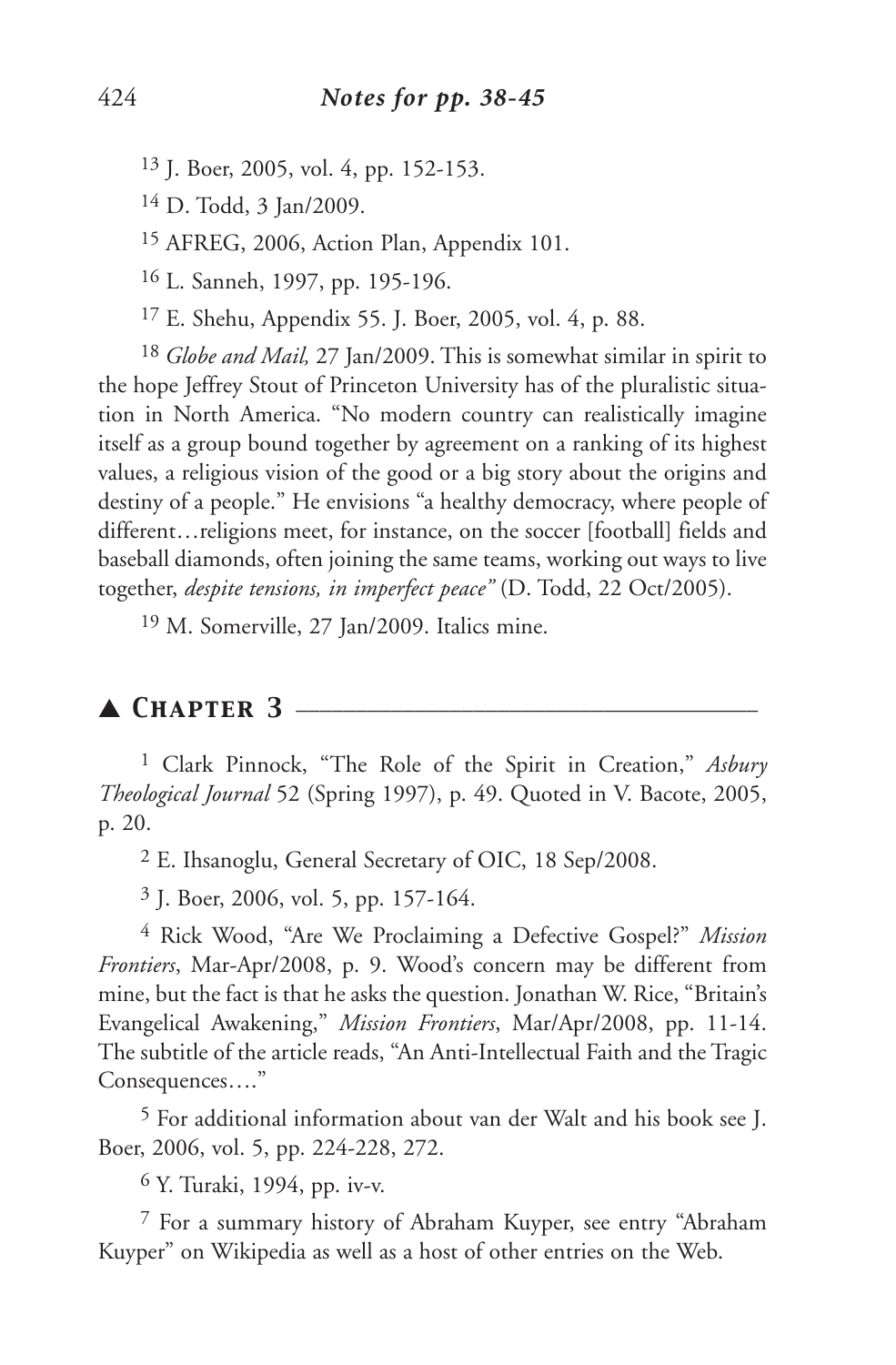8 J. Skillen, 2000, p. 365.

9 H. Runner, 1967, pp. 155, 164.

<sup>10</sup> I refer to the International Conference Commemorating Abraham Kuyper's 1898 Stone Lectures held at Princeton Theological Seminary in Princeton, New Jersey, USA, in 1998, an event I personally attended.

11 J. Skillen, 2000, pp. 366-368, 372.

12 E. Storkey, 2000, p. 189.

<sup>13</sup> I am not the first to take Kuyper out of the West for a wider world. Indian scholar Vishal Mangalwadi, convinced of the universality of Kuyper's approach, republished his Princeton *Stone Lectures* in 1994*,* to show Kuyper's significance for India.

14 J. McGoldrick, 2000, p. 158. Quoted from Kuyper's *Near Unto God*, p. 7.

15 J. Bolt, 2001, p. xix.

16 J. Boer, 2003, vol. 1, pp.16-24; 2006, vol. 5, pp. 125-254.

17 I will go one further. **If you are a Nigerian living in Nigeria, whether Christian or Muslim,** and you want to pursue further Kuyper studies, go to my website <www. SocialTheology.com> where you will find numerous links and much information. Also get hold of the *Companion CD* circulating in Nigeria. Contact me by email at boerjf@hotmail.com if you cannot locate it. I may also be able to point you to under-graduate and post-graduate long-distance courses online and, in some exceptional cases, help you with a book or two. *Note well: I am a private individual and have no access to scholarships or even information about scholarships. Do not go there with me!*

18 R. Sweetman, *Perspective*, the newsletter of the Institute for Christian Studies, Feb/2008, p. 12.

<sup>19</sup> J. Boer, 1991, pp. 85-99; *Companion CD* < Boer Articles/Faith and Science>, pp. 10-25.

20 For this and all other actual Study Guides, go to Appendix 105. Remember this instruction for all subsequent Study Guides.

21 L. Sanneh, 1997, pp. 181-182.

22 J. Boer, 1979, pp. 449-456.

23 L. Sanneh, 1997, p. 224.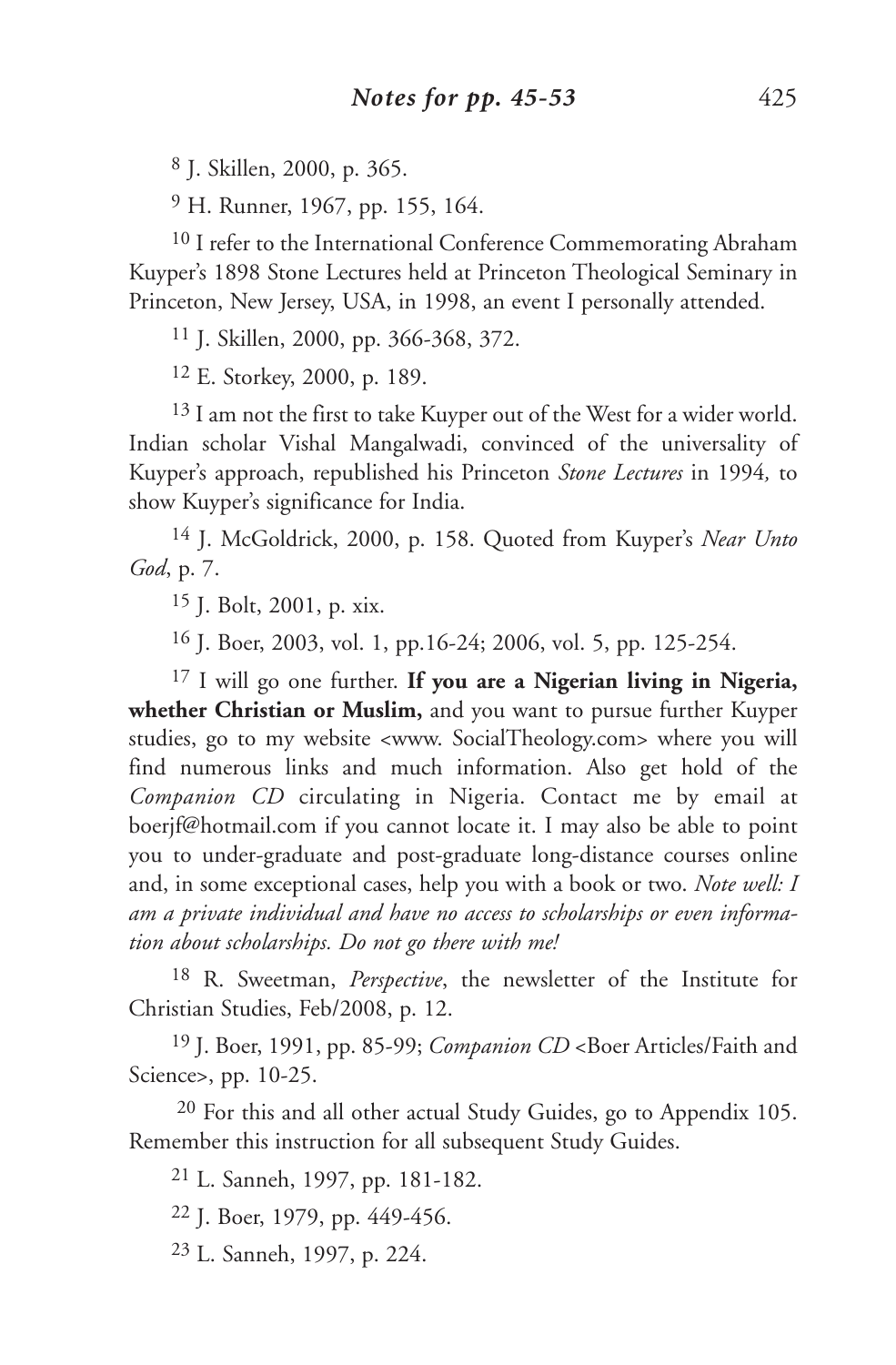24 J. Boer, 2005, vol. 4, p. 201.

25 L. Sanneh, 1997, p. 228.

26 J. Boer, 2006, vol. 5, p. 141.

27 H. Farrant, p. 75. Vol. 8, Appendix 80

28 V. Bacote, 2005, p. 7.

29 R. Mouw, 2007.

30 P. Marshall, 1984, p. 15. See J. Boer, 2006, vol. 5, Appendix 16.

31 J. Boer, 2005, vol. 4, chps. 2-3. See also "secularism" and "wholism" in the indices of vols. 2 and 6. Also vol. 8, Appendix 1.

32 Shirley W. Madani, one who loved Muslims and encouraged evangelism amongst them, in a review of this document wrote that "it contains many statements which a Christian would endorse. It also includes criticisms of the West which strike home and should make us hang our heads in shame." S. Madany, 1991, p. 14).

33 The Islamic Institute, 1990, pp. 9-10, 13-15, 18, 31. Vol. 8, Appendix 72. This insight is shared by the Kuyperian scholars Richard Mouw and Sander Griffioen (1993, pp. 115-116).

34 A. Mohler, 30 May/2005.

35 V. Bacote, 2005, p. 56.

36 Referring to the Canadian situation, if you allow secularism to define you, then you're a secular OK poster boy or girl. If you insist on defining yourself and set your own parameters, then, suddenly, most secularists become intolerant and begin to berate you as a dangerous creature such as "conservative" or, even worse, "evangelical." They begin to depict you as some inhuman alien monster that suddenly comes crawling out of the woodwork from nowhere. It is, of course, a mere ploy to silence critique of wholesale murder called abortion and other "noble" Western secular contributions to the world such as raw sex, raw drugs, raw economics, raw politics and an entitlement culture of human rights stripped of every sense of human responsibility, not to speak of the "refined" culture of modern warfare. Phew! Quite a mouthful—but try telling me I am wrong!

37 S. Wasti, Oct/2004.

38 J. Boer, 2004, vol. 2, Appendix 1, pp. 157-158; 2005, vol. 4, Appendix 12, pp. 237-239.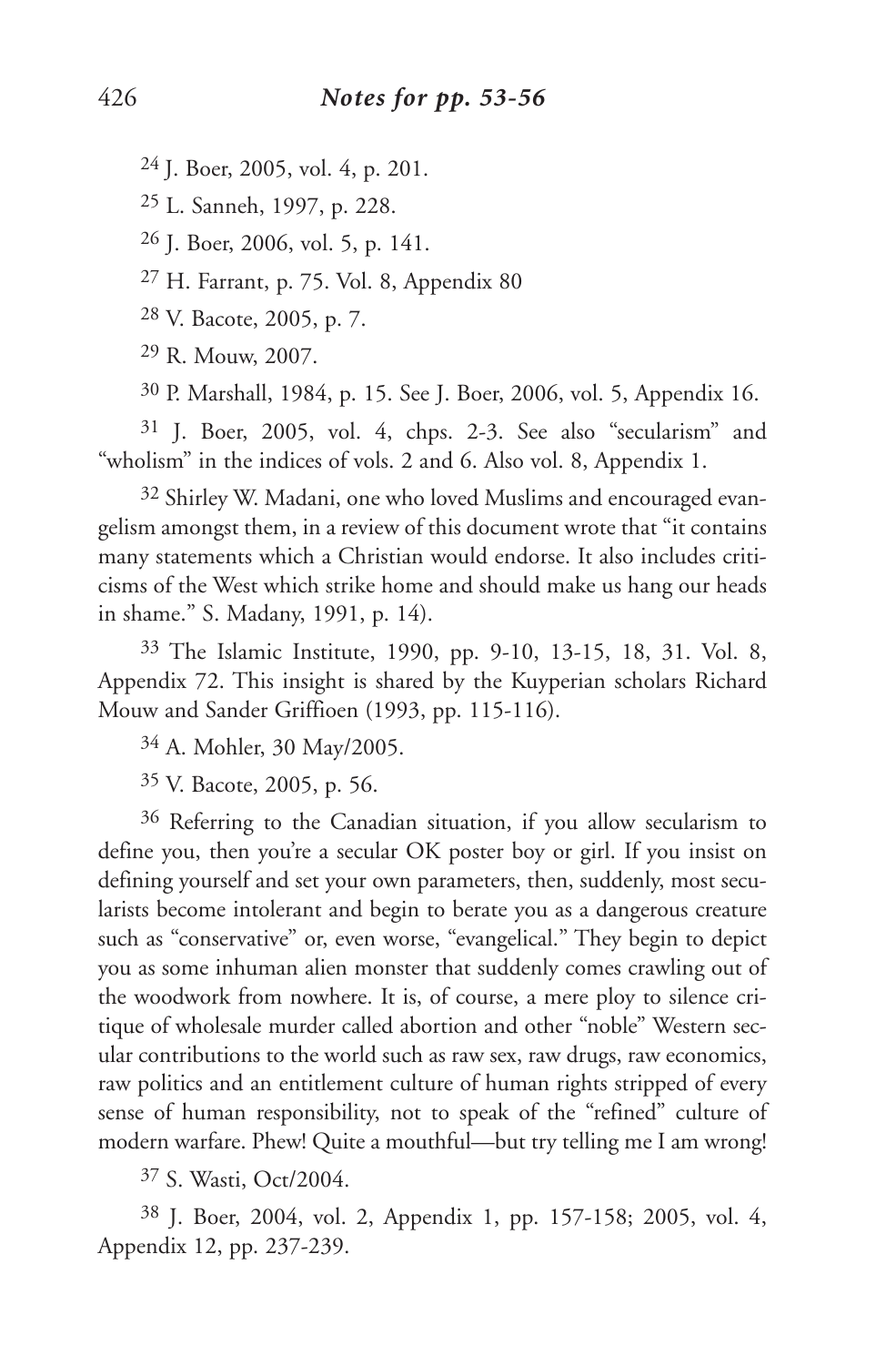39 A. Mohler, 25 July/2005.

40 See Ray A. Clouser, 1991, p. 198.

41 L. Sanneh, "Encounter." Here I am talking "universal validity," which is not the same as the universality which I discuss earlier in this chapter and which refers to the fact that everyone has a worldview, that it is a universal phenomenon.

42 B. Myers, June/93, p. 4.

43 R. Wuthnow on backcover of P. Berger, 1999.

44 S. Huntington, 1996, p. 96. Quote from George Weigel, "Religion and Peace: An Argument Complexified." *Washington Quarterly*, 14 (Spring 1991), p. 27.

45 To be fair to ourselves in Nigeria, we inherited this myopic worldview from Western missionaries; we did not create it and we are currently attempting to overcome it.

46 J. Boer, 2006, vol. 5, pp. 143-144.

47 Sometimes I wonder whether more liberal Muslims use this argument as an excuse for unacceptable or indefensible actions seen as common to Muslims. In a course taught at Simon Fraser University in Vancouver, Canada, visiting lecturer Mohamad Rachid almost routinely dismisses unpopular acts of Muslim intolerance or violence as mere expressions of un-Islamic local traditions. Though I recognize the validity of this attitude and even recommend it, I am not so sure that it can legitimately be routinely used as an explanation for all unpopular Muslim behaviour. I finally end up questioning whether Islam has any influence on its adherents at all beyond its five pillars. At the same time, I recognize the problem to be real also among Christians who at times canonize their local customs.

48 For supplementary reading on sphere sovereignty see Appendix 71.

49 V. Bacote, 2005, pp. 61-63. J. Bolt, 2001, p. 308.

50 H. Dooyeweerd, 1979, p. 48.

51 J. Dengerink, 1978, pp. 2-3, 57.

52 For additional sources for the theory of "sphere sovereignty" see A. Kuyper in J. Bratt, 1998, pp. 461-490. H. Runner, 1967, pp.131-166. R.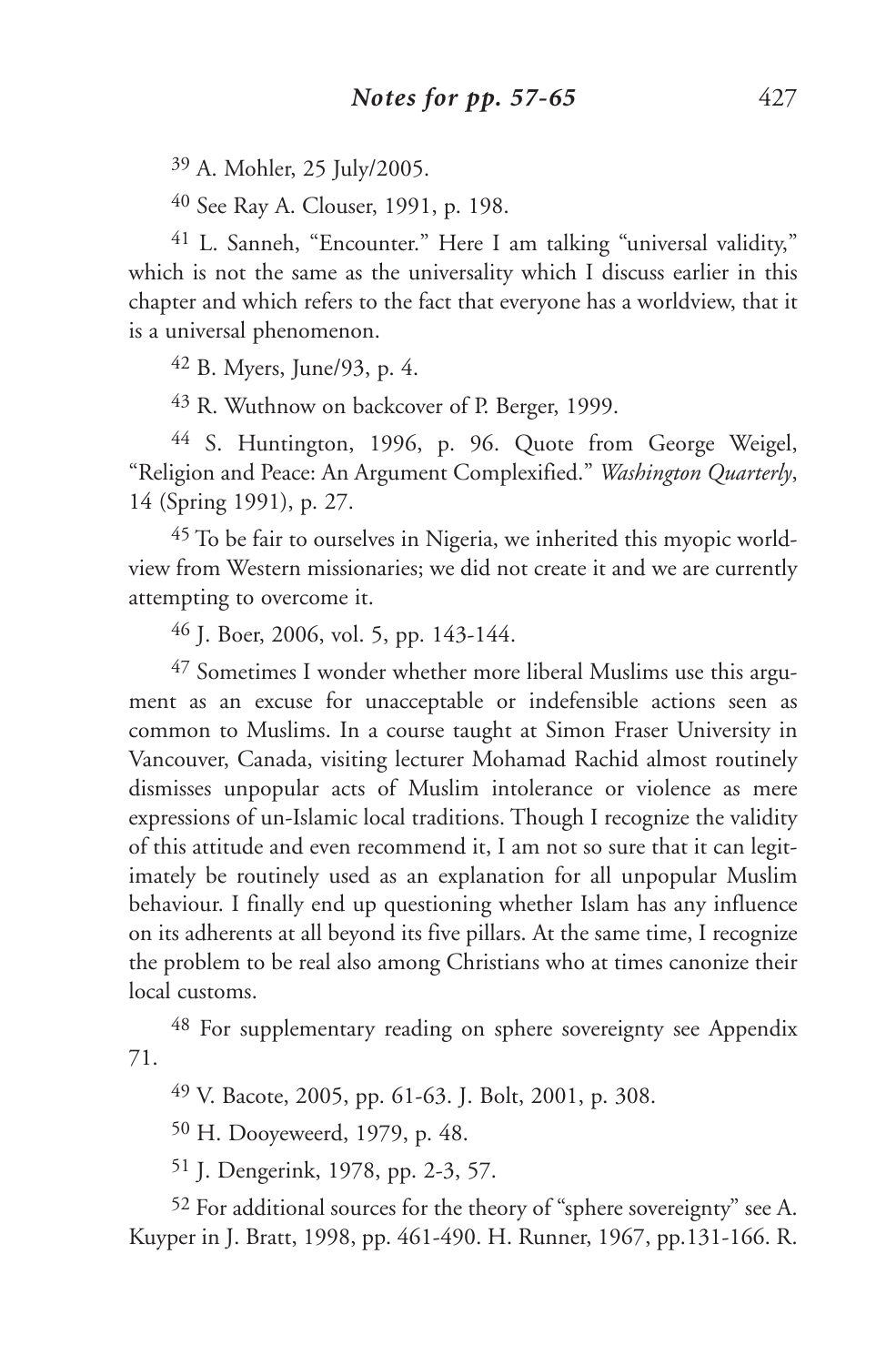Mouw, 2000, pp. 87-109. E. Storkey, 2000, p. 191. J. Bolt, 2001, see index entries. See also Appendix 71.

53 H. Runner, 1967, p. 134.

54 J. Bolt, 2001, pp. 304, 308. Read Bolt's entire chapter to have Kuyper's vision fleshed out more. Bolt points out that there is an American group associated with "Christian Reconstruction" who claim to be Kuyperians but advocate theocracy (pp. 305-307).

55 The term "church as organism" will be explained in ch. 4, pp 99- 104.

56 J. Bolt, 2001, p. 309.

57 J. Boer, 2007, vol. 6, pp. 244-245, Appendix 29.

58 J. Boer, 2007, vol. 6, pp. 285-286.

59 For supplementary reading on the subject see Appendix 74 and 75.

60 M. Rachid, 2008, p. 2.

61 J. Boer, 2006, vol. 5, p. 279— see entry "individualism" in Index for further elaboration.

62 J. Boer, 2006, vol. 5, pp. 209-211.

63 P. Heslam, 1998, pp. 149-150.

64 G. Spykman, 1992, pp. 245, 247.

65 A. Kuyper, 1991, pp. 65, 52.

66 H. Dooyeweerd, 1986, pp. 14-15, footnote 11—"A contemporary Roman Catholic jurist, Professor G. E. Langemeijer of the University of Leiden, [The Netherlands], wrote that Dooyeweerd '… can be called the most original philosopher Holland has ever produced, even Spinoza not excepted.' …. Giorgio Delvecchio, the great Italian neo-Kantian philosopher, regarded Dooyeweerd as 'the most profound, innovative, and penetrating philosopher since Kant.' Letter from Delvecchio to Dooyeweerd, quoted to the author by Dr. Bernard Zylstra, a student and close friend of Dooyeweerd." Note: The "author" referred to in the previous sentence could not be Dooyeweerd but probably the translator. See entry "Dooyeweerd" in Bibliography.

67 G. Spykman, 1992, pp. 246-247.

68 John S. Mbiti, *African Religions and Philosophy* (Nairobi: East African Educational Publishers, 1969), pp. 108-109.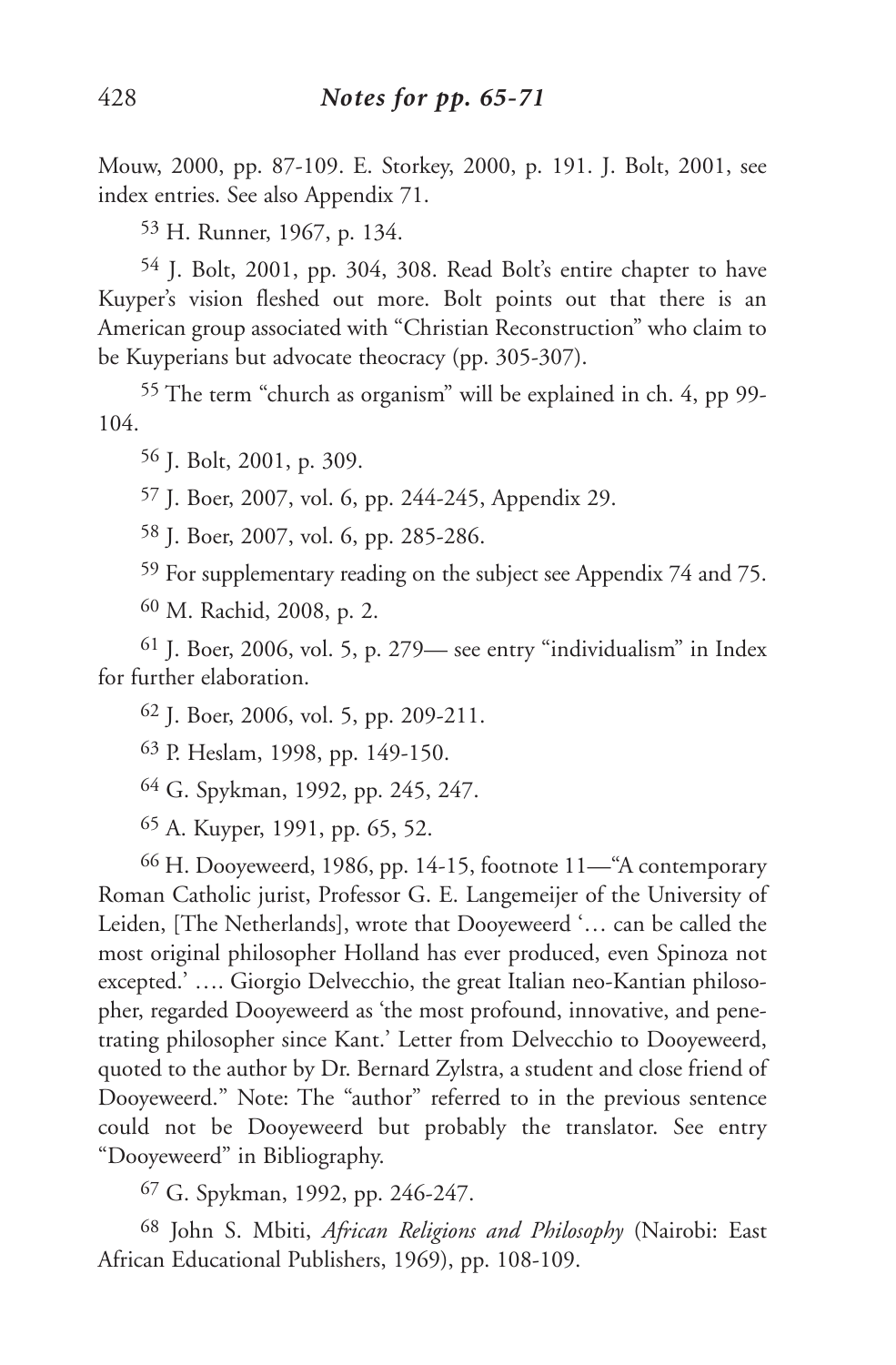69 Yusufu Turaki, *Foundations of African Traditional Religion and Worldview* (Nairobi: WordAlive Publishers, 2006), p. 36.

70 Dutch title: *Moreel Kapitaal: De Verbindingskracht van de Samenleving.* Soest.

71 Centrum voor Reformatorische Wijsbegeerte, <www. christelijkefilosofie.nl>. My translation.

72 For additional material on pluralism see Appendix 73.

73 H. ten Napel, July/2006, p. 90. The quote is from the 2004 edition of the UN's *Human Development Report.* See vol. 8, Appendix 76.

74 R. Mouw and S. Griffioen, 1993, p. 8.

75 B. Cleminger, Feb/91.

76 R. Mouw and S. Griffioen, 1993.

77 R. Mouw and S. Griffioen, 1993, pp. 106, 118-119.

78 The letters in parentheses after this and the next few endnote numbers identify the page reference in endnote 80 that goes with the quotation. Go to endnote 80 to fully understand.

 $79$  This paragraph is a quotation from John Rawls quoted in the book, not of our authors themselves. John Rawls (1921-2002) was an American philosopher and a leading figure in moral and political philosophy (Wikpedia).

80 R. Mouw and S. Griffioen, 1993, pp. 8(a), 27(c), 32(d), 35(e), 46(f).

81 In secular Canada, some secularists attempt to remove all public symbols of the Christian Christmas as not being neutral. It supposedly depicts Christian establishment. It is interesting and telling that Jews, Muslims, Hindus and other religionists protect the Christian symbols, for they wish their own displayed as well. These are the two models I am discussing—no symbols in a naked, empty public square versus a full public square with room for all.

82 J. Boer, 2004, vol. 3, pp. 92, 120-121.

83 In Nigeria there is hardly need for secular symbols, since, apart from semi-secular Christians and Muslims, real secularists are a miniscule group.

84 R. Mouw and S. Griffioen, 1993, pp. 80, 116.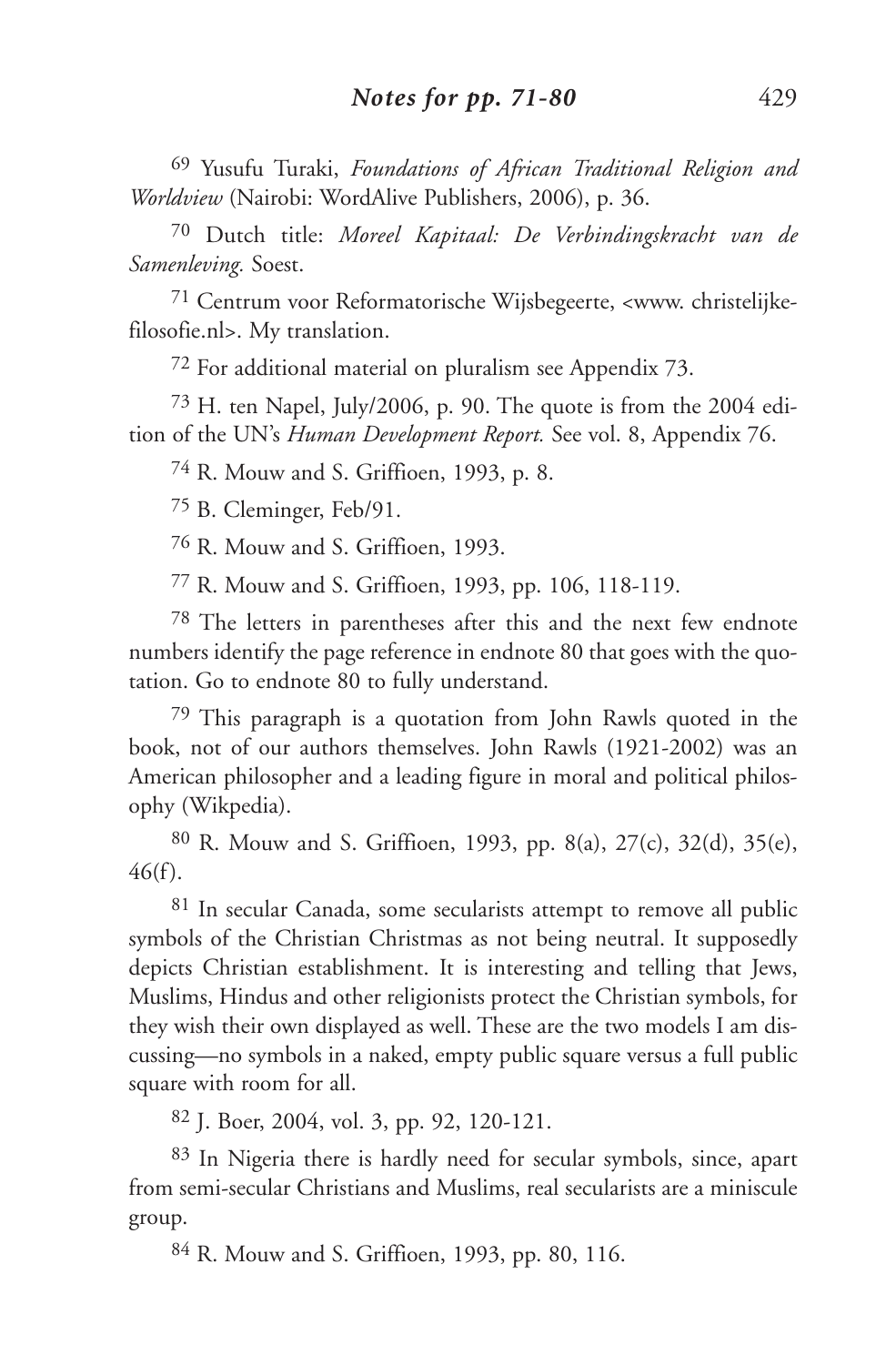85 J. Boer, 2006, vol. 5, pp. 234-240.

86 Ten Napel, 2006, p. 92.

87 H. ten Napel, 2006, p. 93. See here for references to more literature. D. Todd, 2 and 9 Aug/2003. For fuller information, including bibliographical, see J. Boer, 2006, vol. 5, pp. 137, 272. An atheist friend of mine similarly admires the system, even though the system was devised to overcome the very secularism he espouses. I suspect that neither Todd nor this friend is familiar with the Kuyperian Christian background to the system.

88 If at the moment there is friction in The Netherlands between the indigenes and the government on the one hand and the Muslim working class on the other, it is because of two major reasons. One, the indigenes are secularizing and thus distancing themselves from the Kuyperian foundations of the country. Two, the Muslim working class there, under the influence of mostly foreign-trained Islamist leaders, are seen to be undermining the system in place by utilizing democratic channels and institutions in order to reach goals not foreseen when the system developed and for which it was not designed.

89 Another even more radical form of pluralism would be for government to own none of such organizations and support none of them. It would also spell "complete equality and access" for all—or for none! I do not believe we would support a move in that direction, what with the oil wealth of the country concentrated in the hands of FG and a small band of billionaires.

90 R. Mouw and S. Griffioen, 1993, p. 175.

91 J. Boer, 2005, vol. 4, pp. 136-137, 152; 2007, vol. 6, p. 203.

92 J. Boer, 2004, vol. 3, chapters 3-6 and many appendices; 2008, vol. 7, chapters 4-8 and many appendices. In addition, there are many websites of responsible researchers who document these events. Some of them are found in the bibliographies of these volumes, especially Barnabas Fund and Compass Direct. Also be sure to check the *Companion CD* for countless stories and reports.

93 18 Sep/2008.

94 I refer you to various folders under <Misc. Arts>, folders like "Other Countries," "Blasphemy," "Conversion," "Maguzawa," "Persecution." "State by State," "Terrorism."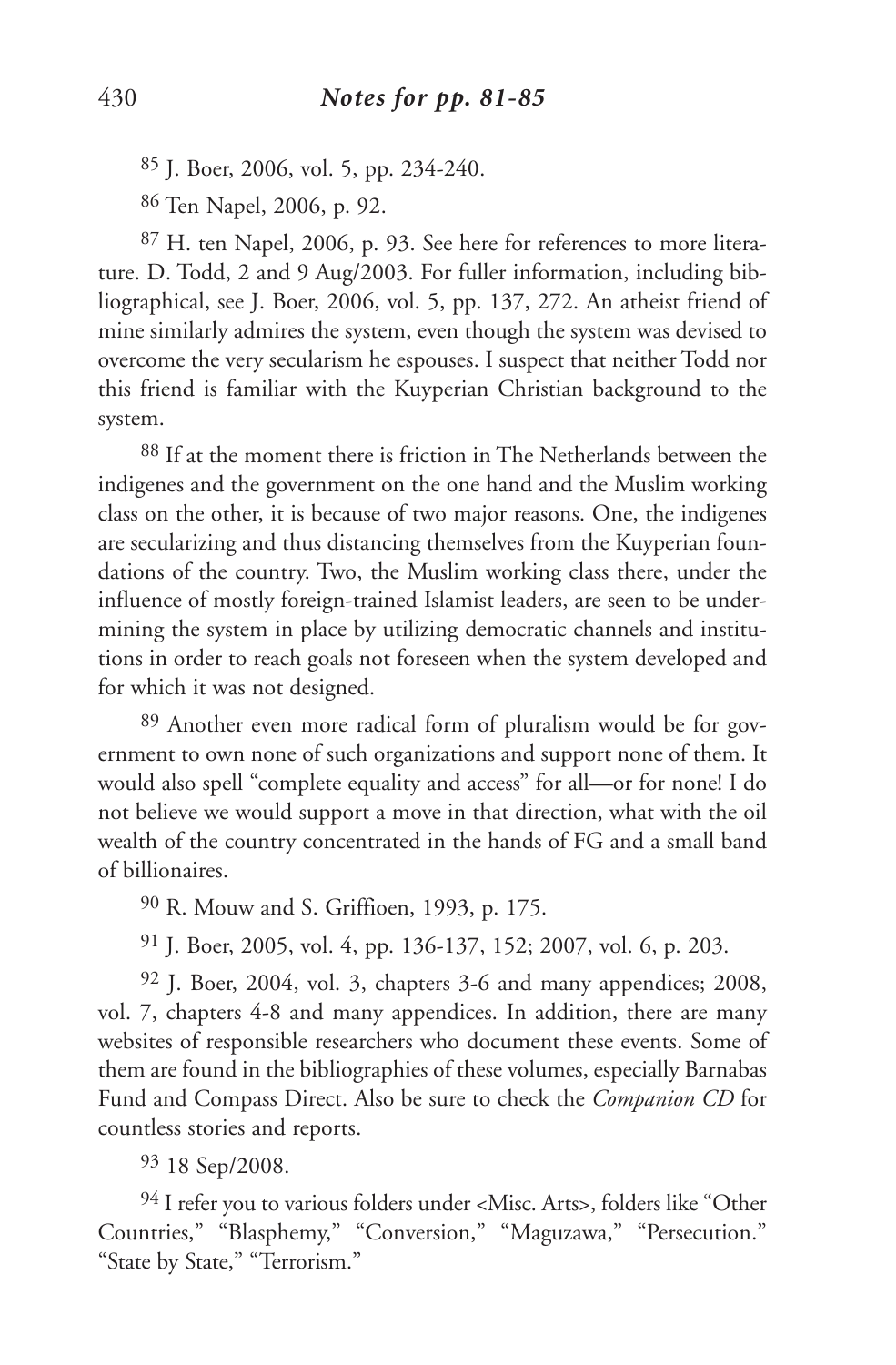95 Before moving on to the Study Guide and other subjects, I do want to indicate that Kuyperians almost invariably make distinctions between different aspects of pluralism, the main ones being those of "structural" and "confessional" pluralism. Without denying them, I have decided not to go there, but I did want to indicate my awareness of those distinctions. Fellow Kuyperians might not forgive me for such gross neglect! For examples see V. Bacote, 2005, p. 63. B. van der Walt, 1994, pp. 273, 280-282. A. Wolters, 1985, pp. 72-73. J. Bolt, 2001, pp. 300- 301. R. Mouw and S. Griffioen, 1993. See subentries under "Pluralism" in Index.

96 B. Witvoet, 22 Dec/2008.

## $\blacktriangle$  **CHAPTER** 4

<sup>1</sup> Quoted in S. Huntington, 1996, p. 100.

2 Quoted in S. Huntington, 1996, p. 101.

3 ECP Centre, 20 Oct/2008.

4 E. Schuurman, 20 Sep/2007.

5 H. E. Runner, 1962, p. 148. For information about Runner himself, see J. Boer, 2006, vol. 5, pp. 195-198.

6 H. Vander Goot (ed.), 1981.

7 P. Schrotenboer, 1964, p. 9.

8 M. Rachid, 10 Sep/2008. He repeated it on 24 Sep/2008. For a Kuyperian version see J. Boer, 1992, ch. 15, "Towards an Alternative Christian Style of Investment."

9 Of course, not everyone is in the marketplace. Some are too young, too handicapped or too old to be there. For such as cannot go beyond these liturgies they are meaningful, for as John Milton (1608-1674) put it in his sonnet *On His Blindness*: "They also serve who only stand and wait."

10 P. Marshall, 1992, pp. 5-6; 1984, p. 77. J. Boer, 2006, vol. 5, pp. 199-200.

11 H. E. Runner, 1970, p. 144. J. Boer, 2006, vol. 5, pp. 200-203.

12 M. I. Umar, 7 Oct/2005.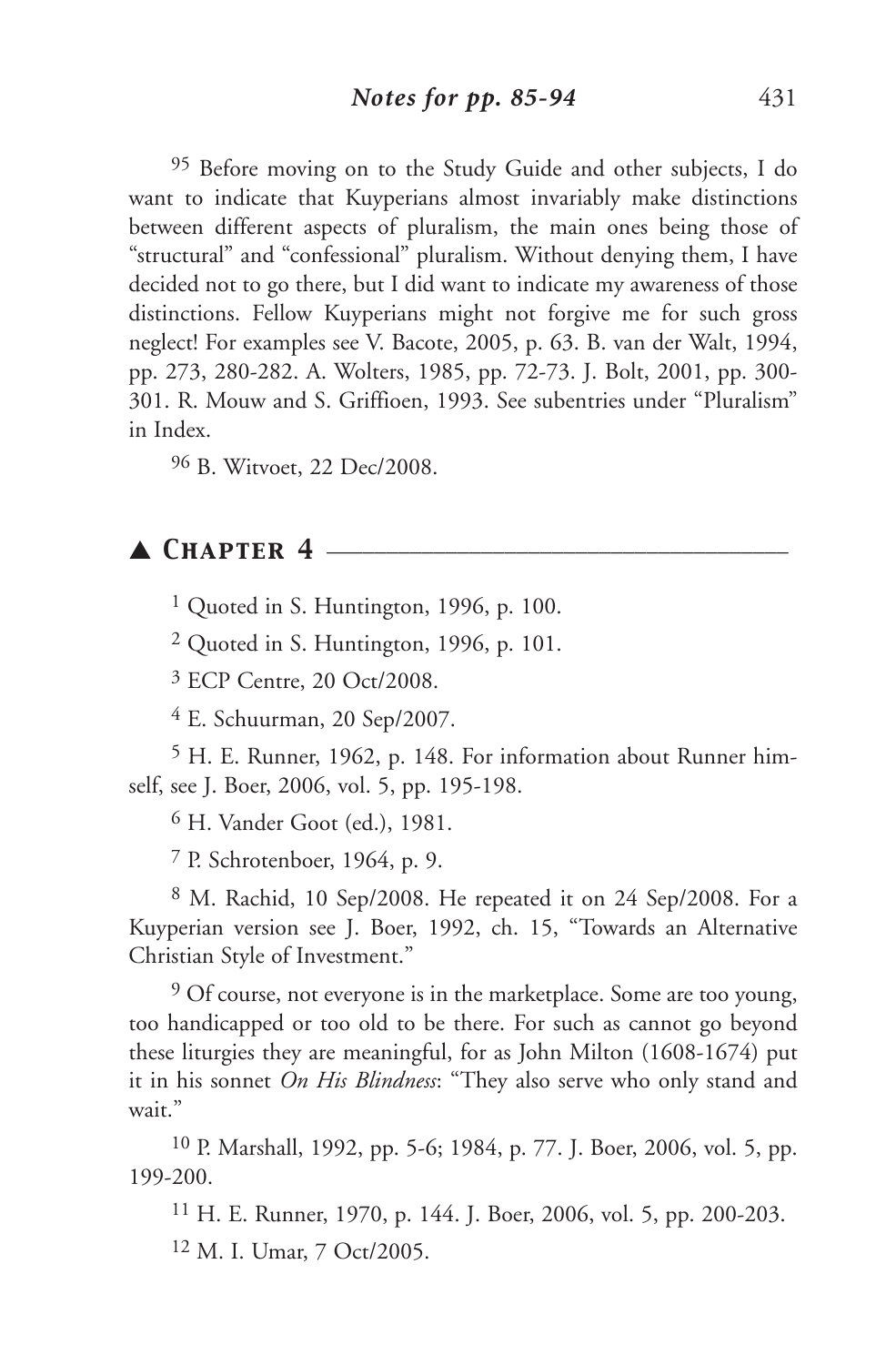13 J. Lumbard, 2004, p. xvii. For more details about Thanvi, see Fuad S. Naeem, pp, 94-112. J. Boer, 2006, vol. 5, pp. 196-203. See also Appendix 1.

14 J. Boer, 2006, vol. 5, p. 149.

15 D. Todd, 11 Aug/2007.

16 L. Sanneh, "Encounter."

<sup>17</sup> If you find this discussion too theoretical at this point, just move on to the next section. Once you get into later chapters and run into these concepts in a more practical context, you may wish to return to this section.

18 For an extensive Kuyperian discussion about the relationship of religion and science see *CCD* <Boer Articles/ Faith and Science>.

19 G. Spykman, 1992, pp. 178-179, 180-191.

20 J. Dengerink, 1978, p. 51.

21 G. Spykman, 1992, pp. 188-189.

22 H. Dooyeweerd, 1979, pp. 58-59.

23 L. Lugo, 1994, p. ix.

24 J. Bolt, 2001, p. 427. See Appendix 77.

25 G. Spykman, 1992, pp. 429-433. For concise definition and description here see the American L. Berkhof [not to be confused with the Dutch H. Berkhof in the text above ], *Systematic Theology*. Grand Rapids: Eerdmans, 1939, p. 567.

26 J. McGoldrick, 2000, p. 81.

27 R. Mouw, 2008. Quotation from Geerhardus Vos, *The Teaching of Jesus Concerning the Kingdom of God and the Church* (Eugene: Wipf and Stock Publishers, 1998), pp. 164-165.

28 J. Boer, 2006, vol. 5, pp. 192-200, 220-234.

29 J. Skillen, 1981, pp. 197-198. Various quotations from this Skillen article have been reproduced in Appendix 78. Some Canadian descendants of these Kuyperian pioneers who read this paragraph will shrug their shoulders and mumble something about these pioneers being far too triumphalistic. Well, triumphalistic or not, they built some remarkable and sustainable structures in Canada that their present descendants do not have the spirit to equal, having largely re-succumbed to the secular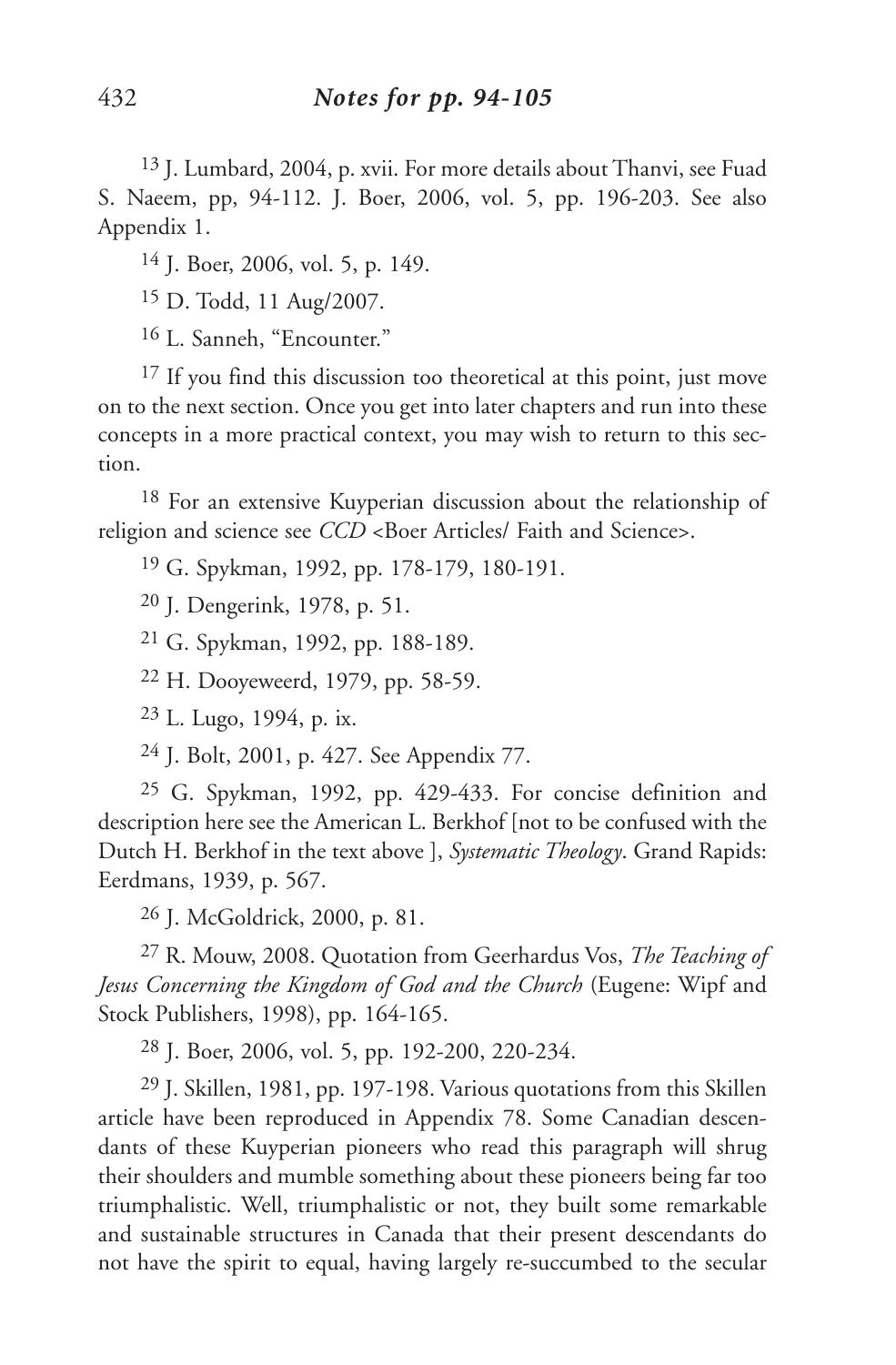spirit. They camouflage their loss of spirit with fake excuses of triumphalism.

30 J. Boer, 2005, vol. 4, p. 203.

31 J. Boer, 2005, vol. 4, Appendix 3, pp. 181-183—M. Tafiqa Ladan; Appendix 5, pp. 184-199—Ibrahim Sulaiman; Appendix 6, pp. 200- 213—Ibrahim Sulaiman. J. Boer, 2006, vol. 5, pp. 184-185; 2007, vol. 6, pp. 37-38; vol. 8, Appendix 6—Ibrahim Sulaiman Inset.

32 In his preface to Abul Mawdudi's (1903-1979) *Human Rights in Islam*, Khurshid Ahmad describes Mawdudi as "one of the greatest thinkers of…Islam who has immensely influenced people everywhere." He described Mawdudi in terms that to many would seem contradictory. Mawdudi was "a man of action engaged in a grim struggle," the struggle being the campaign to have Islam prevail in the world. At the same time he was noted for "his magnanimity and tolerance" (A. Mawdudi, 1990, pp. 6-7). It probably takes a missionary mind to comprehend and appreciate such an apparent contradiction. At the same time, he suffers from the traditional "one-eyed" interpretation of Muslim history in that he lambasts the West for some of the crimes that Muslims also commit—like slavery and racism—but explains the Muslim side away as exceptions and aberrations. I use Mawdudi to explain these concepts here, even though he is said to have been a fundamentalist, in general the type of Muslim I wish to keep out of the Christian-Muslim dialogue. Sometimes he sounds surprisingly broad and tolerant; at other times he clearly displays fundamentalist characteristics, such as insisting on the status of *dhimmi.* I refer you to the Wikipedia article about him and other entries on the internet. For his alleged militancy see P. Sookhdeo, 2008, pp. 13, 24-25, 38.

- 33 A. Mawdudi, 1990, pp.9-10. J. Boer, 2006, vol. 5, pp. 184-186.
- 34 OIC, 1990, Appendix 79.
- 35 *Barnabas Aid*, "Muslim Demographics…," Nov-Dec/2008.

36 Compared to them, we Christian missionaries and our sponsoring churches are a bunch of wimps, held back as we are by the reductionist spirit we have inculcated from our secular climate. We are actually proud of our miniature business-model five-year plans that tinker with little local micro situations and dare not touch the macro stuff, because that's where we invest and derive our tithes to support these micro mission programmes (J. Boer, 1992, pp. 1-2).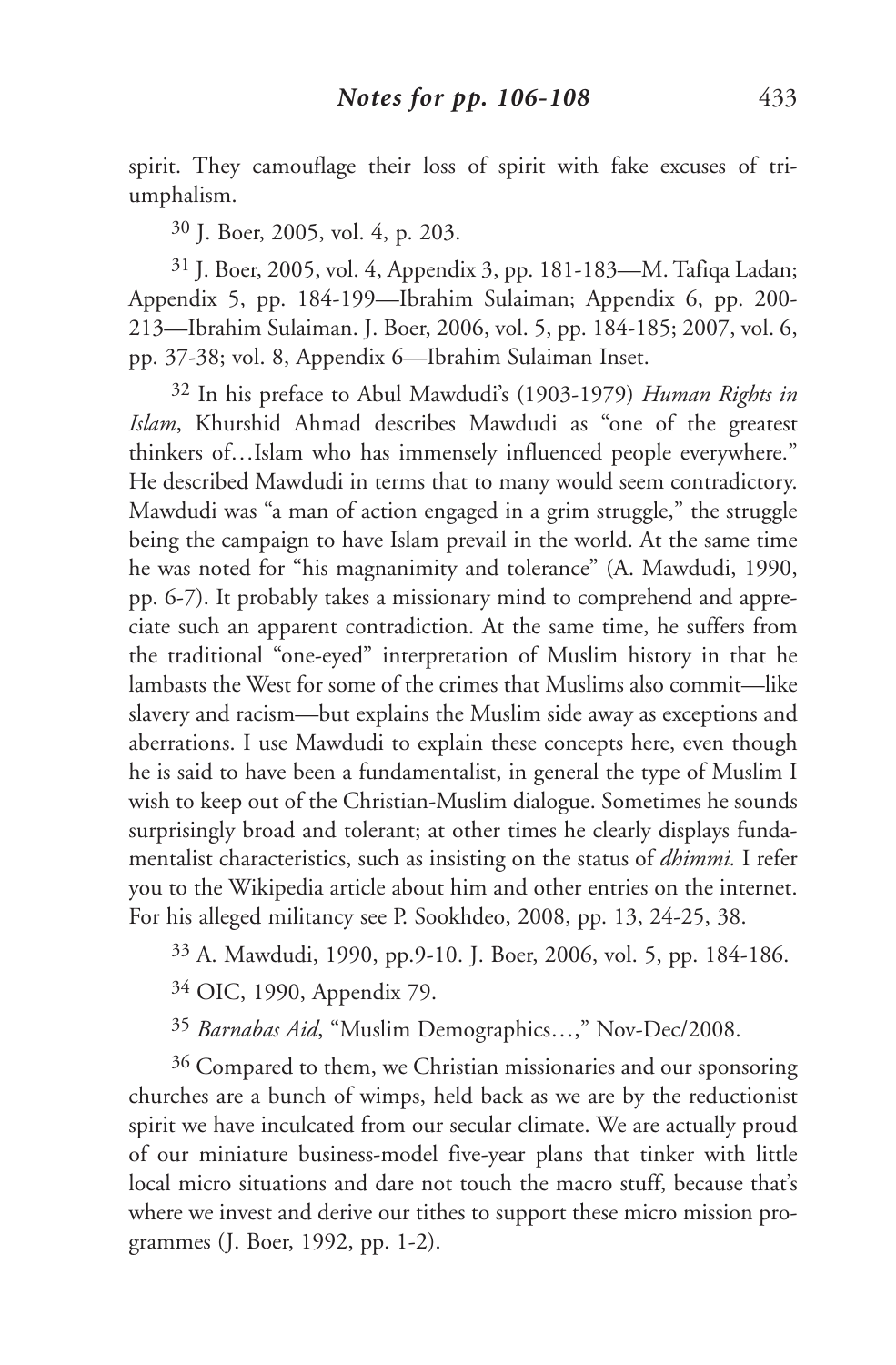For discussion about Kuyper as orator, rhetorician and poet see V. Bacote, 2005, pp. 87-89. J. Bolt, 2001, pp. 42-79. James Bratt called him a "stump-speaker extraordinaire" (J. Bratt, 1998, p.2).

 K. Murad, 2000, p. 64. The quotation is distributed in the digital weekly *Friday Nasiha* by Young Muslims Canada, 2 Jan/2009.

 F. Ferrett, 14 Sep/2005. Ferrett also made the significant comment, "Surprisingly few identified ethnicity as the most significant factor—just 6%, roughly the same as the rest of the world." In view of the consistent testimony of Nigerians themselves throughout this series, Ferrett's observation may hold for the *conscious* self-image of those polled, but I can hardly imagine it to reflect their *subconscious* but *de facto* worldview (J. Boer, 5 June/98; Vol. 5, Appendix 7).

E. Griswold, 2008, pp. 54-55.

 The vocabulary used here reflects variant translations of the New Testament passage 1 Thessalonians 5:19.

L. Sanneh, 1997, p. xi.

In J. Lumbard, 2004, flyleaf, pp. vii-ix, xiii.

J. Lumbard, 2004, p. xvii.

For a Nigerian discussion of this topic see H. Abdu, 7 Mar/2003.

 Check especially Index entry <Asad, Muhammad> in vol. 6 and vol. 8, Appendix 6, section "The Struggle about Interpretation."

 M. Asad, 15 July/88. p. 5. See vol. 8, Appendix 6, section "The Struggle…."

J. Boer, 2007, vol. 6, pp. 256-260.

*The Banner*, 17 Dec/2001.

D. Dakake, 2004, pp. 3-38.

J. Lumbard, 2004, p. 40.

J. Boer, 2007, vol. 6, pp. 243, 255-260.

J. Boer, 2008, vol. 7, p. 153; Appendix 35.

F. Hassan, 17 Oct/2006.

N. Shea, 2005, p. 195.

B. Witvoet, 8 Sep/2008. The quote is Witvoet's summary of Raza.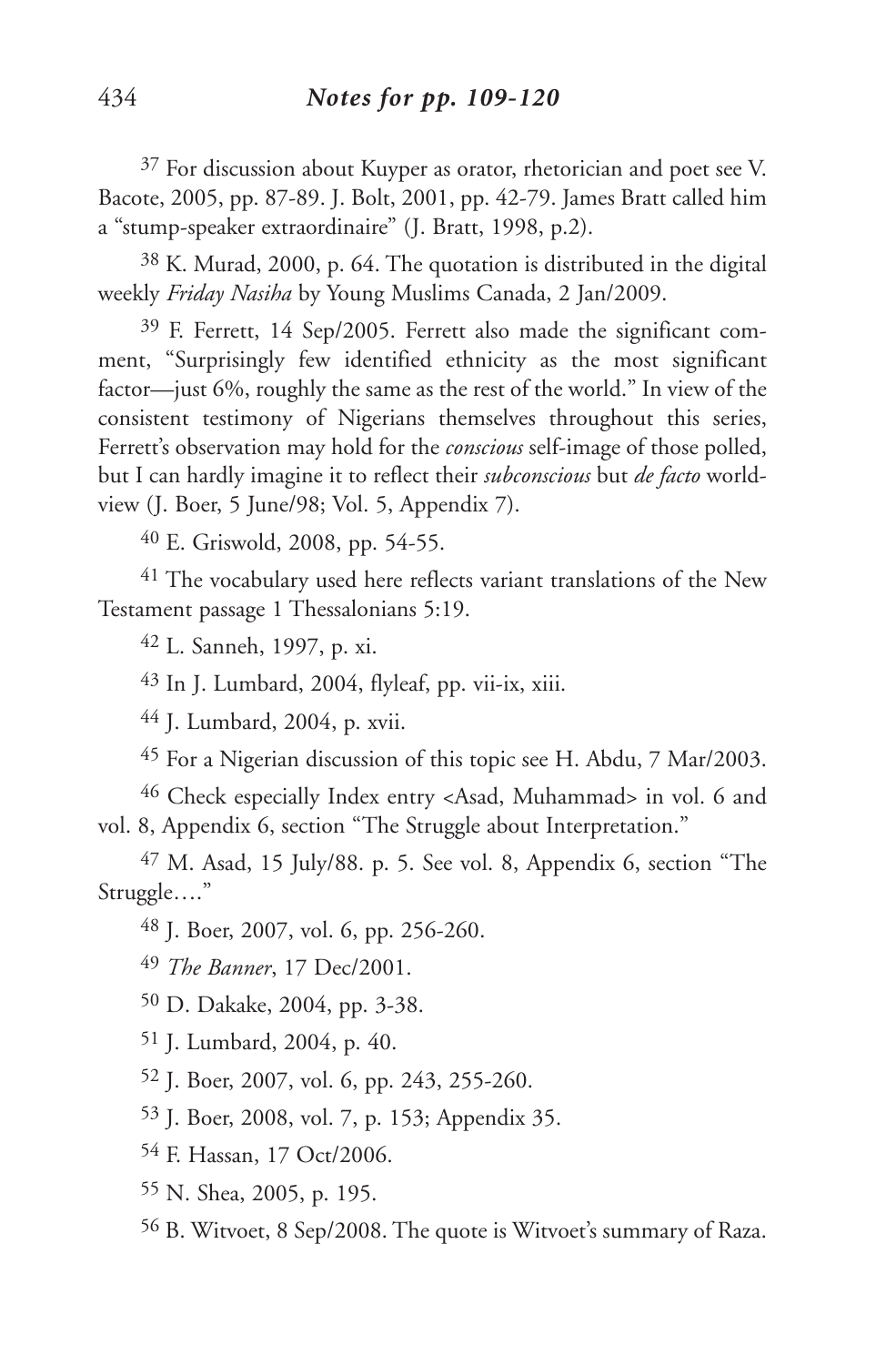57 A. Wolfe, Mar/2008, p. 60.

#### ▲ *Chapter 5* \_\_\_\_\_\_\_\_\_\_\_\_\_\_\_\_\_\_\_\_\_\_\_\_\_\_\_\_\_\_\_\_\_\_\_\_\_\_\_

1 L. Sanneh, 1997, p. 186.

 $2$  V. Bacote, 2005, p. 68. Be aware that Kuyper was struggling against the spirit of the French Revolution, which, in reaction to oppressive religion, threw out the baby with the bath water. Instead of reforming and reviving religion, it rejected religion altogether. Kuyper advocated religion that benefits the general populace, not just any religion, not religion that causes riots and violence.

3 J. Boer, 2004, vol. 2, pp. 77-130; 2004, vol. 3, chapters 3-6.

4 C. Ahima, 1998, p. 24.

5 *National Catholic Reporter,* 10 Mar/2006.

6 M. Kukah, *Religion, Politics…,* p.115; 7 June/94.

7 E. Griswold, 2008, p. 44. See J. Boer, 2008, vol. 7, Index entry "Violence/Interpretation of—," especially pp. 373-386.

8 J. Boer, 2004, vol. 2, pp. 82-90.

9 P. Marshall, 2005, p. 125. From volumes 6 and 7 you will remember that this is indeed a very popular opinion.

10 J. Boer, 2004, vol. 2, p. 96.

11 J. Boer, 2008, vol. 7, p. 385.

12 Y.Yariyok, May/2004.

13 J. Boer, 2004, vol. 2, p. 84.

14 Y. Bodansky, 1999, pp. x, xiii, xvi. Bodansky is identified on the back cover of his book as follows: "Yossef Bodansky, an internationally renowned military and threat analyst, is the director of the [US] Congressional Task Force on Terrorism and Unconventional Warfare. A former senior consultant to the US Departments of Defense and State, he is the author of eight books on international terrorism and global crises."

15 J. Boer, 2004, vol. 2, p. 91.

16 L. Sanneh, "Encounter."

17 E. Griswold, 2008, p. 54.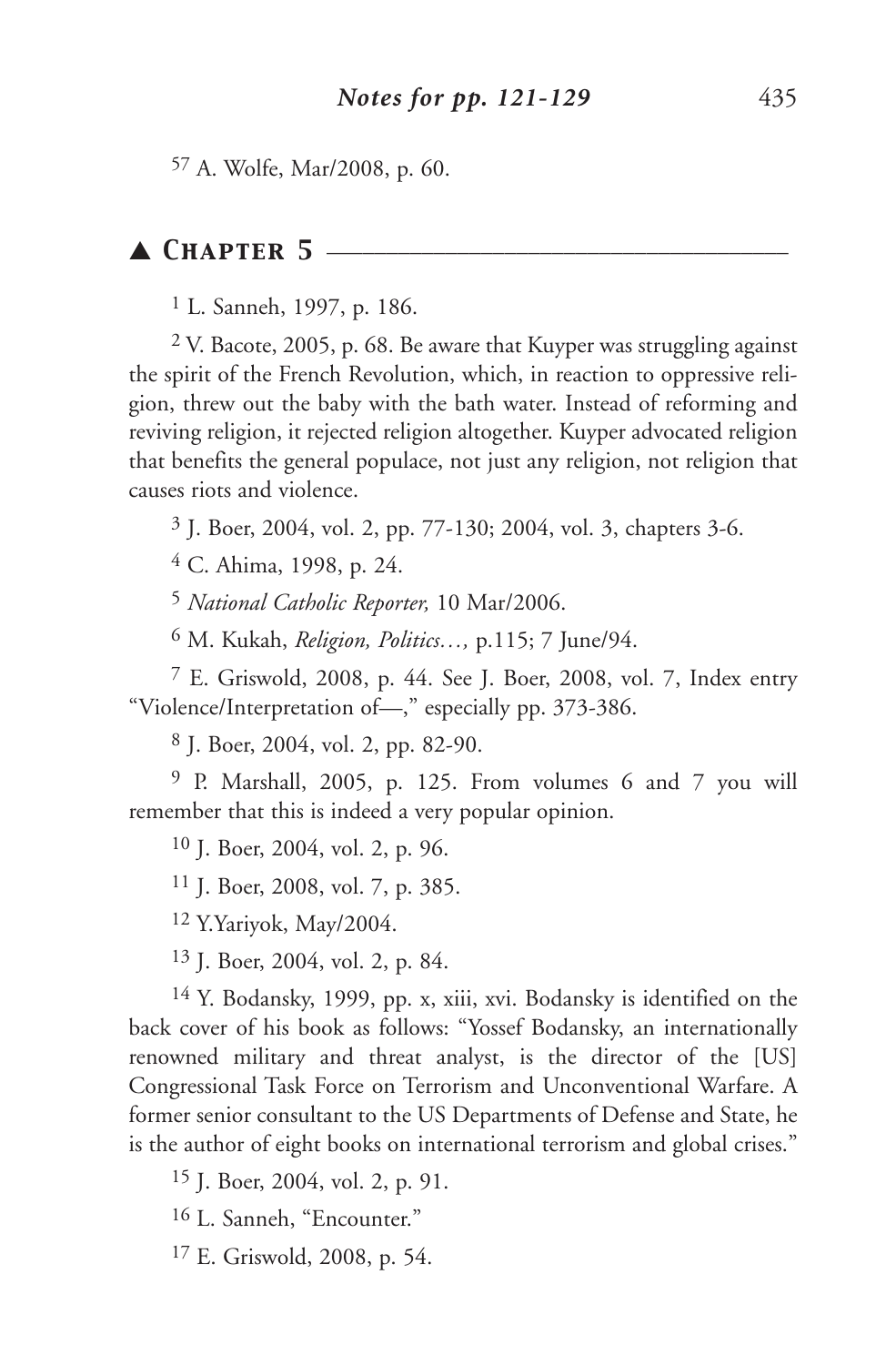- 18 H. E. Runner, 1962, pp. 162-163.
- 19 R. D. Abubakre in Babs Mala, p. 56.

20 Appendix 6.

- 21 See pp. 277-278. Appendix 6.
- 22 Muslim Institute, 1990, pp. 2, 18.
- 23 A. Mawdudi, 1990, p. 6.
- 24 E. Griswold, 2008, pp. 42, 44, 46.
- 25 L. Sanneh, "Encounter."
- 26 L. Grissen, 1995, pp. 4, 78.
- 27 E. Griswold, 2008, pp. 42, 44, 46.

28 Y. Madaki, 1/96, p. 10. This incident is really part of the series of riots described in J. Boer, 2003, vol. 1, pp. 82-89. See also O. Minchakpu, 1/96, pp. 6-8. Both of these articles are accessible on the *CCD.* See Bibliography.

- 29 J. Boer, 2007, vol. 6, p. 303.
- 30 Appendix 6.
- 31 J. Boer, 2008, vol. 7, p. 124.
- 32 J. Boer, 2008, vol. 7, pp. 341-348.
- 33 P. Marshall, 2005, p.125.

 $34$  I understand this dynamic. As a teenager I was part of an immigration movement from The Netherlands to Canada. We were Kuyperians with a religious-cultural mission to Canada. Most were just immigrants carving out a living in a strange land. But there were the visionary leaders who pushed for various Christian causes and institutions unknown to secular Canadians who could not understand their religious wholism. These immigrants did their homework and used the courts to win their ways. They successfully established certain educational, labour, justice and other social institutions by challenging the secular assumptions of their opponents in the courts. Fifty years later, these institutions are flourishing. One of their founders has been decorated with the Order of Canada. Students from all over the world come to study at the Institute for Christian Studies in Toronto. Unfortunately, subsequent generations became "Canadianized," that is, semi-secularized Evangelicals and watered down their Kuyperian vision. Over the years, they climbed the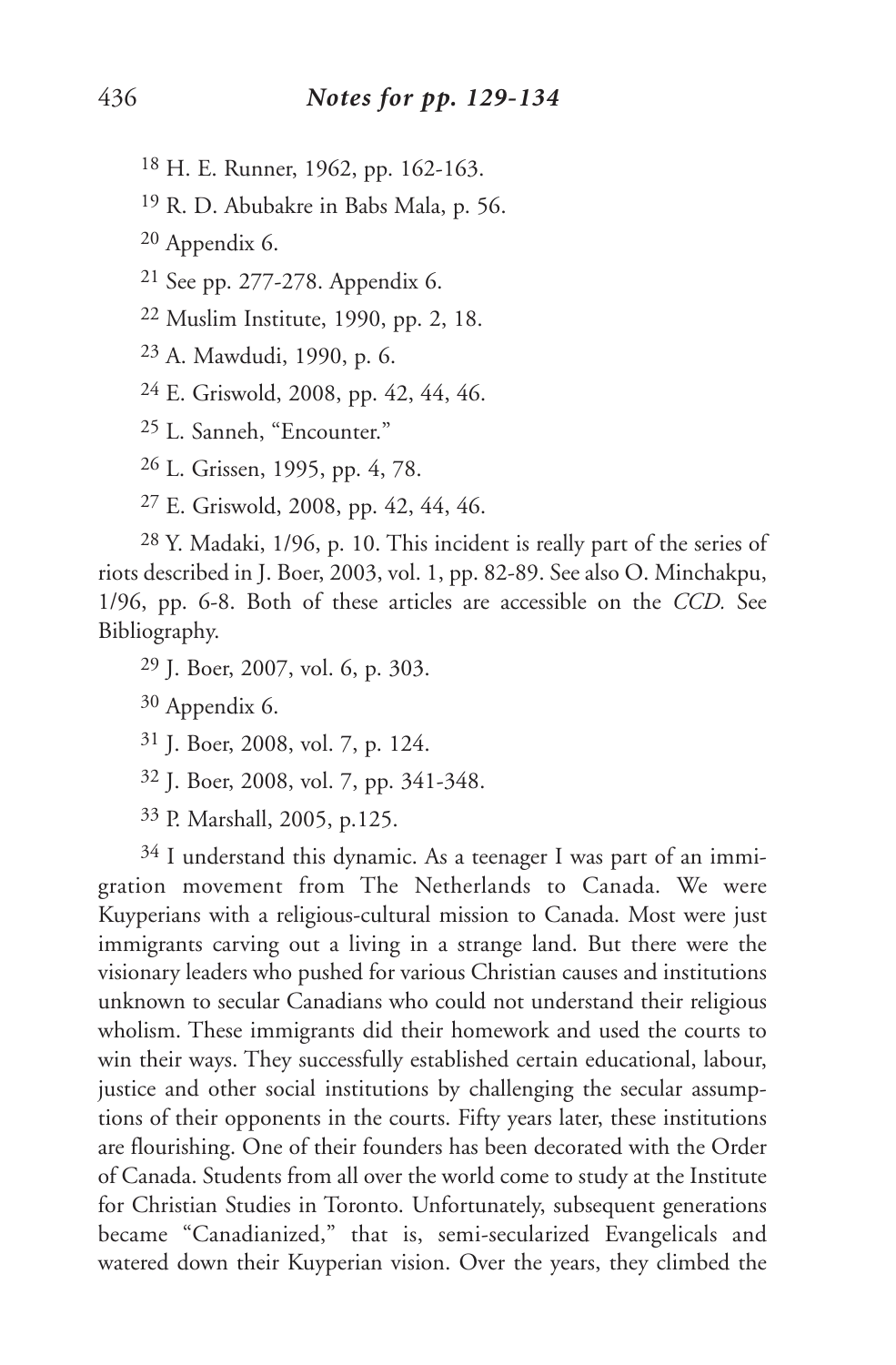economic ladder and in the process lost their radical vision. They are now hardly distinguishable, blended as they are into the fabric of the typical Canadian Evangelical middle class, many of them happy citizens of British Columbia's "Bible belt." But only two days ago, a humanist acquaintance of mine told me that when these Calvinists pushed their principles in education before politicians, bureaucrats and the courts, the average Canadian did not understand their reasoning, but the force of the logic of the Calvinist worldview allied to Catholic political savvy, overpowered the decision makers. See V. Cunningham, 2002, for the complete story. So I understand that wholistic Muslim drive. I am a Calvinist missionary.

35 Appendix 35.

36 J. Boer, 2005, vol. 4, pp. 141-150.

37 M. Rachid, 22 Oct/2008, p. 1.

38 A. Engineer, 2004, p. 37.

39 Wikipedia, 19 Feb/2009.

40 A. Ahmed, 2001, p. 233.

41 The Muslim Institute, 1990, p. 40.

42 L. Sanneh, "Religion, Politics, and…," pp. 18-20.

 $43$  At one time I thought that this statement, as true as it is, should be countered by my opposite: "Politics *without* religion redeems even less than religion *without* politics." However, upon further reflection I ended up in such a muddle on this one, that I leave it here only as a warning not to go there!

44 L. Sanneh, 1997, pp. xii, 187, 191, 196-198, 229.

45 J. Boer, 2005, vol. 4, p. 114.

46 P. Ostien *et al*, 2005, p. xxvii.

47 J. Boer, 2004, vol. 3, chps. 3, 4, 5, 6 and Appendix 3, 4, 9, 10; 2008, vol. 7, chps. 4, 6, 7, 8, 11.

48 I consider this proposal an important parameter shift for both religions. I have long prayed for and struggled with a breakthrough that would free Nigeria from the shackles of the contradiction between the separation and merger models that seem to provide no way out. In contrast to my usual style, I provide very little discussion and no quotations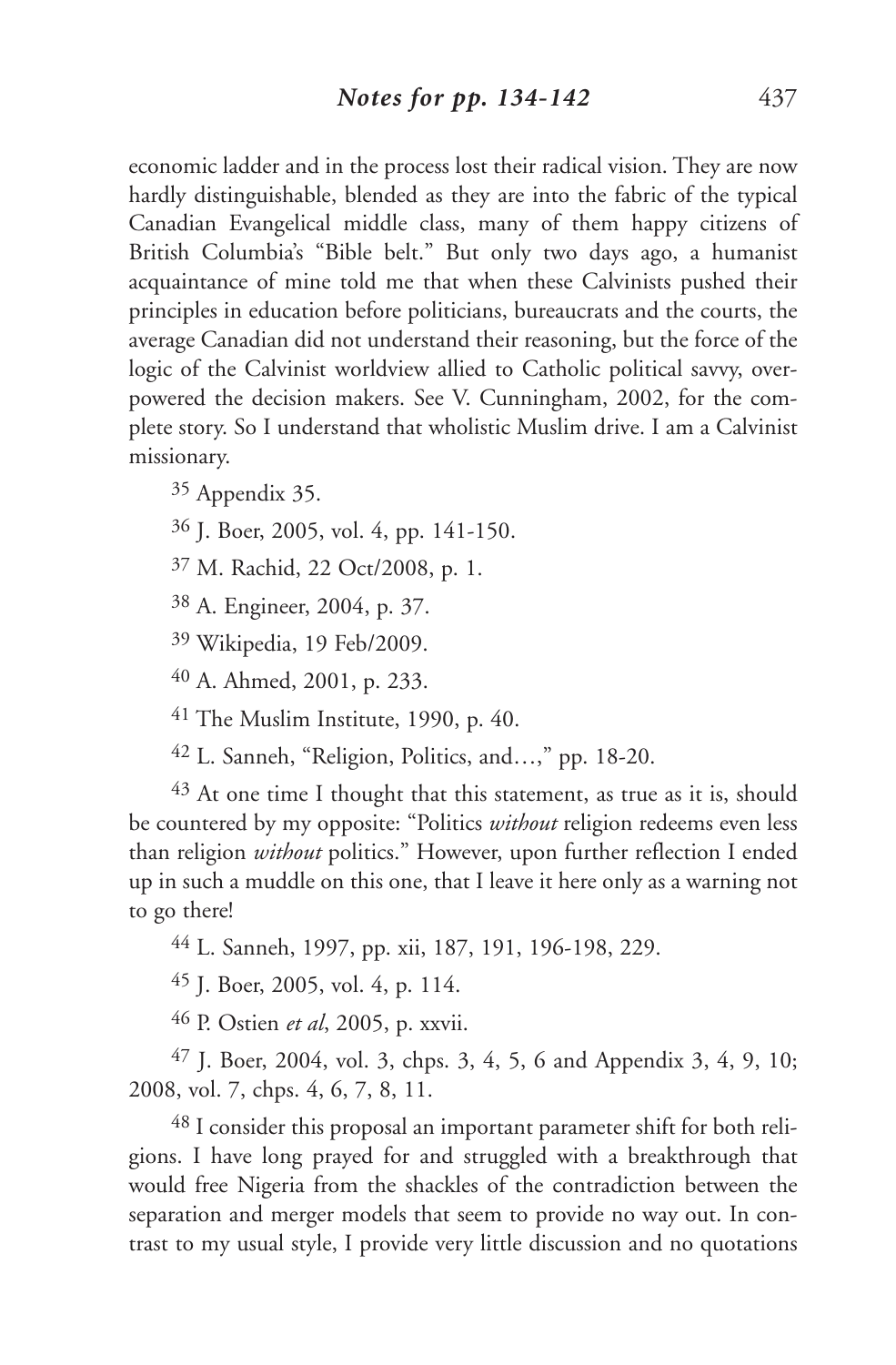about this suggested paradigm for the simple reason that I am not aware of any literature discussing such a proposal in the Christian-Muslim context. That probably indicates a lacuna in my research.

49 D. Byang, 1988, p 7. S. U. Utere, *NN*, 22 Jan/86, p. 7. J. Boer, 2008, vol. 7, pp. 84-85.

50 J. Boer, 2008, vol. 7. p. 83; 2007, vol. 6, p. 203; 2005, vol. 4, p. 136.

51 J. Boer, 2008, vol. 7, p. 264.

52 The Muslim Institute, 1990, pp. 30, 40.

53 J. Boer, 2004, vol. 3, Appendix 13, pp. 296-299.

54 I am not arguing here in favour of disciplining polygamists but about the courage of the church to discipline their erring members among the powerful and elite.

55 J. Boer, 2008, vol. 7, pp. 411-412.

56 G. Musa, 2/95, p. 9. Vol. 8, Appendix 81.

57 J. McGoldrick, 2000, p. 83.

58 A. Wolfe, 2008, p. 60.

59 S. Akhaine, 4 Oct/2004. Italics mine. It does seem a bit hypocritical for a Vatican representative to advocate such a distance. Latin America and Poland, among others, are (in)famous for cosy relationships between the Catholic Church and governments. In some cases the Catholic Church enjoys semi-establishment status. In other cases Catholic folk religion acts much like folk Islam in many Muslim countries in that adherents do not tolerate others.

60 *TC,* 1/90, p. 15.

61 J. Boer, 2008, vol. 7, ch. 7.

 $62$  See pp. 61-62.

63 M. Yahya, 2005, pp. 101-106. Vol. 8, Appendix 6.

64 J. Boer, 2006, vol. 5, chs. 5-6.

65 G. Groen van Prinsterer, 1951, p. 138. The original quotation is in French, but van Prinsterer translated it into Dutch from which I translated it into English. The Dutch translation: *"Er zijn waarheden en dwalingen, die tegelijk van godsdienstigen and politieken aard zijn, daar de*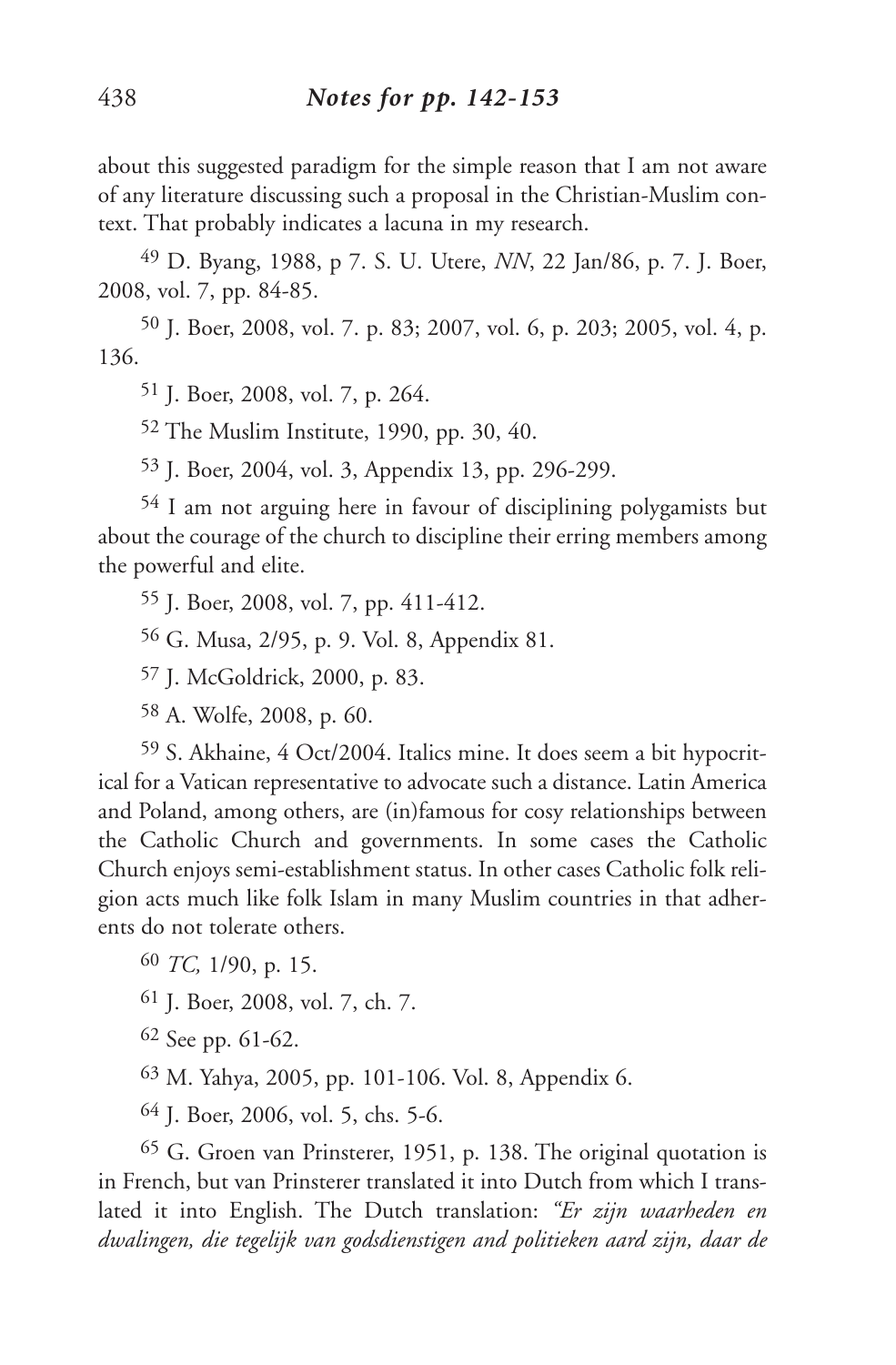*godsdienst en de maatschappij dezelfden oorsprong hebben, namelijk God, en hetzelfde doel, namelijk den mens. Daarom is een gronddwaling in de godsdienst tevens een grondwaling in de politiek."* The original edition was published by S. en J. Luchtmans, Leiden, 1847. *Ongeloof en Revolutie* contains a series of lectures, some of which have been translated into English, including the one in which this quotation appears. See Harry Van Dyke, ed. and transl., "in collaboration with Donald Morton," *Unbelief in Religion and Politics; Lectures Eight and Nine: Unbelief and Revolution.* Amsterdam: The Groen Van Prinsterer Fund, Free University, 1975, p. 16.

66 H. Taylor, 1966, pp. 534-535, 537-538. H. Dooyeweerd, 1957, pp. 503, 504, 507.

67 J. Boer, 2004, vol. 2, pp. 82-83; 2004, vol. 3, pp. 65-68; 2006, vol. 5, pp. 110-113, 116-118. I deal further with these issues in ch. 6 under the heading "Party Politics."

68 J. Boer, 2006, vol. 5, pp. 192-203.

69 For COCIN see especially vol. 7, ch. 8. I realize that the Roman Catholics and other denominations have also been very active in a myriad of ways. Unfortunately, I have not had easy access to their documents. Catholics are well represented in this series through some of their leading individuals, especially Archbishop John Onaiyekan and their indefatigable writer-activist Matthew Hassan Kukah. Kukah is everywhere in vols. 3, 5 and 7. Same with Onaiyekan, but see especially vol. 5, Appendix 1, and this volume, Appendix 35, "Inset."

70 TEKAN, 1987. J. Boer, 2006, vol. 5, pp. 44-46.

71 CAN, *Leadership in Nigeria, 1989(?).* For more about CAN, check "Christian Association of Nigeria" in all the indices, but especially vol. 5, pp. 82-85 and Appendix 2 and 22 ("Biblical Grounds for Political Involvement").

72 AFREG, "Abuja Declaration." Appendix 101, Document 1.

73 D. McCain, 2009. Appendix 99.

74 McCain complains in his 2009 TCNN lecture that there are only a few articles in the *TCNN Research Bulletin* that deal with these issues. The *Bulletin* does not seem representative of the level of interest in these questions among the general population. The Jos-based Christian magazines *Today's Challenge* and *Lightbearer* were heavily weighted with polit-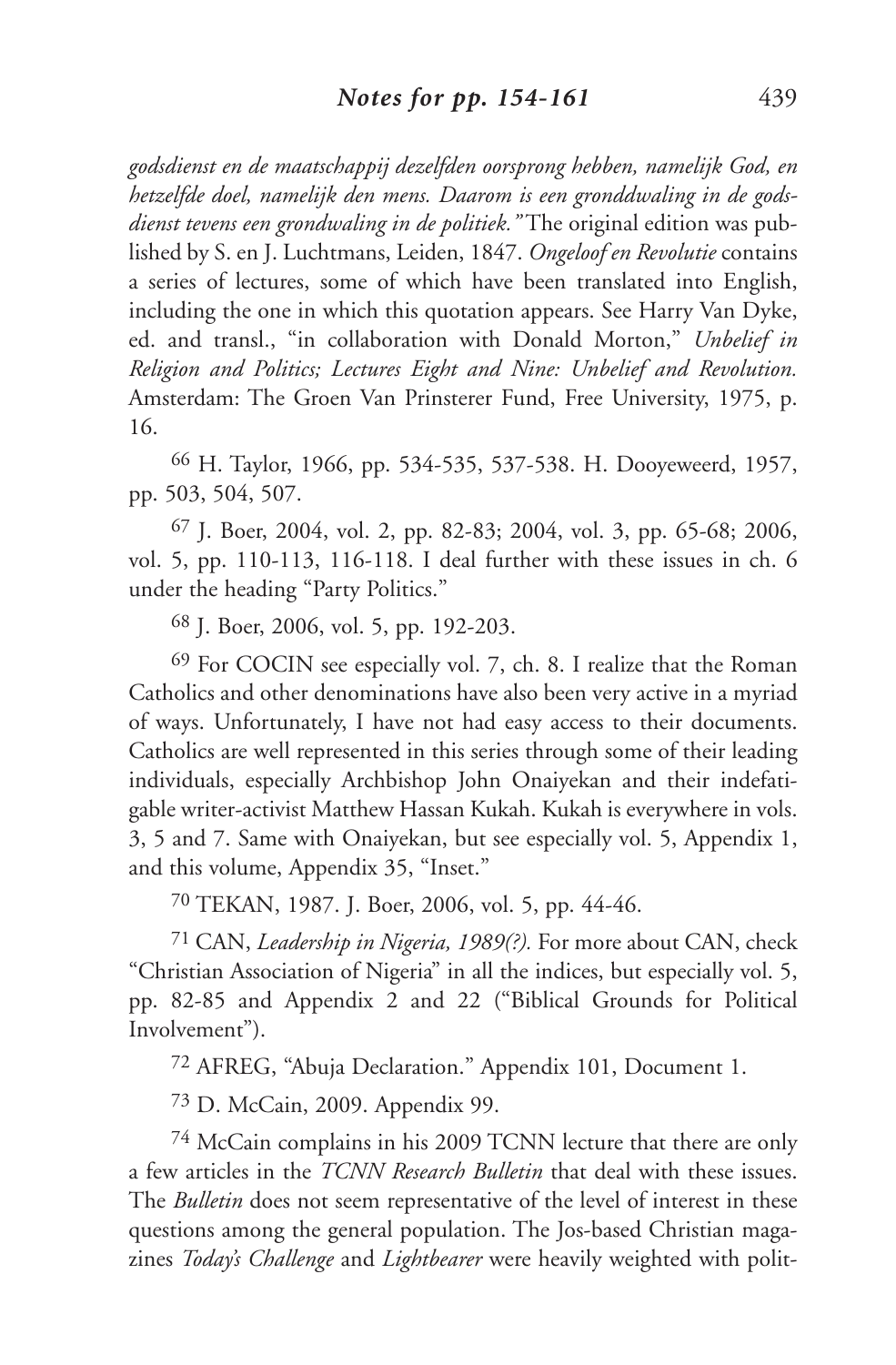ical issues. Apart from Islam, this is one of the most popular topics in ordinary social conversations. Even the topic of Islam often spills over into politics. But there may be a legitimate reason for this paucity. TCNN and its *Bulletin* are primarily theological in orientation, not political. McCain's complaint is indicative of the general confusion in his lecture between theology and other Christian concerns. It comes down to a lack of clear definitions and a residual dualism.

75 AFREG, Action Plan. Appendix 101, Document 3.

76 J. Boer, 2003, vol. 1, pp. 16-24; 2006, vol. 5, Part 2.

77 Both the Kuyperian and Catholic traditions are mature and can offer high-level scholarship in this area along with incredibly rich bodies of literature. For the Kuyperian tradition, the natural institutions are the Free University of Amsterdam and the Institute for Christian Studies in Toronto. This suggestion would be in line with Danny McCain's 2009 TCNN lecture in Appendix 99, where he also encourages the church to move on to new frontiers.

#### ▲ *Chapter 6* \_\_\_\_\_\_\_\_\_\_\_\_\_\_\_\_\_\_\_\_\_\_\_\_\_\_\_\_\_\_\_\_\_\_\_\_\_\_\_

<sup>1</sup> M. Rachid, 2008, p. 1. Ch. 5, p. 135.

2 See Mawdudi, 1990, p. 29, for an example of such contradictions in Pakistan, where people who are "spreading evil and mischief" are in power, while those "propagating righteousness and virtue…live in perpetual fear of harassment and of being declared illegal." He himself was victim of persecution at the hands of Pakistani authorities and suffered imprisonment (p. 6).

3 A. Engineer, 2004, p. 37.

4 M. Asad, 15 July/88, p. 5.

5 *The Pen,* 1 July/88, p. 5.

6 A. Engineer, 2004, pp. 17, 39, 66, 95, 153, 180, 198-199, 257- 264. Theories about the origin and meaning of the term "Allah" are many. I am not in a position to vouch for any of them. See the article on "Allah" in H. Gibb and J. Kramers, pp. 33-34. For a hostile description see Yeshua Communications Network, Allah—The Moon God." http://www. yeshua.co.uk. *CCD* <Misc Arts/Islam and Allah-origin of>.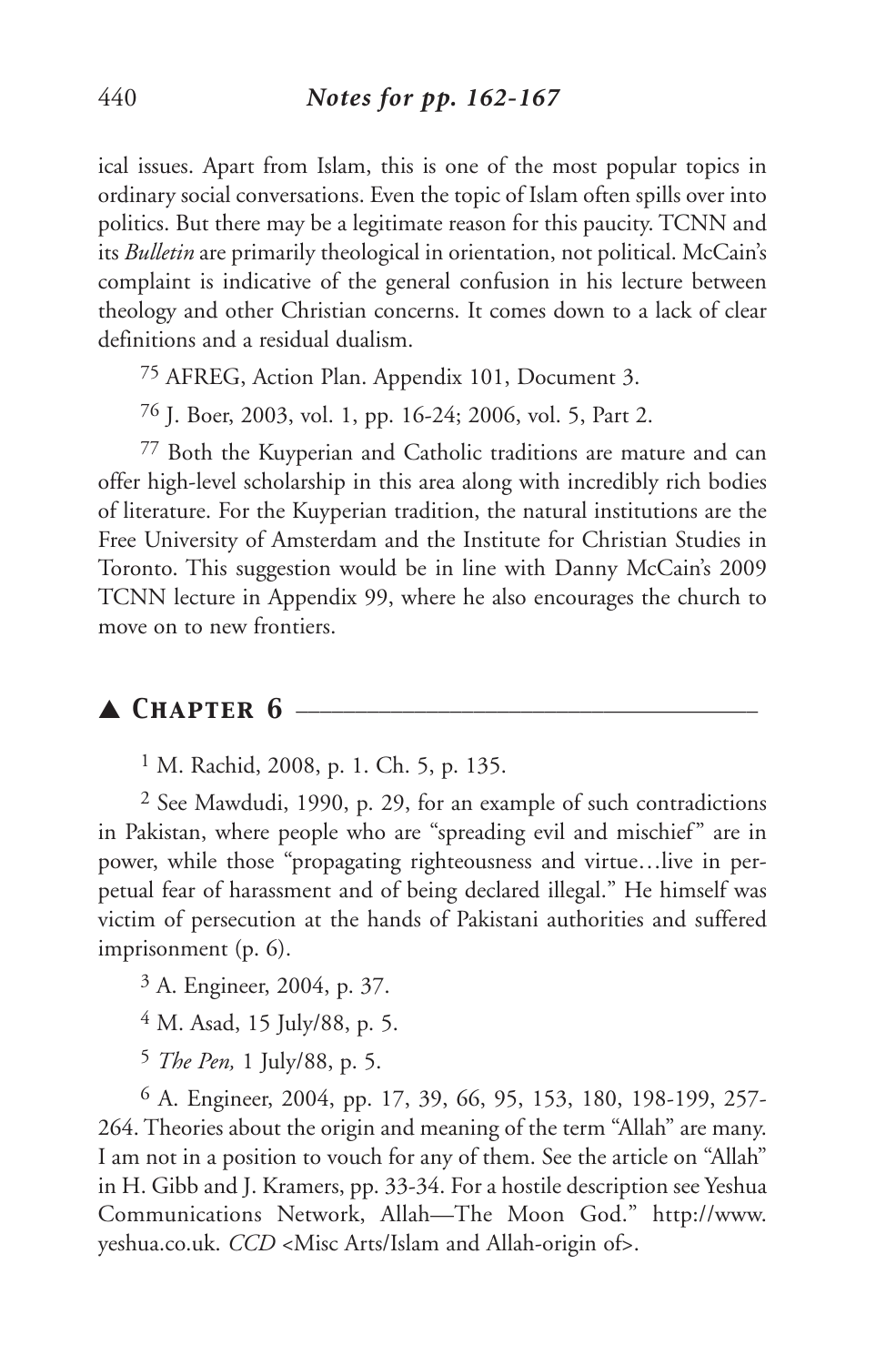7 A. Gwandu, 1986, pp. 12-13, 15-19.

8 O. Bello, pp. 28-41, especially p. 36.

9 C. Pasma, 12 Jan/2009. I strongly urge you to google CPJ by its full name and peruse the numerous websites that will appear. CPJ's own website is <www.cpj.ca>. This will provide much grist for anyone studying social justice from a Kuyperian perspective.

10 A. Mawdudi, 1990, pp. 28, 11.

11 T. Ladan, 13 Jan/89, pp. 12, 15.

<sup>12</sup> At this very time early in 2009, my own city, Metro Vancouver, is plagued by an unending series of gangland shootings related to drug turf wars. Innocent people are caught in the crossfire. It is the price of criminalization. Many people, even opponents of drug use like myself, have come to the conclusion that criminalization only makes the drug problem worse. Some of the more benign drugs should perhaps be decriminalized and then controlled as are alcohol and nicotine products. Experience shows this approach to be more effective: it reduces violence and chaos without doing away with all of it. Human evil is difficult to control; it always circumvents even the tightest legislation or simply ignores it.

13 A. Mawdudi, 1990, pp. 10, 31-34.

14 A. Mawdudi, 1990, pp. 39, 29, 30.

15 M. Rachid, 2008, p. 2.

16 See Romans 3:10-18. In this passage the Apostle Paul collects various texts about human nature that are scattered throughout the Psalms of the Old Testament.

17 Most Muslims were unaware of their semi-secular plight, because they were born into it. This is similar to the lack of awareness among Western Christians how secular they have become. They, too, were born into it and slid along with it as it developed further and deeper. For both of these situations, a form of secularism had become their "native air" from which they need(ed) to be delivered.

18 J. Boer, 2007, vol. 6, p. 118.

19 J. Boer, 2007, vol. 6, ch. 3, especially pp. 80-94.

20 J. Boer, 2007, vol. 6, pp. 82, 90, 209-212.

21 P. Ostien, "Ten Good Things…."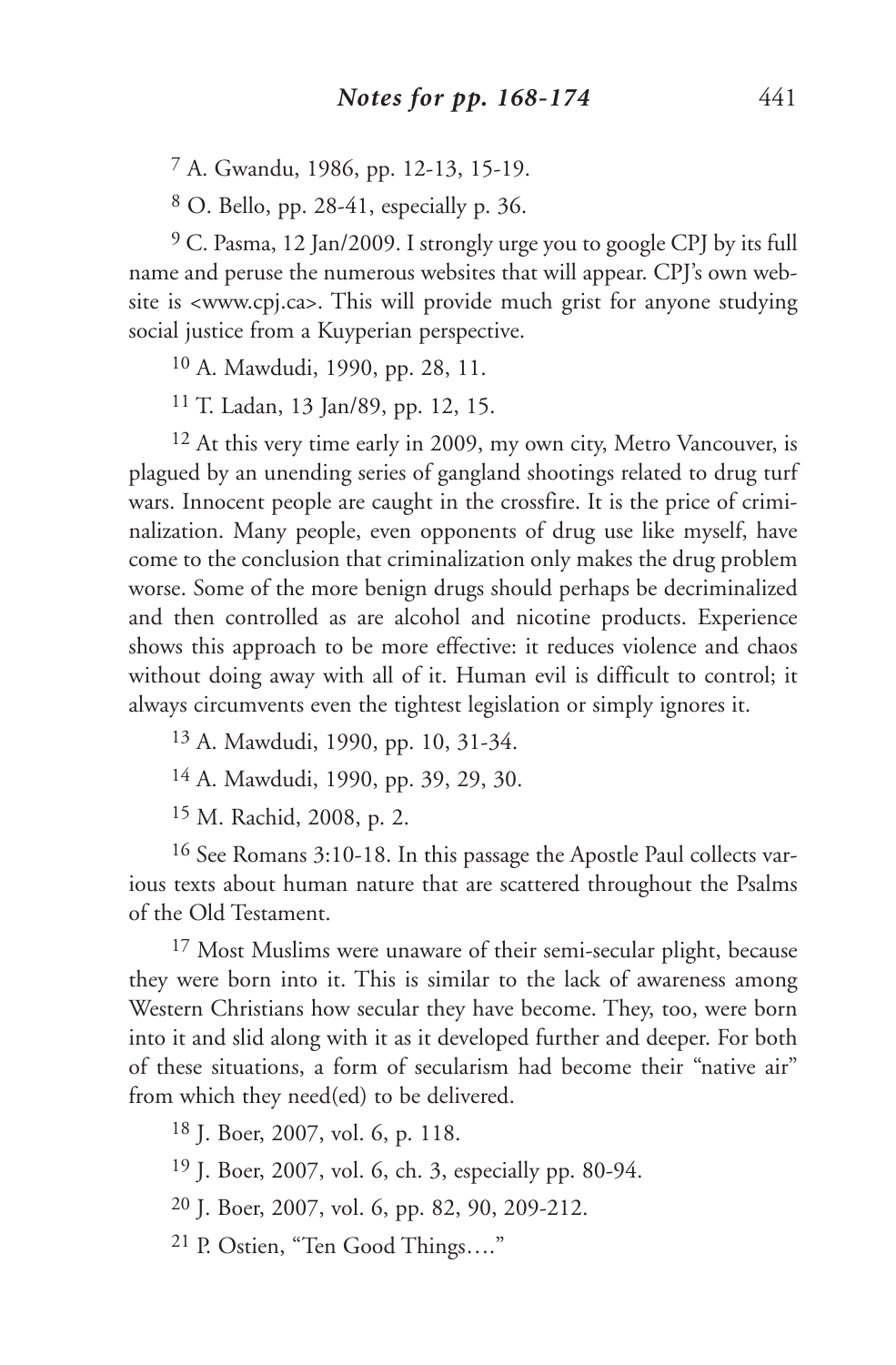22 *CC*, 26 May/2008. *REC*, June/2008.

23 N. Shea, 2005, p. 200.

24 P. Marshall, 2005, pp. viii-ix.

25 S. Ally, "The Standard." Channel 10, 16 Apr/2007. See website www.shabirally.com for his identity.

26 J. Boer, 2004, vol. 3, pp. 78-81 .

<sup>27</sup> He and his followers struggled to establish a political system based on Islam and fought to control Kaduna-based electronic media to preach "the gospel of violence." He advised Muslims to join the army, "not particularly to serve the nation but to learn war (J. Boer, 2004, vol. 3, p. 78).

28 I. Sulaiman, "A Fresh Constitution…," pp. 9-12, 15. See vol. 8, Appendix 6.

29 J. Boer, 2007, vol. 6, pp. 287, 292-293.

30 US Department of State, 26 Oct/2001.

31 Some further food for thought. Why should Muslims in the West have to submit to local law, but Christians in the East not? Or, put in opposite terms: if Christians in the East do not have to submit to local law, why should Muslims in the West? I am putting these questions before you to make you think about what democracy and rule of law mean. One law for all, where Christians are in power, but two laws where Muslims are in power? Muslims under Christian law but no Christians under Muslim law?

32 J. Boer, 2005, vol. 4, p. 136; vol. 5, pp. 53-55, 211-220, 231-234; 2007, vol. 6, p. 203.

33 E. Griswold, 2008, p. 49. See also vol. 8, Appendix 20.

34 A. Fagge, 15 Sep/2005.

35 M. Nyako, 2000, p. 55. J. Boer, 2007, vol. 7, p. 70. In vol. 7, p. 45, I treat Nyako as a Christian. I have since learned that he is a Muslim. I apologize to the Vice-Admiral. At the time, not knowing anything about him, I guessed his name to be Ibo and, therefore, Christian. See J. Boer, 2004, vol. 2, p. 12, for further explanation.

36 J. Boer, 2007, vol. 6, p. 119.

37 G. Spykman, 1990, p. 25.

38 H. ten Napel, July/2006, pp. 89-90. Appendix 76.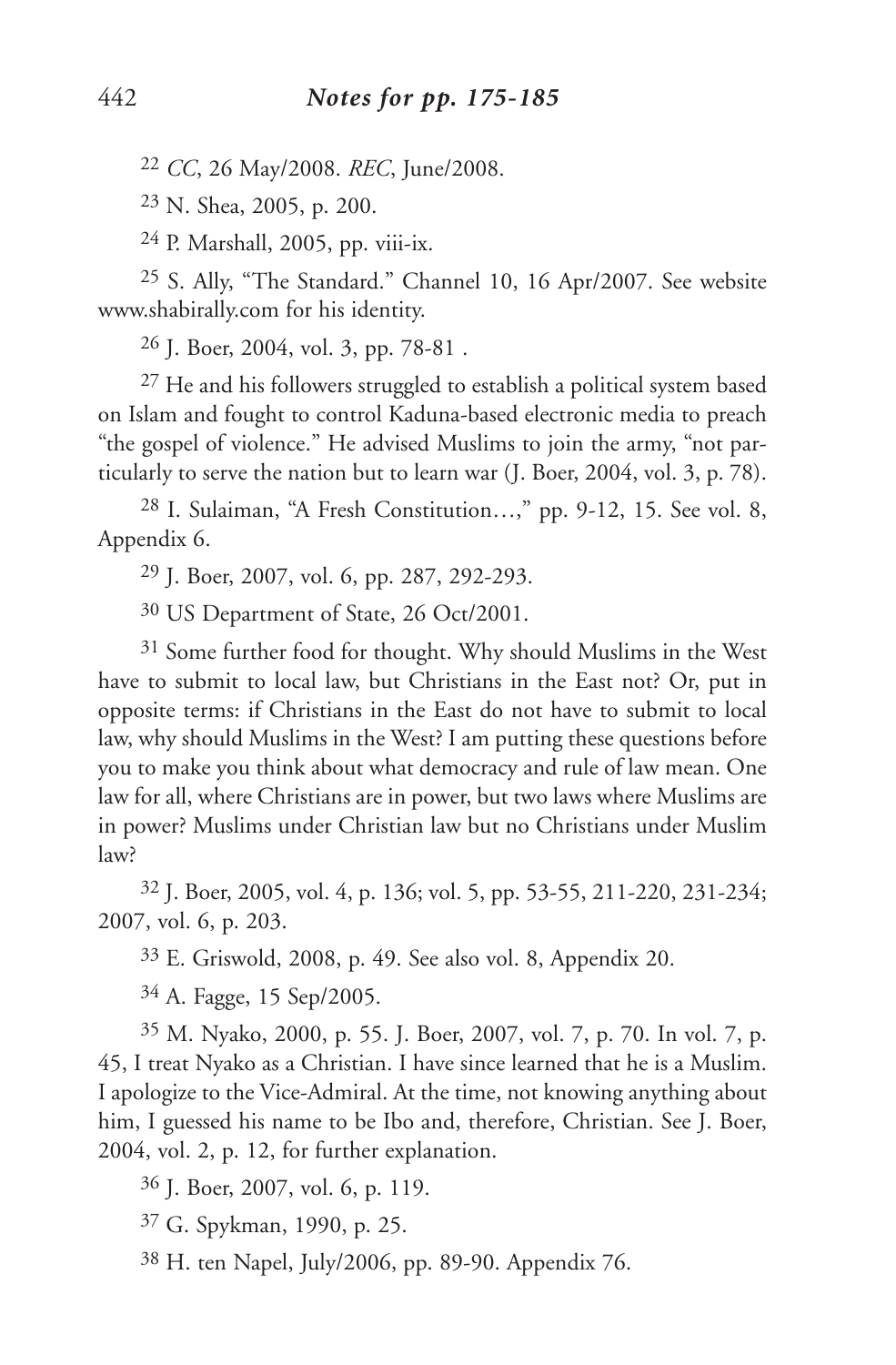39 C. Pasma, 12 Jan/2009.

40 *Vanguard*, 27 Jan/2003, 28 Jan/2003. J. Boer, 2005, vol. 4, ch. 2, especially under the heading "Separation of Religion from Politics"; 2006, vol. 5, pp. 100-101.

41 For NPC especially, see J. Paden, 1986 and R. Shawulu, 1990.

42 www.africanfront.com/politicalparties.php>

43 Lack of openness leads to public suspicion. In secular Canada, where religious discussion is unofficially banned from the marketplace, Stephen Harper and his Conservative Party were greeted with extreme, unreasonable fear and almost hysterical hate and suspicion by the other parties, all leftist in orientation, for allegedly planning to impose a Christian fundamentalist regime. That probably would not have happened if religion had been allowed free expression. It is significant that this anti-religious mood was toned down considerably during the 2008 election campaign that gave Harper a larger, though still minority, government. The people said a strong "No!" to the arrogant secular Liberals.

44 Anti-Revolutionary Party. See J. Boer, 2006, vol. 5, Appendix 16, for meaning of the name and statement of principles. See also V. Bacote, 2005, pp. 55-61.

45 For the "Statement of the Principles and General Political Program of the Anti-Revolutionary Party," i.e., Kuyper's party, see H. Taylor, 1966, pp. 633-647 or J. Boer, 2006, vol. 5, Appendix 16.

46 P. Marshall, 1984, p.15.

47 V. Bacote, 2005, p. 146.

48 H. Farrant, 1956, p. 75.

49 Appendix 6.

50 V. Bactoe, 2005, pp. 55-61, 146.

51 For its effectiveness in education in British Columbia, Canada's westernmost province, see V. Cunningham, 2002. Similar struggles were won across Canada in labour, social justice and higher education.

52 J. Boer, 2004, vol. 2, p. 141.

53 W. Gwantu, 22 Dec/99, p. 1.

54 J. Boer, 2007, vol. 6, pp. 108-110.

55 J. Boer, 2006, vol. 5, pp. 99-103.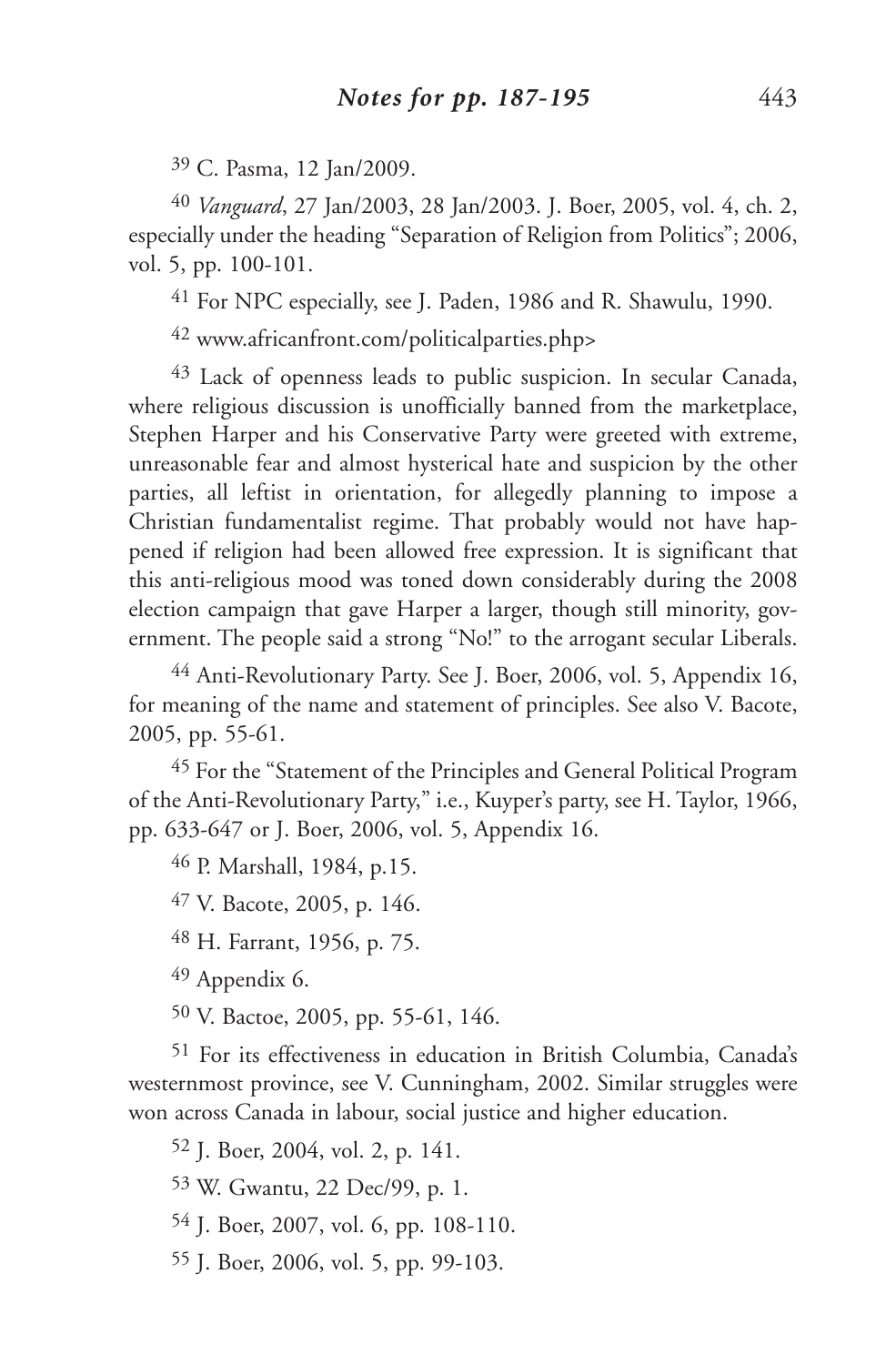56 L. Sanneh, 1997, p. 198.

57 J. Boer, 2006, vol. 5, pp. 110-113, 116-118; 1998.

58 J. Boer, 2005, vol. 4, pp. 51-52.

59 For further explanation of "utopia" go to Appendix 85.

60 M. Rachid, 2008. Vol. 8, Appendix 84.

61 Anonymous, *"Shura." Wikipedia.* See also the following links: Islamic democracy; http://www.ijtihad.org/shura.htm ; http://www.alhewar.com/SadekShura.htm.

62 M. Khan, www.ijtihad.org/shura.htm.

63 A. Engineer, 2004, pp. 213-214.

64 Of course, you can google terms like "consensus," "African consensus" and others for additional materials on the internet.

65 Coalition to Unleash Power, www.actupny.org/.

66 K. Wiredu, 2000.

67 Appendix 68.

68 As medicine packages often feature warnings against potential negative effects, so I feel constrained to add a caution. We must be careful not to romanticize the consensus model. A Wikepedia article warns as follows: *"Business and political analysts have pointed out a number of problems with consensus decision-making. A too-strict requirement of consensus may effectively give a small self-interested minority group veto power over decisions. Decision by consensus may take an extremely long time to occur, and thus may be intolerable for urgent matters, e.g. those of executive decisions. In some cases, consensus decision-making may encourage groupthink, a situation in which people modify their opinions to reflect what they believe others want them to think, leading to a situation of pseudoconsensus in which a group makes a decision that none of the members individually think is wise. It can also lead to a few dominant individuals making all decisions. Finally, consensus decision-making may fail in a situation where there simply is no agreement possible, and interests are irreconcilable"* (http://en.wikipedia.org/wik/consensus).

69 J. Boer, 2004, vol. 2, pp. 82-84; 2005, vol. 4, pp. 51-52; 2006, vol. 5, pp. 110-113.

70 R. Mouw, 2001, p. 87.

71 J. Boer, 2006, vol. 5, pp. 116-118, Appendix 7. Tribalism has also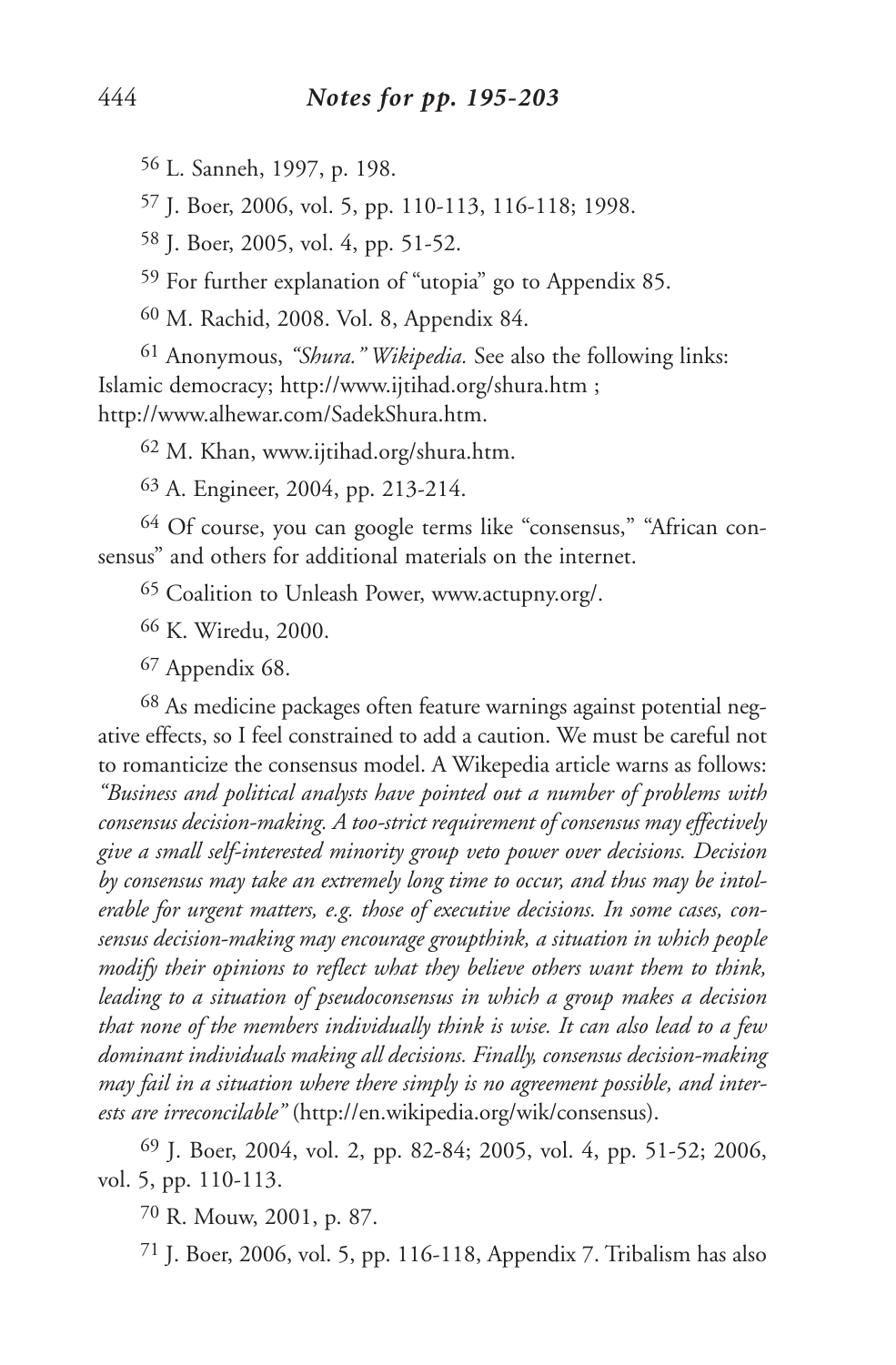played significant roles in Islam. S. Huntington quotes an unnamed Libyan scholar who stated that especially within the Arab world tribalism and religion play important roles throughout their cultures. They are intertwined and between the two of them are considered "the most important factors" (1996, p. 174).

72 J. Boer, 2006, vol. 5, Appendix 7.

73 J. Boer, 2006, vol. 5, pp. 111-113, 116-118, 208-211; 2008, vol. 7, pp. 120, 178, 220, 332, 362, 369, 375, 377-378.

74 Yusuf invited me to work with him on this project. Being a noncitizen and overloaded with other responsibilities, I was forced to regretfully decline. Neither would my sponsor, a foreign mission organization, likely approve.

75 B. van der Walt, 1994, pp. 276-277.

76 J. Boer, 2004, vol. 2, pp. 94, 98, 121; 2004, vol. 3, pp. 186-187, 194-195, 197, 201, 203, 206, 229-230; 2008, vol. 7, pp. 62-63, 346- 348, 378, 397-398, 401-402; 2009, vol. 8, Appendix 6 and 35.

77 H. Karofi, 15 Dec/2008. *CCD* <Misc Arts/Indigene Issues/2008- 12-15 Kano…>.

78 Plateau State, 2004, p. 23.

79 J. Boer, 1995, Day 56, 58, 107, 342-344. Appendix 75.

80 J. Boer, 2003, vol. 1, pp. 50-78, 82-88; 2004, vol. 3, pp. 175-223.

81 M. Adarawa, Gamji, Dec/2008. *CCD* <Misc Arts/State by State/ Plateau/2008 Jos Riots/2008-12 Adarawa>.

82 H. Farrant, *LB*, May/1921, p. 71. J. Boer, 1979, p. 300.

83 *Plateau State Gazette*, Sep/2004, p. 31. U. Danfulani, "The Plateau Peace Conference…".

84 I cannot help wondering whether this coalescence is a mixture of healthy wholism along with religion as tribe, a mixture of the positive and negative.

85 J. Boer, 2008, vol. 7, pp. 62-63, 377-379, 391, 456-457. In the same volume, see Y. Turaki, pp. 318, 321-322. Though I have no quarrel with Turaki's land discussions, I do disagree with his repeated disjunction of Muslim politics and religion as in pp. 305-307.

86 U. Danfulani, "The Jos Peace Conference…."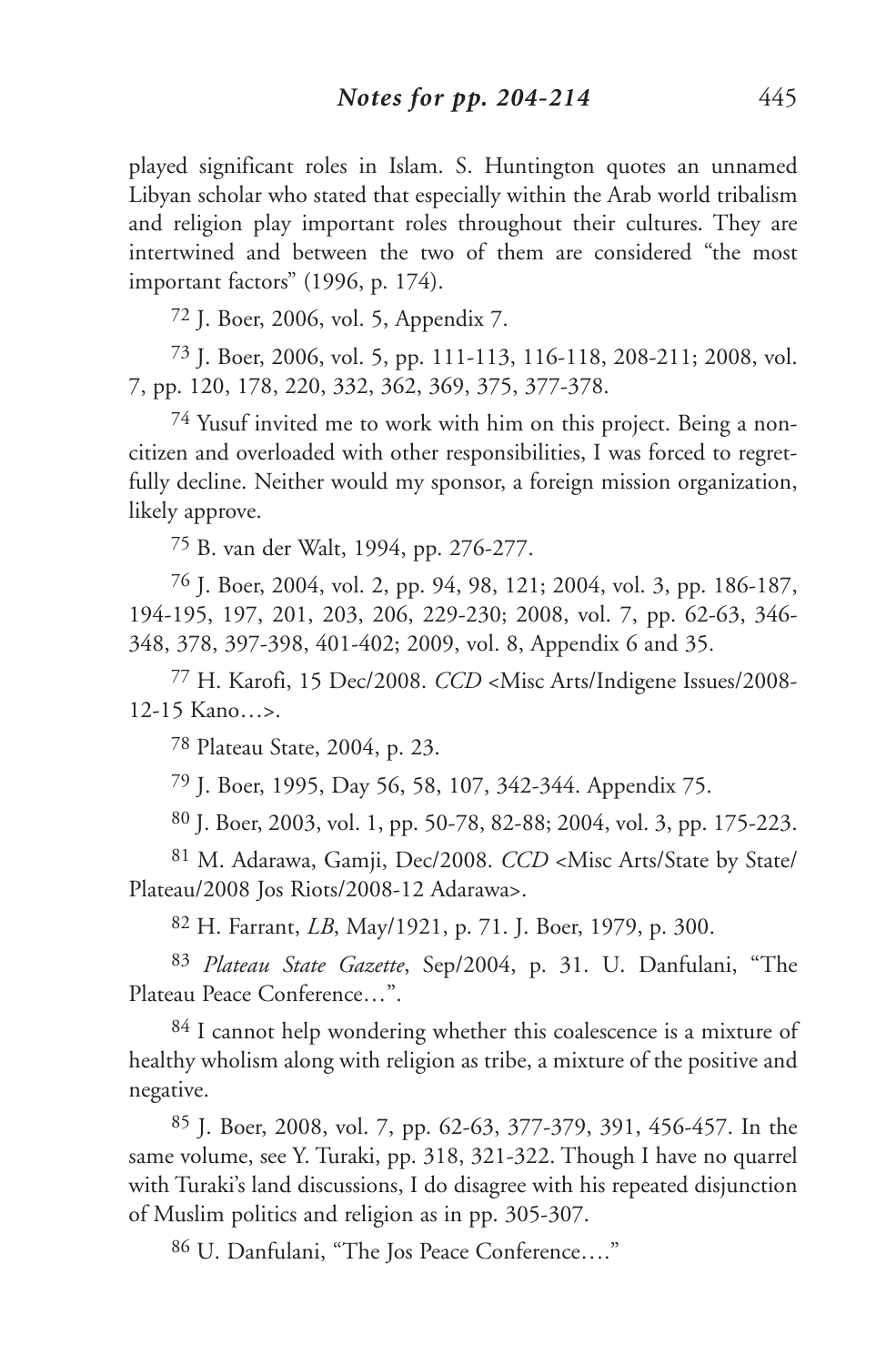<sup>87</sup> The subject recurs throughout this series. In addition to the following specific references, check out the indices of all the volumes under various headings, especially "Government," "Promotions," "Appointments." J. Boer, 2004, vol. 2, pp. 28-29, 107-108, 143; 2004, vol. 3, pp. 88-93, 101-124, 238-241 (Appendix 2), 287; 2005, vol. 4, pp. 120-121, 216, 221, 235-236; 2008, vol. 7, pp. 238-258, 400-403; 2009, vol. 8, Appendix 2 and 35.

88 Appendix 35.

89 See *CCD* <Misc Arts/State by State/Plateau/ 2008 Jos Riots> for details.

90 H. Farrant, 1956, p. 72.

91 Y. Turaki in J. Boer, 2008, vol. 7, p. 313.

92 M. Steyn, 20 Oct/2006. The Canadian Islamic Congress (CIC) has launched a civil rights complaint against *Macleans* magazine for this article. At the time of writing, they lost their case in Ontario, but the British Columbia ruling is still pending (*Barnabas Aid*, "Muslim Demographics and Europe," Nov-Dec/2008). Both articles can be found on *CCD* <Misc Arts/Other Countries/West/…>. It is only in Quebec, Canada, where attempts are made to place obstacles in the way of such immigration and where integration demands are placed upon the new arrivals, but this policy is mockingly berated in the rest of extremely individualistic Canada.

93 J. Boer, 2004, vol. 3, pp. 173, 197, 204; 2005, vol. 4, p. 198; 2006, vol. 5, p. 249.

94 J. Boer, 2004, vol. 2, pp. 91, 94-100.

95 J. Boer, 1979, pp. 73-74, 211; 1984, p. 62; 1988, pp. 10-11. For the riots themselves, see J. Boer, 2003, vol. 1, pp. 50-62, 82-89. For Christian explanations of the riots in Southern Zaria see J. Boer, 2004, vol. 3, pp. 286-287. For additional materials, see also the articles by Amunkitou Dolom, Simon S. Bakut and Chiwo Avre on *CCD* <Final Essence Editions/Volume 3/Vol3-Appendices/Post-Publication Appendices>. For bibliographical information on these articles, check Bibliography of vol. 3. For an additional analysis of riots in the Tafawa Balewa area of Bauchi State, see Bukata R. Adamu, "The April 22nd Crisis in Tafawa Balewa: Remote and Immediate Causes. A Submission to the Bauchi Disturbances, Judicial Commission of Enquiry." N.d. but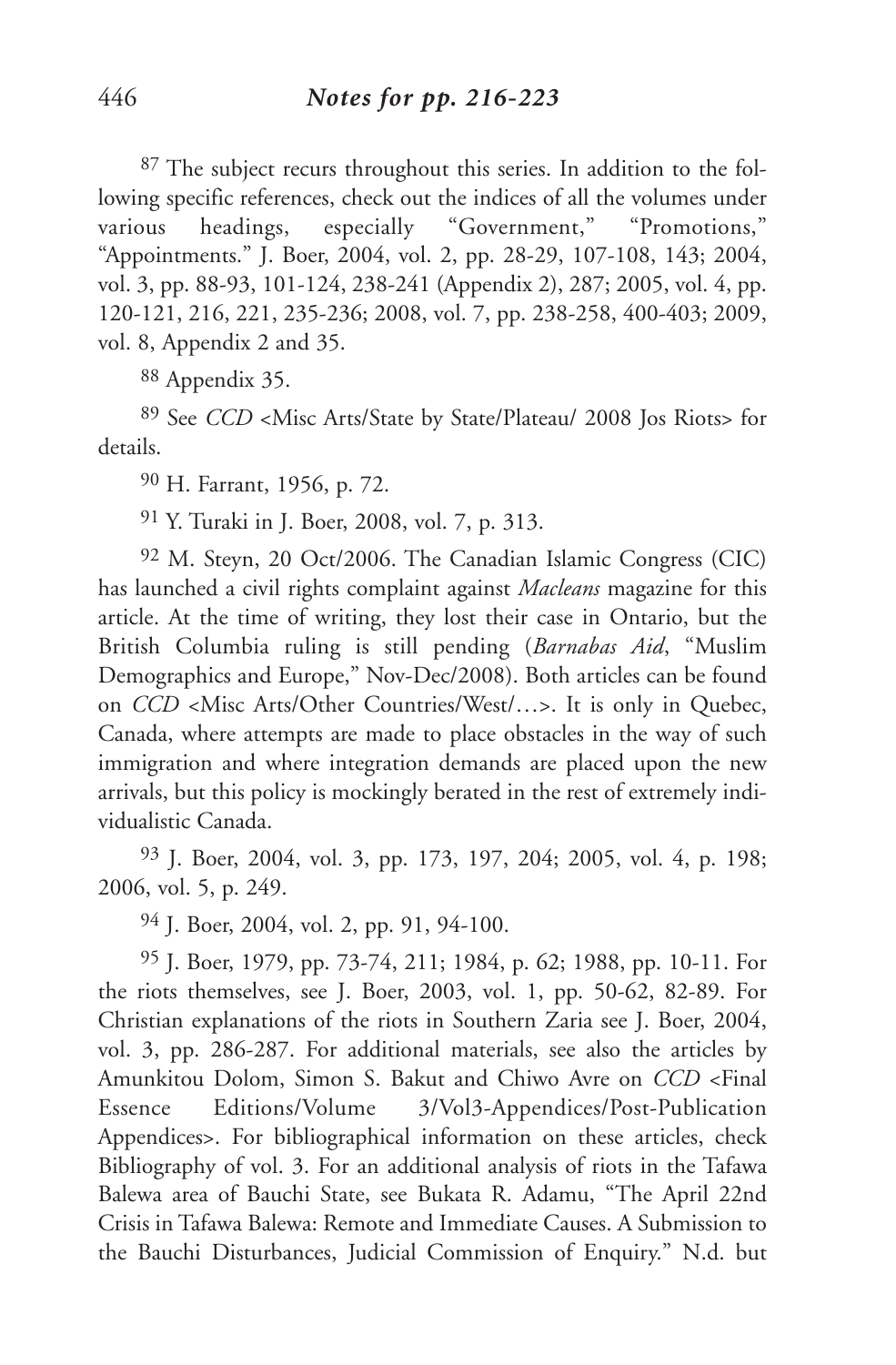probably 1991. This article reached me too late and in a shape that made its inclusion too difficult to attempt.

96 N. Shea, 2005, p. 199. The Center for Religious Freedom, along with both Shea and Marshall, has moved over to the Hudson Institute, where their work on behalf of religious freedom continues.

97 P. Marshall, 2005, pp. 204, 128.

98 P. Marshall, 2002, p. 13. Marshall's approach seems to have been effective. In a promotional brochure of the Institute for Christian Studies (ICS) in Toronto, one of two of the world's leading centres for post-graduate Kuyperian scholarship, he stated that "the US Senate has officially reported that my work on religious freedom has shaped US foreign policy" (ICS: "Regeneration," n.d). I do not wish to make Marshall appear an agent of American imperialism. When I once confronted him with his emphasis on American interest, he explained that, unless Freedom House reports are couched in security language, the US Government and politicians will not lend Freedom House their ear. Instead, I want you to know Marshall as an advocate of the Kuyperian perspective. I have quoted him extensively in vol. 5, part 2, where I explain aspects of that perspective. Whatever may have happened in the past, *contemporary* Kuyperian thought cannot be used legitimately to defend imperialism and its look-alikes.

99 This particular book in your hands covers only my own contributions. That of Nigerian Christians and Muslims are found in Part 1 on the *CCD.*

100 Boer, 2004, vol. 2, pp. 104-106.

101 Sani is also described as "leader of the Socialist Front"— <*odili.net/news/source/2008/ sep/9/15.html>.* This probably means Sani belongs to the so-called secular Muslims. I am neither socialist, capitalist nor secularist and do not support the socialist orientation. I am here recommending his style of fearless and radical creativity that can be unleashed under any banner.

102 <http:// 98.131.162.170/KLICE/page12.html>.

103 *CCD* <Misc Arts/Kuyperian/Chaplin>.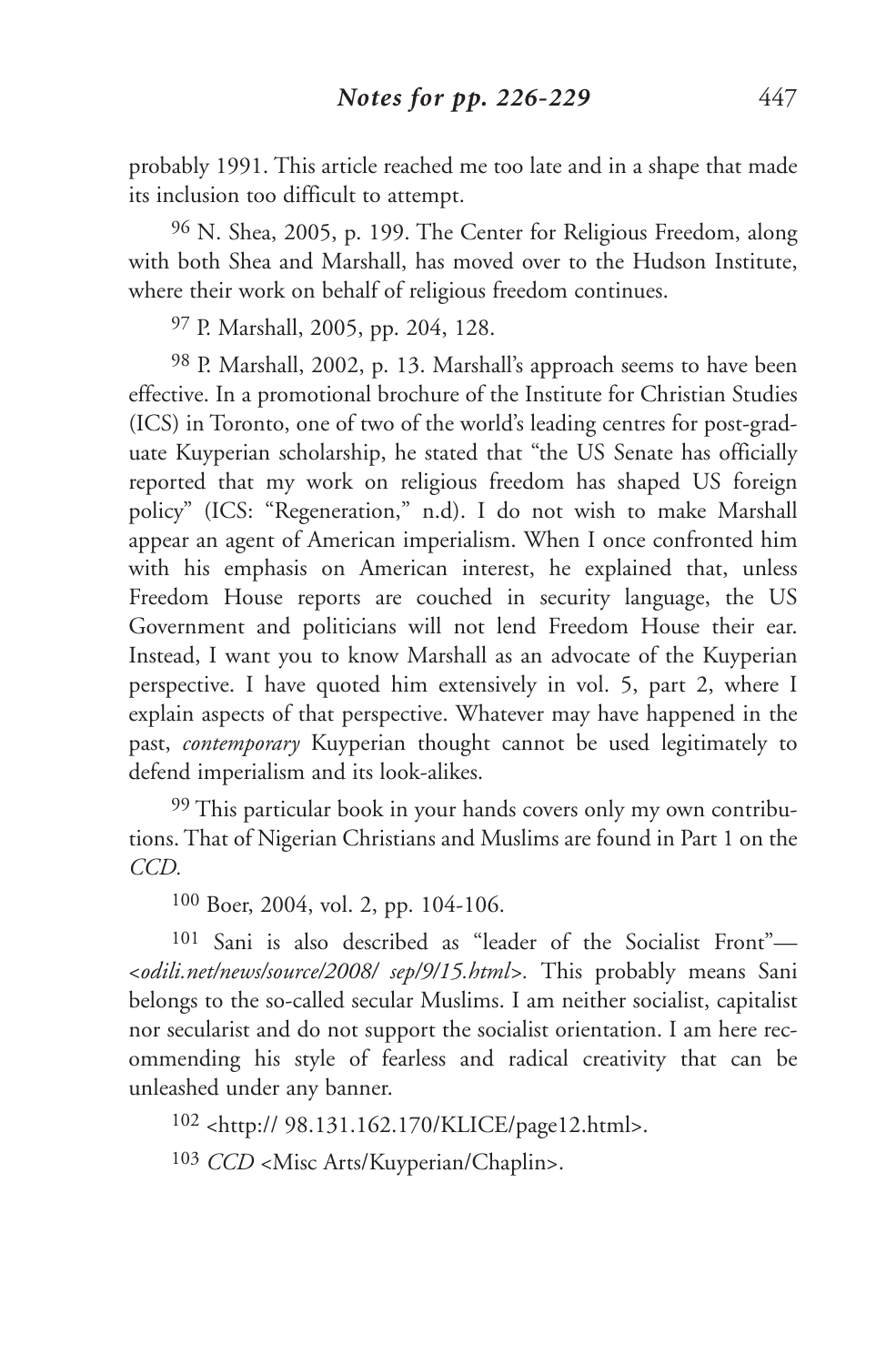# ▲ **CHAPTER** 7 <u></u>

1 P. Marshall, 1983, p. 23.

2 I. Ihsanoglu, 18 Sep/2008.

3 M. L. King Jr. Letter from Birmingham jail, 16 Apr/63.

4 F. Hassan, 17 Oct/2006. President of Muslim Canadian Congress.

5 G. Spykman, 1990, p. 25.

6 A. Mayer, 1999, p. xi.

7 L. Sanneh, "Religion, Politics, and…," p. 19; 1997, pp. 228-229. Italics mine. Does Sanneh have "liberal" Canada in mind with its unilateral emphasis on rights without obligation and individuals without community? Come visit us and see where this leads! You will see it on the streets of Vancouver. Of course, in Canada it is not a case of "no faith" so much as the individualistic faith of secularism that reigns.

8 Quoted in J. Haafkens, p. 10, from E. Brunner, *The Divine Imperative*, transl. O. Wyon. London: Lutterworth, 1937, p. 463.

9 H. Taylor, 1967, p. 8.

10 G. Spykman, 1992, pp. 9-21. *RES Testimony…,* 1983, pp. 96-101. I cannot here divert into a doctrine of creation order, but refer you to the following sources for Kuyperian discussions. Google "creation order" or any of the names in this endnote. A. Wolters, 1985, pp. 12-43. R. Clouser, 1991, pp. 177, 204-205. Timothy M. Erickson, "Evangelical vs. Reformed: Distinguishing Two Traditions in Need of Compassion." Paper written for the Institute for Christian Studies, Toronto, 1998. www. in2words.org/ papers/creatio.html.

11 P. Marshall, 1983, p.18. For a short bibliography of Calvinistic/Reformed literature on human rights from the World Alliance of Reformed Churches, turn to Appendix 87.

12 Nigerian Christians are in "good company" in this regard. Paul Marshall showed how little original Christian work has been done on the subject in general. P. Marshall, 1983, pp. 7-9.

13 M. Tom, 3 Jan/2000. Vol. 8, Appendix 6.

<sup>14</sup> Quoted in Wikipedia article on A. Mawdudi.

15 P. Marshall, 1996, pp. 277, 279, 284, 290-291.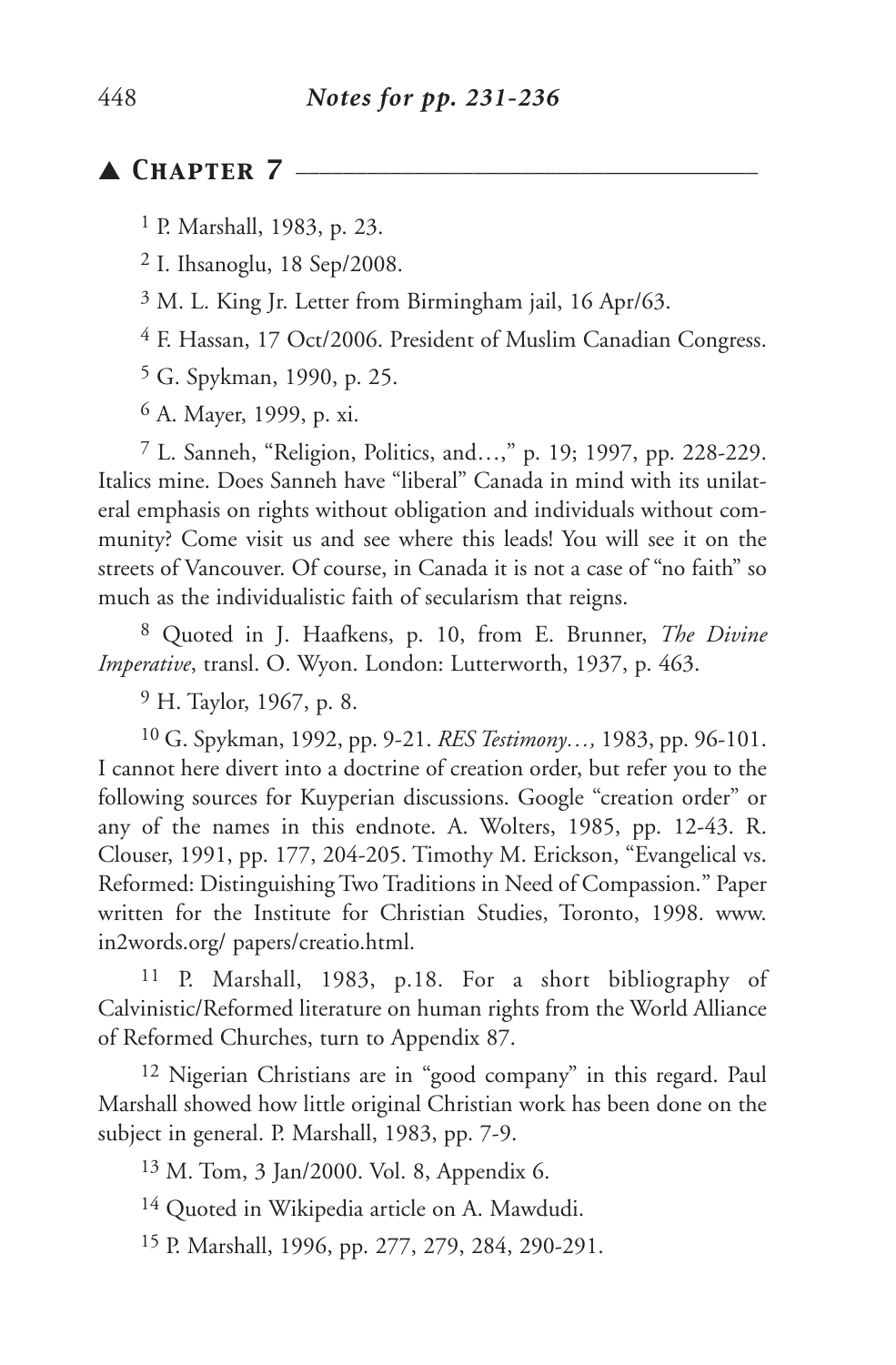16 As long as I am healthy and able, you are free to contact me by email for more information about sources at <br/> <br/>boerjf@hotmail.com>.

<sup>17</sup> I realize Muslims detest the language of imaging God. But it is time they at least understand that this central Christian concept has nothing to do with either physical or spiritual structural likeness. For a more extensive explanation I ask them to check the term "image" in the index of vol. 5, p. 279. It has everything to do with reflecting His characteristics such as compassion, mercy, love and justice. Muslims may not like the term, but I do believe they are equally concerned that humans reflect these qualities of the Almighty.

18 For discussion on "creation order" and/or "creation ordinances" see pp. 96-99.

19 J. Skillen, 1981, p. 195. Skillen reminds us here that it is to the credit of Evan H. Runner, the person who shares the dedication page of vol. 1 with my wife, that he was the major power to blow to life and vigour the Kuyperian movement in North America, from where it spread internationally.

20 G. Spykman, 1990, pp. 6, 7, 12, 15, 16, 34.

21 G. Spykman, 1990, p. 34; 1992, pp. 251-256.

22 The report does not give the name of the editor, but I know from personal correspondence with him, that Gordon Spykman was its main editor. He asked me to critique the pre-publication manuscript. In addition, a comparison with Spykman's 1990 publication clearly betrays similar vintage. It is good to realize that neither document represents mere personal opinion. The first (1983) is approved and published by the world-wide REC; the second (1990) is a study guide published by CRC Publications, "CRC" referring to the Christian Reformed Church in North America. These documents have gone through extensive committee reviews and thus represent communal and authoritative Kuyperian perspectives.

23 *RES Testimony….,* 1983, pp. 31-86.

24 At the time of writing, these members are: Christian Reformed Church of Nigeria, Church of Christ in the Sudan Among the Tiv (NKST), Evangelical Reformed Church of Christ, Presbyterian Church of Nigeria, Reformed Church of Christ in Nigeria. The REC is currently working on a plan to merge with the World Alliance of Reformed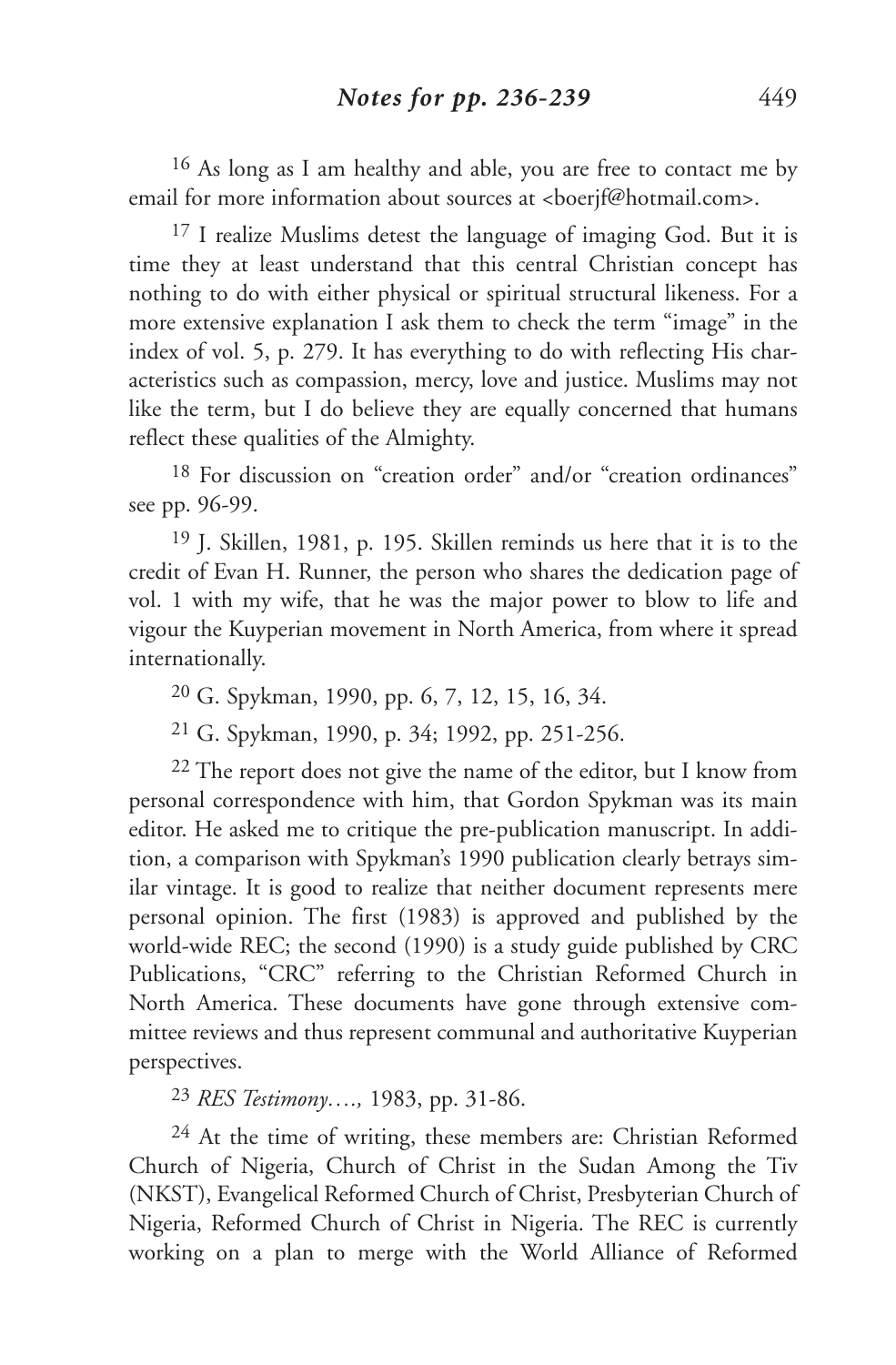Churches, to form a new organization to be called the World Communion of Reformed Churches. The two bodies are now actively working on a constitution and on the transition, and planning for the uniting general council to be held in Grand Rapids, Michigan, June 2010 (http://rec.gospelcom.net/index.php?section=1).

25 This item has direct reference to the Kuyperian type of pluralism described in vol. 5, pp. 211-220. See also "REC Report on Religious Pluralism—2005," Appendix 89.

26 P. Marshall, 1983, pp. 19-20. Note the word "perhaps." Italics mine. Marshall seems less sure of rights applying to the non-human world than fellow Kuyperian Spykman. See below. Marshall uses the term "perhaps" in another rights discussion as well, though it is not certain there whether it reflects his own view (1996, p. 280).

27 P. Marshall, 1996, pp. 278, 283-284 (italics original), 290, 293.

28 A. Orire, 2000, pp. 8-10. J. Boer, 2007, vol. 6. p. 47; 2009, vol. 8. Appendix 2, 27.

29 H. Taylor, 1967, p. 9.

30 P. Marshall, 1983, pp. 20-21. This and the succeeding discussion of his lecture is to be found in Appendix 87, 2nd document in the appendix. Be sure to go there for the full explanation.

31 P. Marshall, 1983, pp. 21-23.

32 B. Witvoet, 8 Sep/2008.

<sup>33</sup> There are reports that Saudi King Abdullah is getting the message and is introducing various reforms in favour of moderation (D. Blair, 16 Feb/2009). In the middle of a gruesome *Calgary Herald* editorial about a 75-year old Syrian widow in Saudi who was sentenced to receive 40 lashes for mingling with a nephew and his friend who brought her bread, the writer assured us that "there are signs that change is in the wind, but it is not coming quickly enough" (*Calgary Herald* editorial republished in *VS*, 20 Mar/2009).

34 See A. Orire in J. Boer, 2007, vol. 6, p. 47.

35 M. Rachid, 8 Oct/2008. J. Boer, 1979, pp. 126-129; 1984, pp. 36-37; 2004, vol. 3, pp. 187-188, 203-204; 2008, vol. 7, pp. 17, 191, 394.

36 H. Verkouteren, 1910, p. 54.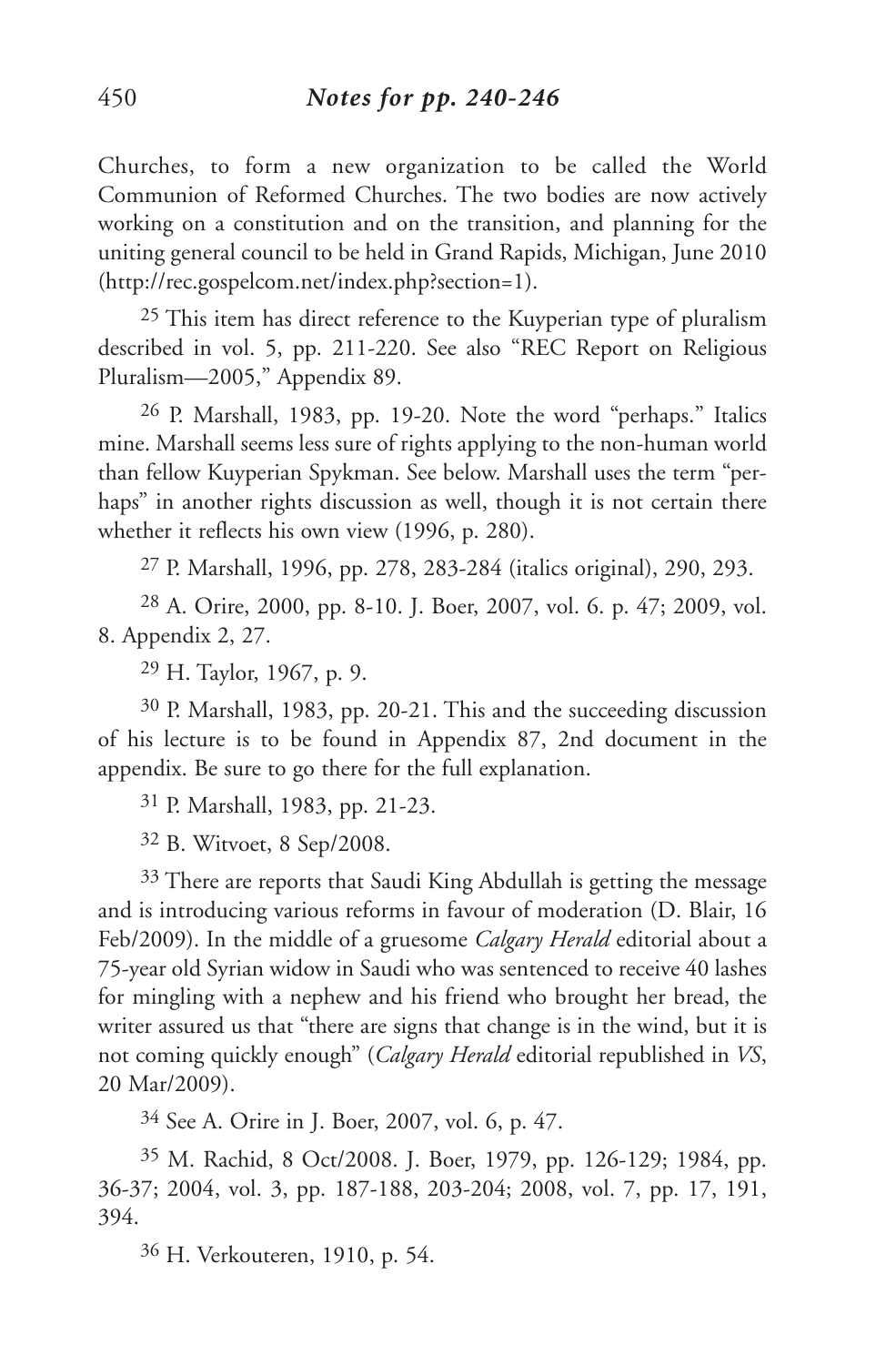37 J. Boer, 2004, vol. 2, pp. 53-55, incl. endnotes; 2004, vol. 3, p. 329. In fact, Ekmeleddin Ihsanoglu, the current General Secretary of OIC, in his 2008 lecture at Columbia University, denied that it is a religious organization, even though a large section of his presentation deals with religious matters. His denial seems most un-Islamic to me. Probably, in view of his American academic audience, he was trying to interpret religion in terms of the secular tunnel vision. But a true Muslim cannot deny himself. Even when he attempts to speak "secularly," he cannot hide his religion. It's a characteristic of Muslims that I admire.

38 See Appendix 90, Paragraphs 105-108, 112-114, 176-185 and Appendix 91 or their respective websites.

39 OIC, Dakar Declaration, 13-14 Mar/2008.

40 OIC, Communique, 13-14 Mar/2008, arts. 56, 105-106.

41 J. Boer, 2007, vol. 6, p. 109; 2009, vol. 8, ch. 6, pp. 192-193.

42 M. Tom, 3 Jan/2000. Appendix 6.

43 Appendix 6 , 25. I. Shekarau, 25 June/2005.

44 J. Boer, 2007, vol. 6, pp. 106, 92-93.

45 J. Boer, 2007, vol. 6, pp. 316-322; vol. 8, Appendix 6.

46 A. Ahmad, 2005, pp. 371-372. Appendix 6. Italics mine.

47 Appendix 6.

48 I. Ado-Kurawa, 2004, pp. 4-5. J. Boer, 2007, vol. 6, pp. 265-266.

49 Appendix 6.

50 J. Witte, Annual Hill Lecture, 13 May/2003.

51 S. Rashid, 1986, pp. 1, 3, 47-49, 79, 91. J. Boer, 2007, vol. 6, pp. 389. Check out "Repugnancy" in the Index. This same issue will be raised again in Chapter 10, pp. 355-359, where I discuss sharia issues.

52 There is a limitation here that I discuss under the rubric "democracy" in ch. 6. If Christians accept the notion of majority rule and expect Muslims in Christian-dominated states to accept Common Law, then why should Christians not submit to sharia in Muslim-majority states?

53 J. Witte, 13 May/2003.

54 J. Witte, 13 May/2003.

55 S. Huntington, 1996, p. 66.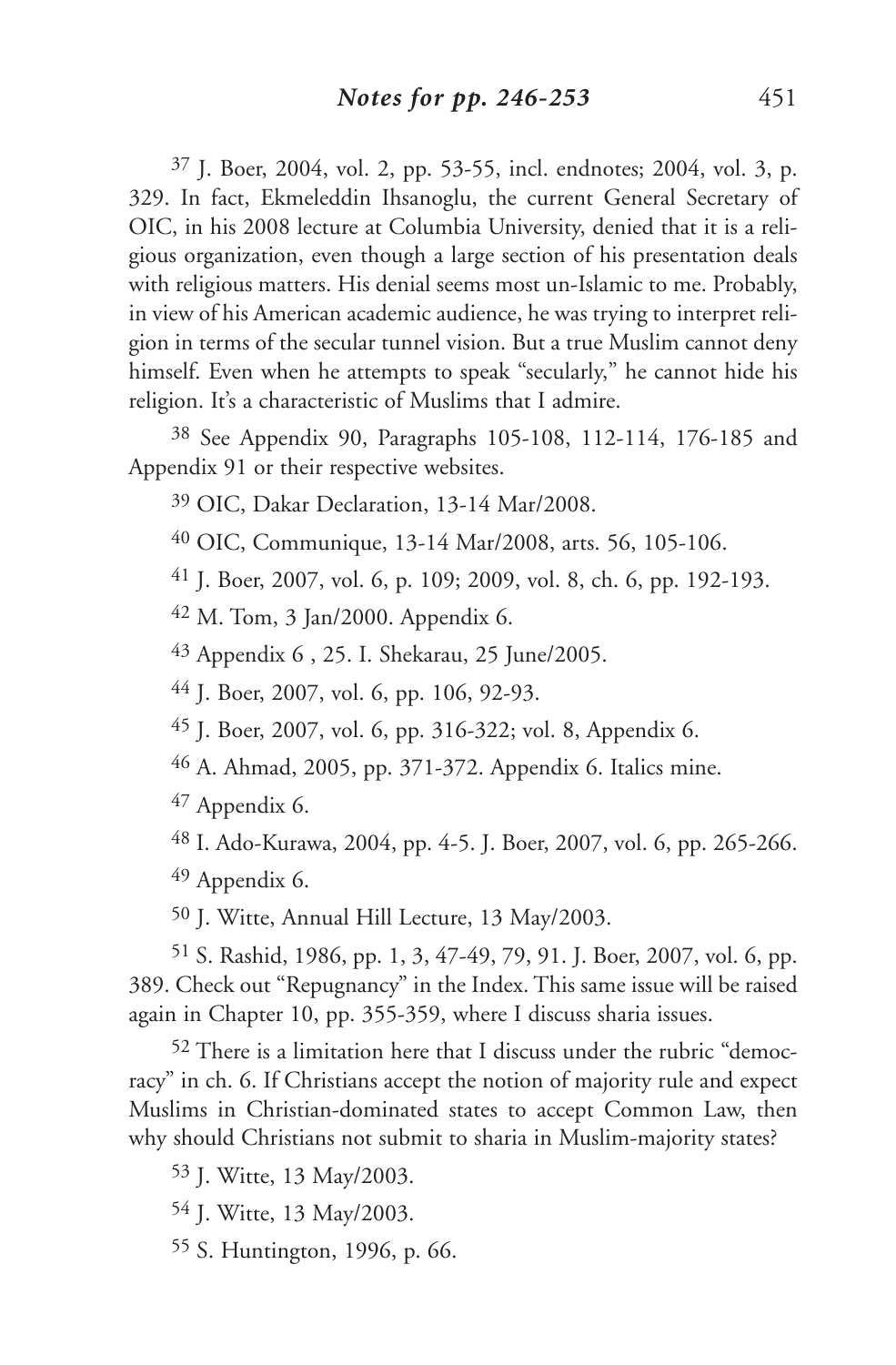J. Boer, 2008, vol. 7, pp. 43-44.

 At the time of writing, Canada finds itself in a crisis of gangsterism due to unilateral rights without obligations that leave law enforcement agencies powerless and reduces court sentences for crimes of violence to wrist slapping.

 For previous discussion on the subject see J. Boer, 2006, vol. 5, especially pp. 208-211 for Christians; 2007, vol. 6, pp. 316-317 for Muslims.

Appendix 101, document 3, par. 5.

 *The World of Islam*, a compact disk. Colorado Springs: Global Mapping International, 2000.

M. Gaiya, 2005, p. 172.

M. Rachid, 2008, p. 2.

S. Huntington, 1996, p. 71.

M. S. Mustapha in J. Boer, 2007, vol. 6, pp. 46-47.

 S. Huntington, 1996, p. 138. I would apply the same reasoning to the situation of First Nations in Canada.

 J. Boer, 2008, vol. 7, pp. 443-445 and other references in the Index; also vol. 8, Appendix 92.

 This is the same suggestion Ali Ahmad makes with respect to the standing of sharia at the national level (A. Ahmad, 2005, p. 371).

U. Danfulani, "The Jos Peace Conference…."

Ch. 5, pp. 72-73.

A. Mawdudi, 1990, p. 28.

E. Ihsanoglu, 2008.

L. Savage, 8 Aug/2008, pp. 28-29.

*The Province*, 21 Sep/2008, p. A40.

 J. Coggins, May/2005. For details about these Canadian developments from both sides, go to *CCD* <Misc Arts/Other Countries/ West/Canada/ > for the following files: <2007-11-28>, <2007-12-27>, <2008-04-30>, <2008-06-27>, but especially <2008-01-21> for a sharp and critical discussion.

*Barnabas Prayer Bulletin*, 25 Aug/2006.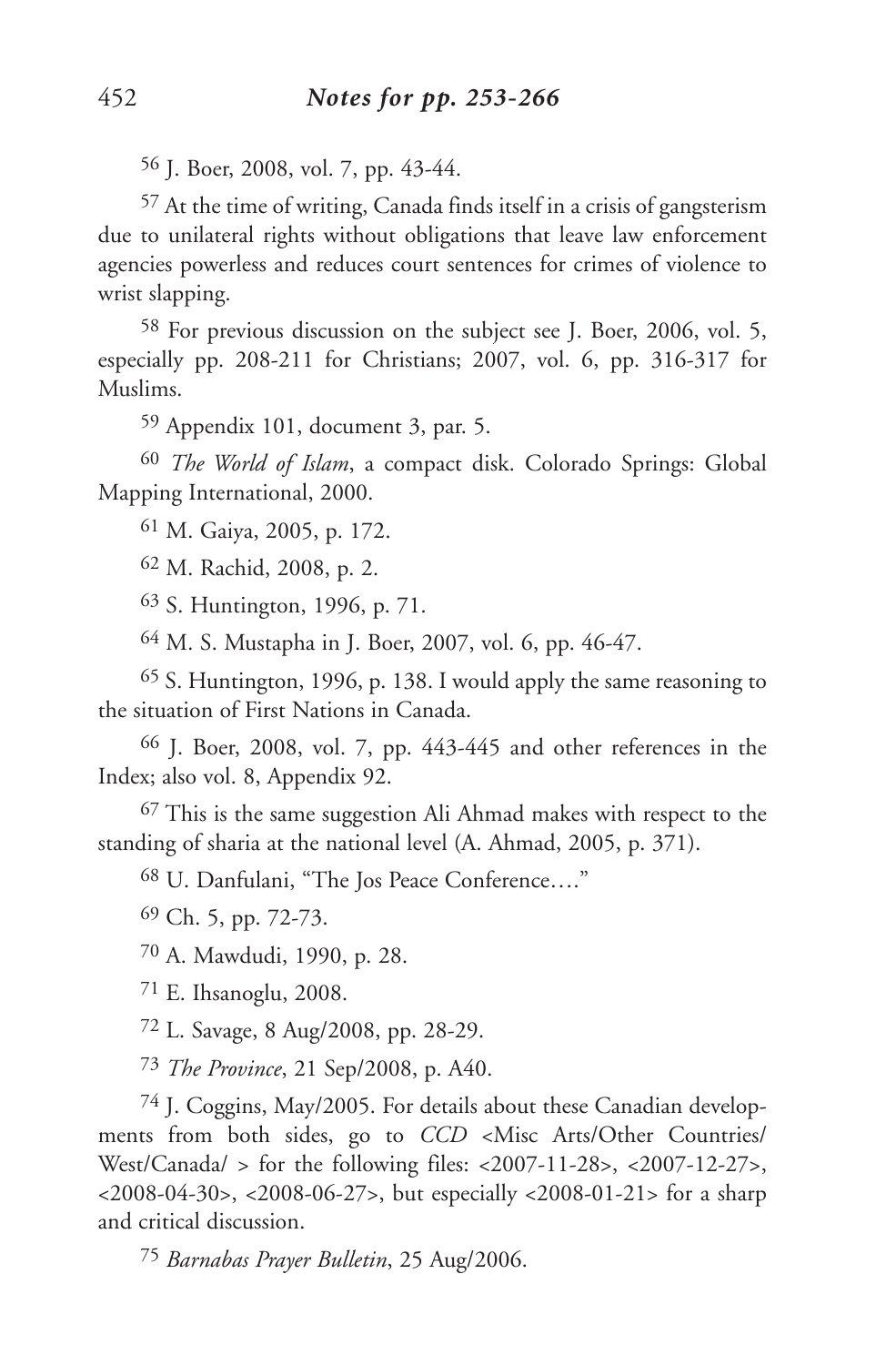76 You will find examples of such vilification in volumes 2, 4, 6 and 7 (chapter 2) of this series.

77 Even in countries like Canada provisions against "hate speech" are allegedly used by Human Rights Commissions to gag freedom of speech. The entries in this and the next endnote present examples of the bitter struggles surrounding political correctness and "hate speech" currently waging there. M. Wagner, 2007, pp. 192-198, 247-249. L. Byfield, 15 Jan/2008. <www. ecpcentre.org>. See also *CCD* <Misc Arts/Human Rights/Human Rights in Canada> and <Misc Arts/ Canadian Islamic Congress>—especially the files that contain reference to *Maclean's* magazine.

Sometimes we come across strange and unexpected bedfellows. To me, the OIC "phobia" campaign is parallel to a campaign waged by Canada's gay activists. They, too, speak of and attack alleged "homophobics." I regard both of these terms, "Islamophobia" and "homophobia," misnomers. The people accused of these "evils" are not afflicted by any "phobia" or fear. They have the right and legitimate reasons to criticize, disagree with and oppose the agendas of OIC, Islamists and homosexuals as they see them. Instead of being "phobic," it takes a lot of courage for them to express themselves in a culture that protects these groups under the shadow of political correctness. The OIC uses the UN to gag them, while both Muslims and gay activists are accused in Canada of using provincial Human Rights Commissions to achieve their goals. People are rising up in arms against these commissions and calling for their abolition. See *CCD* <Misc Arts/Human Rights/2008-10-08 ECP Centre— Human Rights Challenges in Canada>. Also the ECP websites <www.ecpcentre.org> and <www.noapologies.ca> as well as that of the Association for Reformed Political Action <www.arpa.ca>, the Christian Heritage Party <www.chp.ca>, Freedom Press <www.freedompress.ca> and a host of others, all of them up in arms against these "phobia commissions."

78 J. Boer, 2004, vol. 2, pp. 53-55; 2004, vol. 3, pp. 93-101.

79 Appendix 90 and 91.

80 J. Boer, 2004, vol. 3, pp. 129-133, 246, 250-251, 275-276. Check Index for more on the subject.

81 Appendix 91.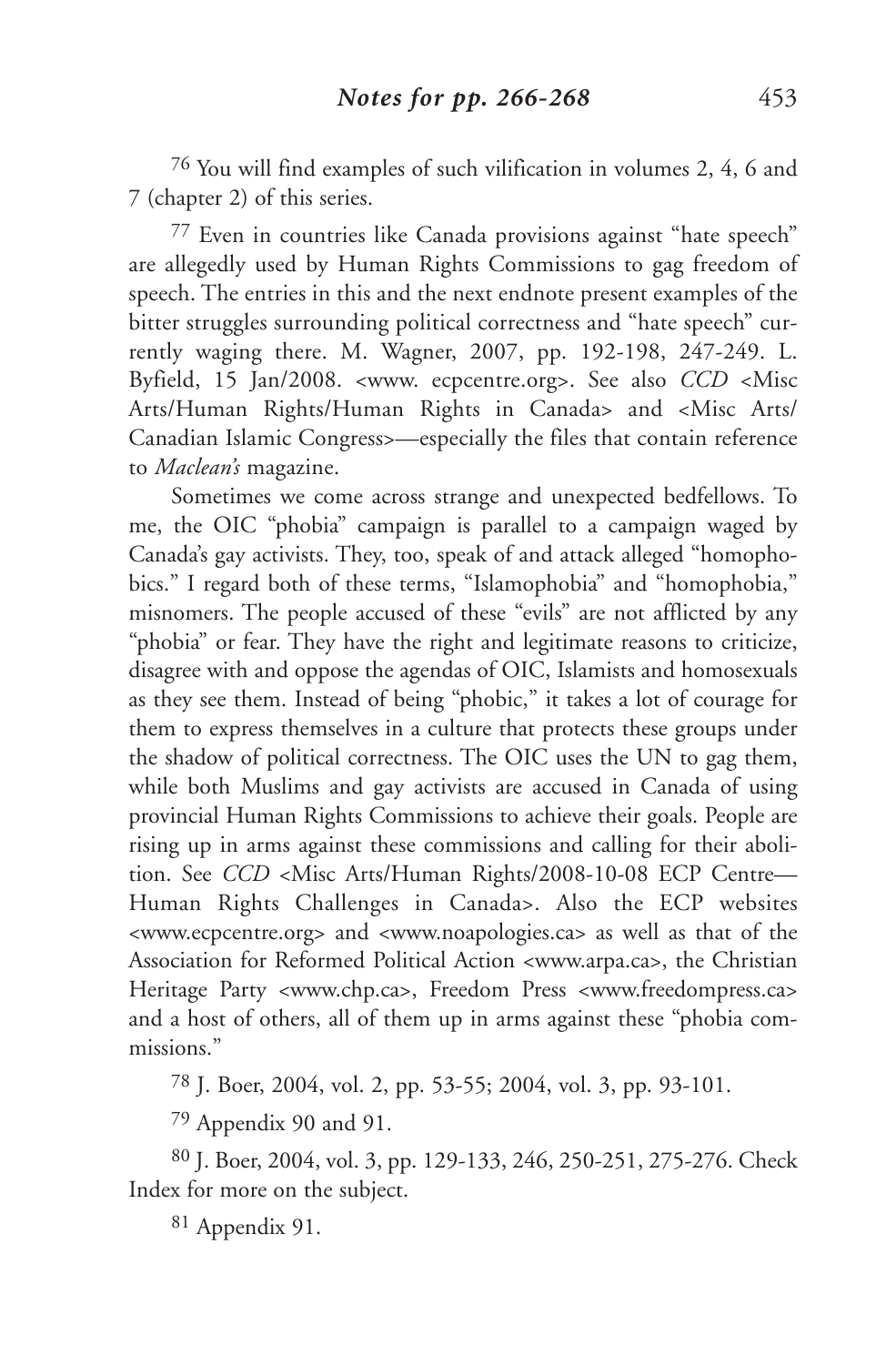82 Appendix 95. He lived in Ibadan during the late 1960s, where he served as teacher of Arabic for what became PROCMURA. He later served PROCMURA as General Secretary while living in Nairobi. He wrote a doctoral dissertation on Fulani poetry in French and married a Camerounian.

83 The Kuyperian movement with its emphasis on pluralism emerged from that struggle in The Netherlands.

<sup>84</sup> Accepting this principle has not prevented continued persecution of and discrimination against Protestants in a number of Catholicmajority countries.

85 J. Boer, 2008, vol. 7, pp. 55-56, including endnote 52, p. 427.

86 *Barnabas Prayer Bulletin*, 31 Dec/2008.

87 G. Spykman, 1990, p. 27.

88 RES, 1983, p. 151.

89 L. Sanneh, 1997, pp. xii, 187, 191, 196-198, 229.

90 A. Mawdudi, 1990, p. 30. This is the voice of a leader considered by some as militant not only but even ignorant of human rights. Though she described Mawdudi as "a canny politician," Ann Mayer writes, "Mawdudi's stance raises doubts about whether he has any grasp of what civil and political rights involve" (A. Mayer, 1999, pp. 103-104). P. Sookhdeo, 2008, pp. 13, 38-39.

91 J. Boer, 2008, vol. 7, pp. 54-59, 130, 247-248, 321. For a detailed but Muslim-critical treatment see Bat Ye'or, *The Dhimmi: Jews and Christians under Islam.* Cranbury, New Jersey: Associated University Presses, 1985.

92 L. Sanneh, 1997, pp. 197, 255 (note 41). The "houses" would number more than two. In Pakistan, as well as in Saudi Arabia, the Ahmadiyya movement is banned as heretical and non-Muslim (p. 172) and would have to be counted as a third force. Same in Nigeria, where Muslims also regard them as a separate non-Muslim group and faulted the Kano State Government for allowing an Ahmadiyya school.

93 D. Pipes, 1983, pp. 118, 52.

94 D. Pipes, 1983, pp. 118, 52. See also ch. 10, pp. 374, 376, 395.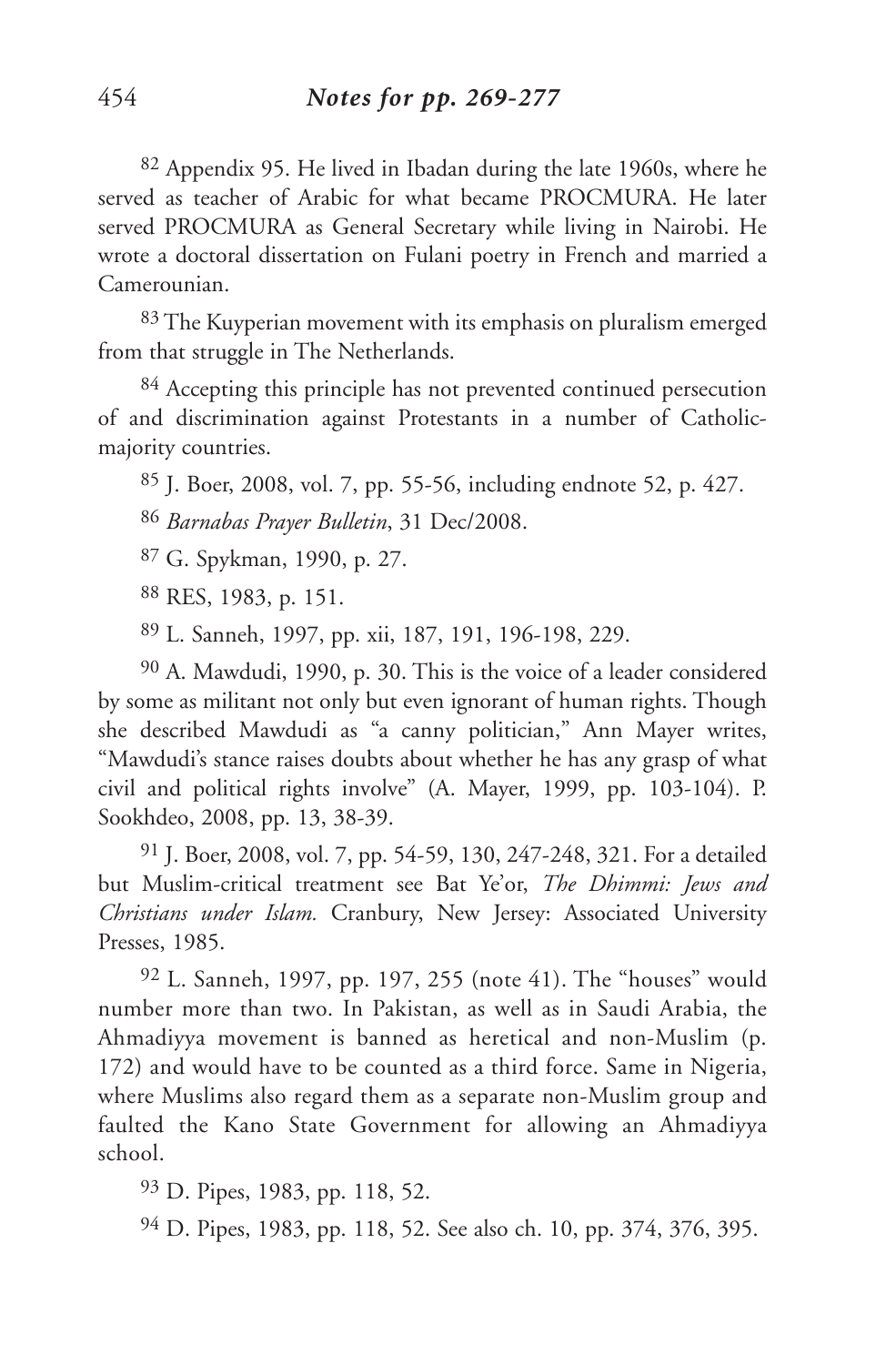95 M. Rachid, 8 Oct/2008. I am not sure how many Muslims would be happy with Rachid's examples.

96 J. Boer, 2006, vol. 5, p. 39; 2008, vol. 7, pp. 54-59, 130, 247-248, 252, 271, 321.

97 Unlike previous study guides, this one is meant to help you immerse yourself in the foregoing discussion, not materials from vol. 5. The numbers represent the page numbers in this chapter where you can find the answers.

98 I assume there *are* moderates. Throughout this series I have introduced them and listened to them. To deny the presence of moderates does not make sense to me. Nevertheless, there are authoritative voices who deny that Islam can be or is moderate—for example, the famous Somalian Dutch woman now living in the USA, Ayaan Hirsi Ali. Her eloquent books are there for all to read and ponder.

99 Appendix 101, document 3, par. 13. Bold is original.

100 See pp. 173-174.

101 H. der Nederlanden, 27 Sep/2004, Appendix 94.

102 *Barnabas Aid*, July-Aug/2008, p. 12.

103 True, exaggerated reports have often inflamed people to further violence. Nigerian governments routinely understate statistics in their reports on violence to contain emotions and further violence. I place such reports in the same league with the Old Testament stories of Exodus 1:15- 21 and 1 Samuel 16:1-5. In these Nigerian as well as Bible stories, facts are twisted to protect people. Sometimes these are called "white lies." Since God showed His approval of such situations, I prefer to call them "life stories," not lies.

104 Barnabas Focus Update, Jan/2009.

105 P. Chandler, July-Aug/2008, p. 12.

106 Barnabas Aid Fund, 25 Aug/2006. *CCD* <Misc Arts/ Conversion/2006-08-25 L. Safi: Must Allow Conversion>.

107 *BarnabasAid,* Sep-Oct/2008.

108 D. Todd, 24 Feb/2009. *CCD* <Misc Arts/Moderates-Moderation/2009-02-24 Call on Muslim Moderates>. The Wikipedia article "Tariq Ramadan" reports that he is accused of being a chameleon,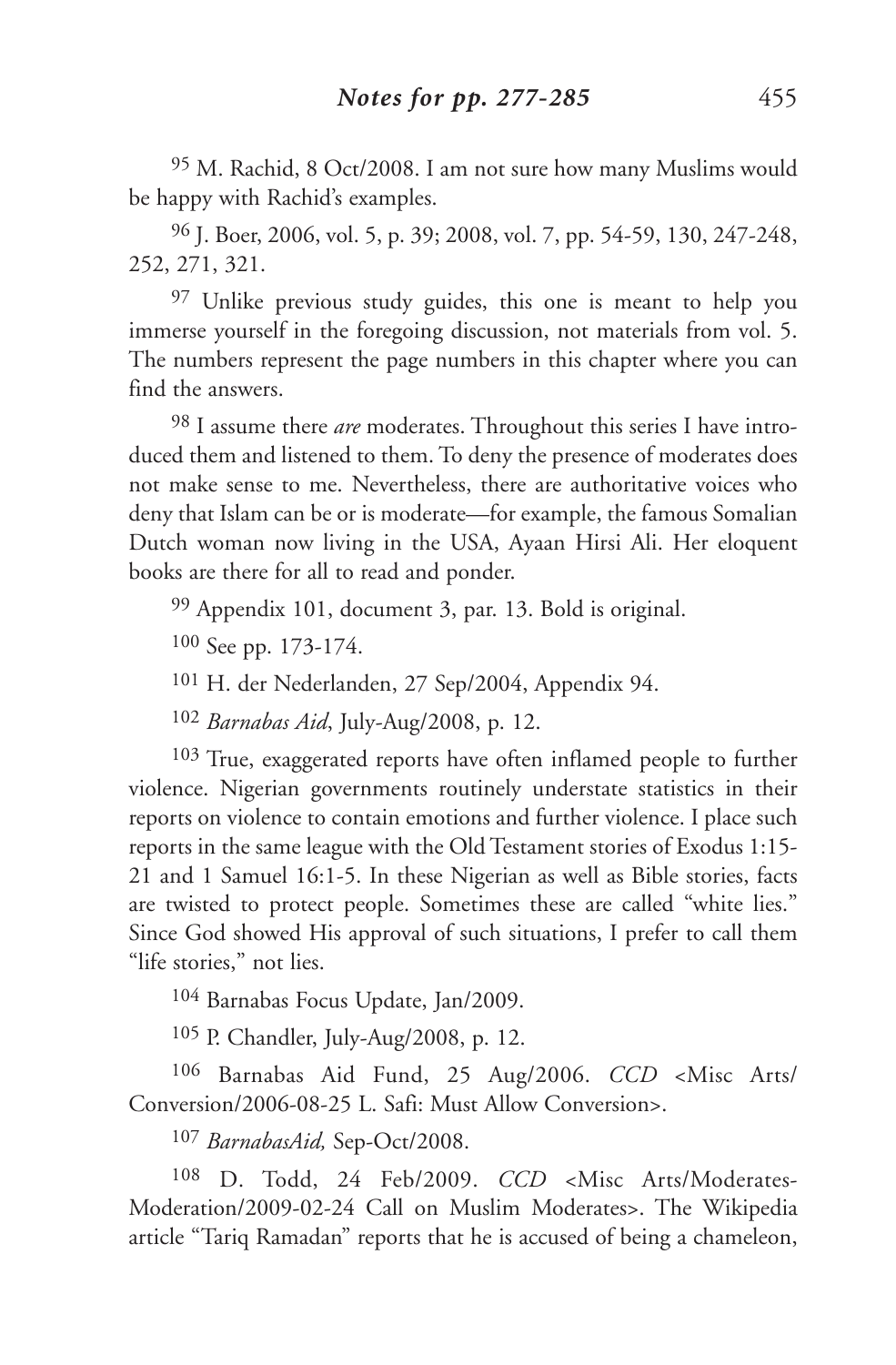allegedly saying one thing to his followers and another to Westerners. Please turn to the article and other websites about him to reach your own conclusion.

109 S. Sultan and O. Tveit, 22 Aug/2007. Vol. 8, Appendix 19.

110 There is also honour killing in the Old Testament. However, strange as it may seem to us today, it was killing in honour of God, not family. Since then, the Spirit of God has pushed Christian-influenced cultures onward beyond that stage through a process Christian theologians call "progressive revelation," whereby earlier provisions are overtaken by later ones, usually more humane. But both honour killings have one goal in common, namely to root out dangerous spiritual developments that could spread like a virus through an entire population. It was to function like spiritual vaccination and nip the negative development in the bud. Honour killing is an expression of communalism that is hard to understand for a people brought up as individualists.

111 See *CCD* <Misc Arts/Conversion/Apostasy/2008-12-19…>. Also Appendix 106.

112 Note her traditional Western emphasis on "individual" rights. She seems to give little thought about the communal angle.

113 N. Shea, 2005, p. 201.

#### ▲ *Chapter 8* \_\_\_\_\_\_\_\_\_\_\_\_\_\_\_\_\_\_\_\_\_\_\_\_\_\_\_\_\_\_\_\_\_\_\_\_\_\_\_

1 K. Yesufu, 15 May/2007.

2 Editor-in-Chief. *Muslim Girl.* L.George, 14 May/2007.

3 F. Hassan, 17 Oct/2006. President of Muslim Canadian Congress.

4 Muslim Institute, 1990, pp. 7-8. Appendix 72.

5 See R. A. Wali, 7 Apr/89, p. 6, for an example of a prominent woman arguing in this vein.

6 OIC, 24 Oct/2008. Italics mine. I urge you to google OIC and peruse some of the documents in which the common impression that Islam subdues women is challenged. If it has done so in the past, as has Christianity, world Muslim leaders are trying to elevate them—to *re-*activate.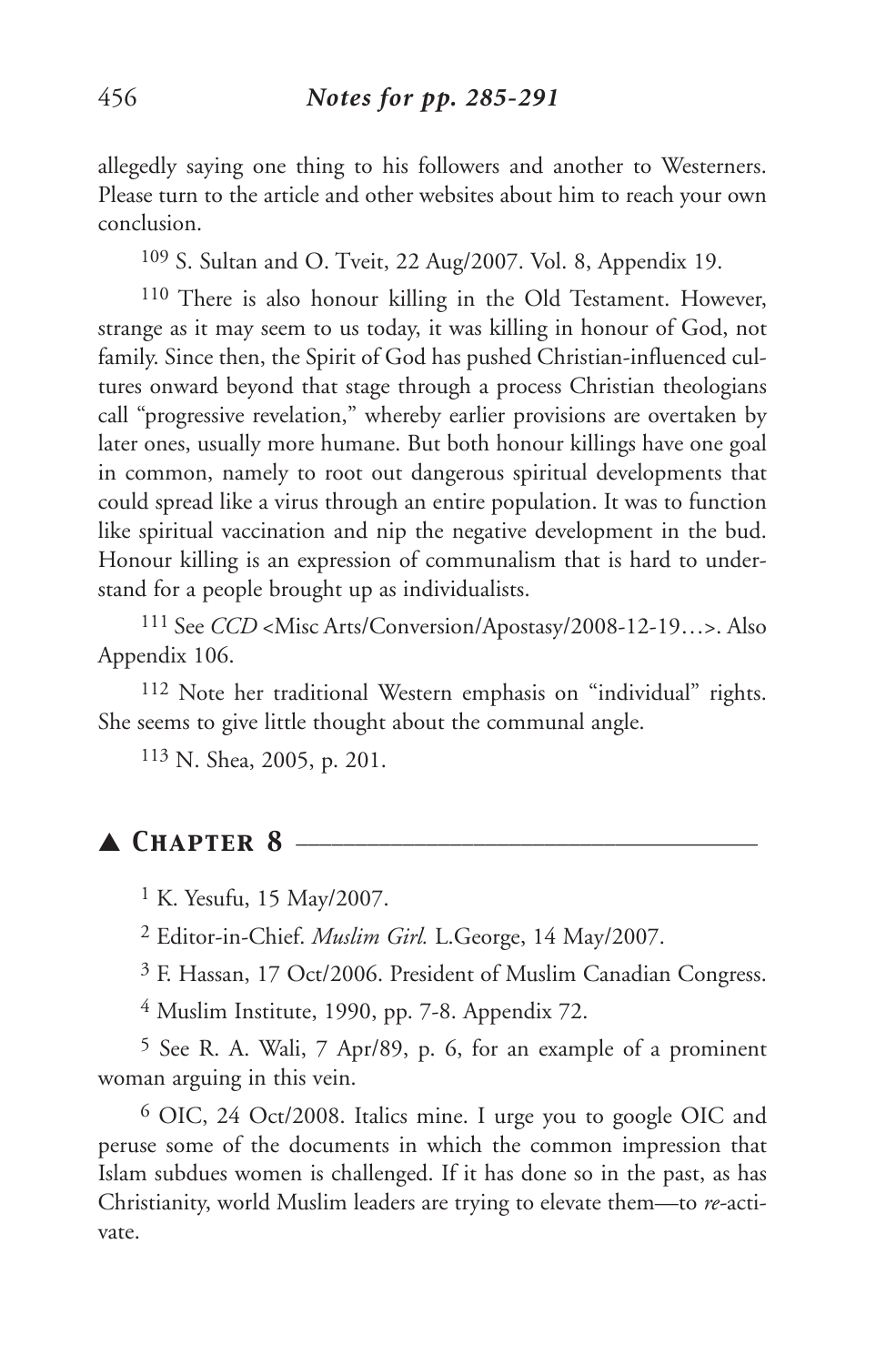7 E. Ihsanoglu, 18 Sep/2008.

8 See, e.g., "Background on the Second Ministerial Conference on Women's Role in The Development of The OIC Member States, 24-25 November, 2008." www.mfa.gov.eg/smcowr/english/index.htm. Also "OIC Ten-Year Plan Outlined." 8 Dec/2005. www.sciencedev.net/Docs/ OIC%2010%20year%plan.htm**,** Vol. 8, Appendix 96.

<sup>9</sup> M. Rachid, 15 Oct/2008.

10 M. Rachid, 15 Oct/2008. J. Boer, 2007, vol. 6, pp. 277-283, 306- 310.

11 H. Monday, *TC*, 5/87, pp 22-23.

<sup>12</sup> See also Godfrey Banwat, "Women Achievers and Peace Moulders in Perspective." *LB*, Apr/2005, p. 22. Tongman John, "Women: Examine Yourselves." *LB*, Feb/2006, p. 17.

13 N. Shea, 2005, pp. 201-202.

14 J. Boer, 2004, vol. 2, pp. 134, 141.

15 J. Boer, 2007, vol. 6, pp. 277-284.

16 M. El-Ayadi, 2002-09-27. Original Dutch: *"In onze cultuur mag zoiets je niet overkomen. Je praat er niet over, dus bestaat het gewoon niet.''*

17 BBC, 19 Jan/2009.

18 M. El-Ayadi, 2002-09-27. Original Dutch: "*Die familie-eer die hoog gehouden moet worden, heeft volgens haar weinig te maken met het geloof. Het is in haar ogen meer een cultuur van veel laaggeschoolden en analfabeten*."

19 M. El-Ayadi, 2002-09-27. Original Dutch: "*Júist uit de Islam haal ik argumenten die ik fundamentalisten voorhoud als zij opwerpen dat wij vrouwen verwerpelijk zijn. De Islam zegt juist dat vrouwen voor zichzelf op moeten komen. De mannen onderdrukken ons, niet het geloof.*"

20 J. Boer, 2007, vol. 6, pp. 280-283.

21 Start off at J. Boer, 2007, vol. 6, pp. 41, 284-294, where you read the stories of the world famous sharia adultery cases. Then continue with gender separation issues, pp. 294-298, and go on to how Muslims themselves, particularly women, evaluate the situation, pp. 306-310, along with Appendices 3, 37, 39 in vol. 6. Then turn to *CCD* <Misc Arts/Women>. Now proceed to J. Boer, 2008, vol. 7, pp. 41, 70, 128,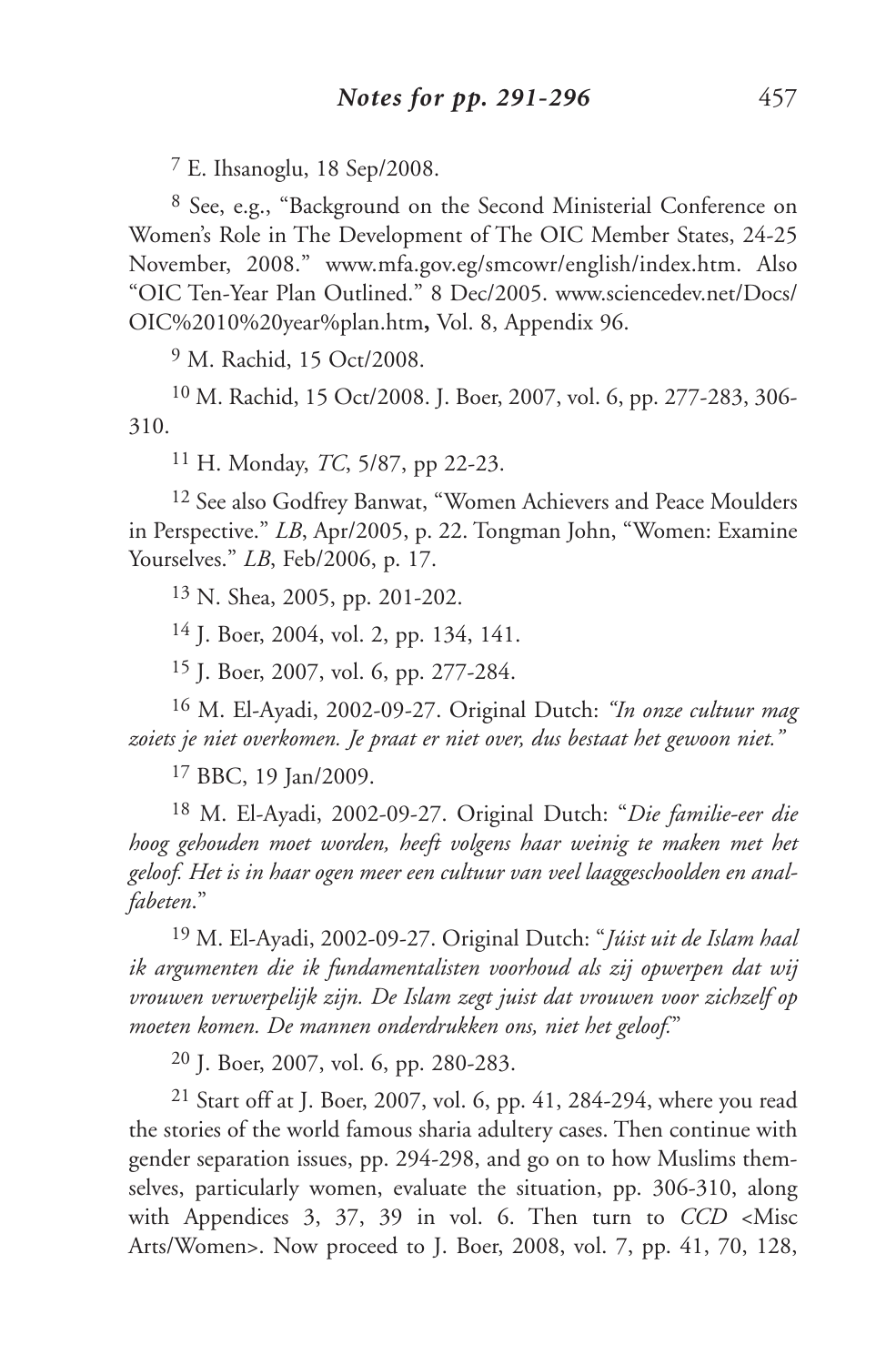154-162, 217-218 and Appendix 20. See also P. Marshall, 2005, pp. 120- 122.

22 K. Yesufu, 15 May/2007.

23 Hausa for *Thora*, the Jewish term for the books of Moses.

24 AFREG, Action Plan. Appendix 101, Document 3, paragraph 11.

25 J. Boer, 2004, vol. 3, pp. 53, 81, 194, 224, 243.

26 *TC*, 4/1992.

27 O. Minchakpu, *TC*, 1/95, pp. 10-14. J. Boer, 2004, vol. 3, pp. 223-224, 231—in endnote 78, I made you a promise that I fulfilled 5 years later with Appendix 98.

28 *TC*, 6/1988. J. Boer, 2008, vol. 7, Appendix 24.

29 J. Boer, 2008, vol. 7, pp. 161-162, 221-222, 395. The *Barnabas Prayer Bulletin* entry for 2 Dec/ 2008 refers to a report by British Baroness Cox with tales "that young Christians were being abducted and forcibly converted to Islam…."

30 For a Pakistani example see *CCD* <Misc Arts/Women/2008-11-27 Kidnap & Forced Marriage>. Barnabas Fund reports the following: "Uganda is a main target of Muslim missionaries. One of the strategies employed is for Muslim men to marry Christian women. It is reported that a special allowance is awarded to those who do so, and a double rate for those who manage to marry a pastor's daughter" (*Barnabas Prayer Bulletin*, 7 Feb/2009). The practice seems to be universal among Muslims. For the period of Muslim rule in India, it was a frequence practice (J. Sarkar, 1950).

31 J. Boer, 2007, vol. 6, pp. 285-294.

32 J. Boer, 2008, vol. 7, p. 27.

33 J. Boer, 2007, vol. 6, p. 47. The contrast with the approach of, for example, secular Canada, could not be greater. There sexual practice is considered strictly private and personal, no matter how destructive the social outcome and regardless of how much it costs the government to pick up the pieces in terms of sexually related disease, single-parent families and the like. Considering the resulting collapse of the Canadian family and the heavy burden on the taxpayer, the sharia deterrence suddenly begins to look more sane and intelligent. It is once again a matter of Western individualism versus Muslim communalism.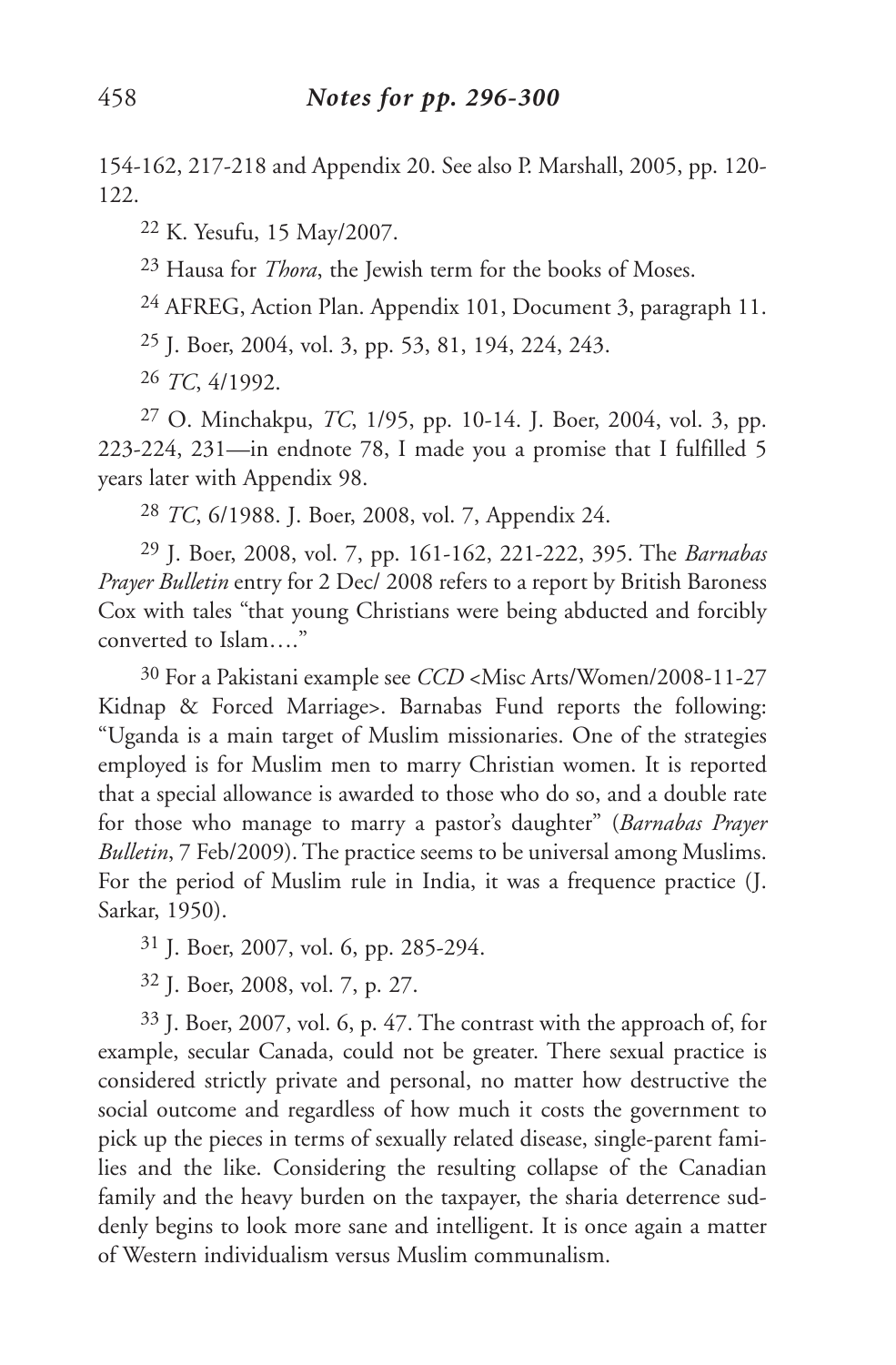<sup>34</sup> See Appendix 6. Suddenly, the Islamic and Canadian systems come closer again to each other, since the Canadian government is also concerned to protect "Canadian values. " The liberals have graciously volunteered to define these values on behalf of all Canadians, many of whom do not like the plate before them. So, parallel responsibility; different contents.

35 J. Boer, 2007, vol. 6, pp. 291, 293-294; 2008, vol. 7, pp. 209-210.

36 Appendix 6. See also J. Boer, 2005, vol. 4, pp. 123-124, 211 for similar Muslim concerns.

37 In his Preface to Abul A'la Mawdudi, 1990, Khurshid Ahmad wrote that one of the reasons for the popularity of Mawdudi's writings is that "he wanted the Muslims to appropriate creatively the healthy and beneficial elements from the cumulative treasure of human experience, and to empty them to serve the higher ends of life embodied in the Islamic tradition" (A. Mawdudi, 1990, p. 7).

38 J. Boer, 2007, vol. 6, pp. 246-248.

39 For Muslims, see Appendix 6 and 7; for Christians, Appendix 35, 40.

40 J. Boer, 2007, vol. 6, pp. 295-299.

41 J. Boer, 2008, vol. 7, p. 158.

42 J. Boer, 2007, vol. 6, p. 296.

43 J. Boer, 2008, vol. 7, pp. 155, 158-159.

44 J. Boer, 2004, vol. 2, pp. 58-64.

45 For an average Northern Muslim view of female dress, see Abdul Abdulaziz, 9 Sep/2005.

46 For this plan, too, check "Plan" or "Muslim plan" in the indices of other volumes.

 $47$  J. Boer, 2008, vol. 7, pp. 159-160. The verse reads, "A woman must not wear men's clothing, nor a man wear women's clothing, for the Lord your God detests anyone who does this."

48 I am aware of literature in which women in *burqah* defend it as a liberating style away from gawking males. But much more widespread is the literature about Muslim men with distorted sexual dreams. I refer you to the literature of rebel Ayaan Hirsi Ali as well as to the novel by Barbara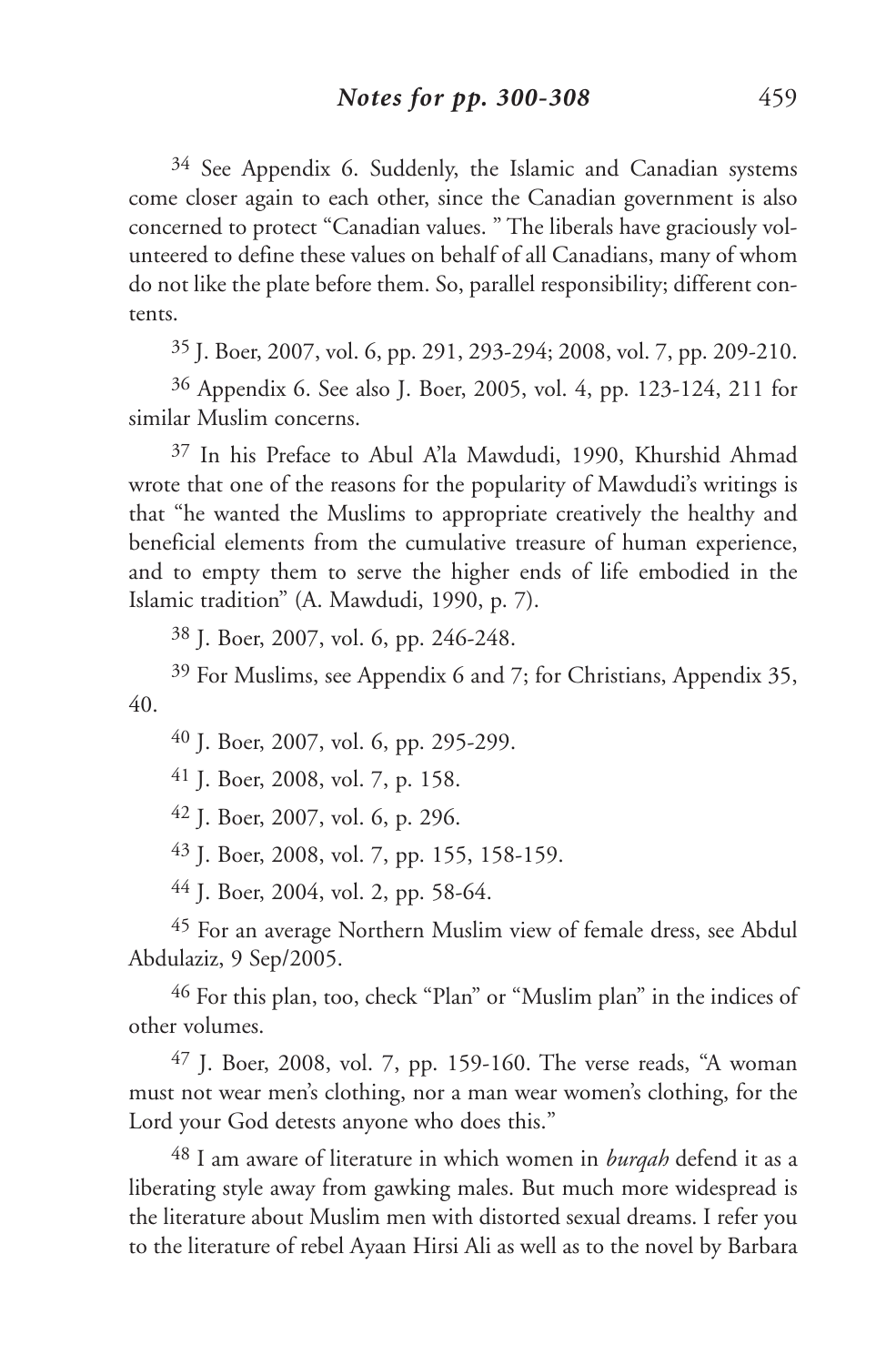Wood, *Virgins of Paradise* (New York: Avon Books, 1993). Lianne George writes about her readership of 400,000 American Muslim teenage girls, most of whom "like to look chic and modern"—and wear the hijab, often "to celebrate and champion" Islam (L. George, 14 May, 2007). For Nigeria, I remind you of the poem by Jawayriyya Badamasuyi, "Awake: Muslim Women" (J. Boer, 2004, vol. 2, Appendix 3, pp. 162-165).

<sup>49</sup> If my discussion concentrates too much on women and leaves men off the hook, it is because I am not sure that men's fashions have similarly become immodest. I *do* observe that in the world of advertising, the sexuality of men is flaunted increasingly. I see it on billboards and in display windows in my own gay-dominated neighbourhood. It can also be argued that men's beach wear is provocative as well as their strutting around with bare chests in public. However, not much of that is happening in Northern Nigeria, the main theatre for our sharia drama.

50 J. Boer, 2008, vol. 7, pp. 156-159.

51 For the complete story see Appendix 102.

52 *D/Triumph*, 8 Jan/2007.

53 S. Machika, 2005. *Companion CD* <Misc Arts/Women/Fashion and Hijab/…>.

<sup>54</sup> Allow me to broaden the scope of the discussion. It is the same question North Americans are asking about governmental right to demand responsible life style by restricting drugs, smoking, alcohol, disease resulting from bad eating habits and even risky sexual behaviour. If government has to pay for my sexual disease, then, in spite of the flippant remark by Canadian Prime Minister Trudeau to the contrary, it also has business in my bedroom. Provocative dress is part of the same picture. When you accept socialized medicine, we become responsible for our behaviour to each other; the private and personal now become a public concern. I pay for your lifestyle and you become accountable to me. Our public schools should definitely play a role here. Educational and governmental policies based on mythical moral "neutrality" lead to immorality. Muslims know that. It is time the rest of us take our cue from them on this score and become realistic about the impact of immodesty and loose sex on the nation.

55 Where such intermingling does take place, brutalization of the culture in general is not far behind. Such a lifestyle is usually part of a larger package loaded with more damaging secular values and behaviour.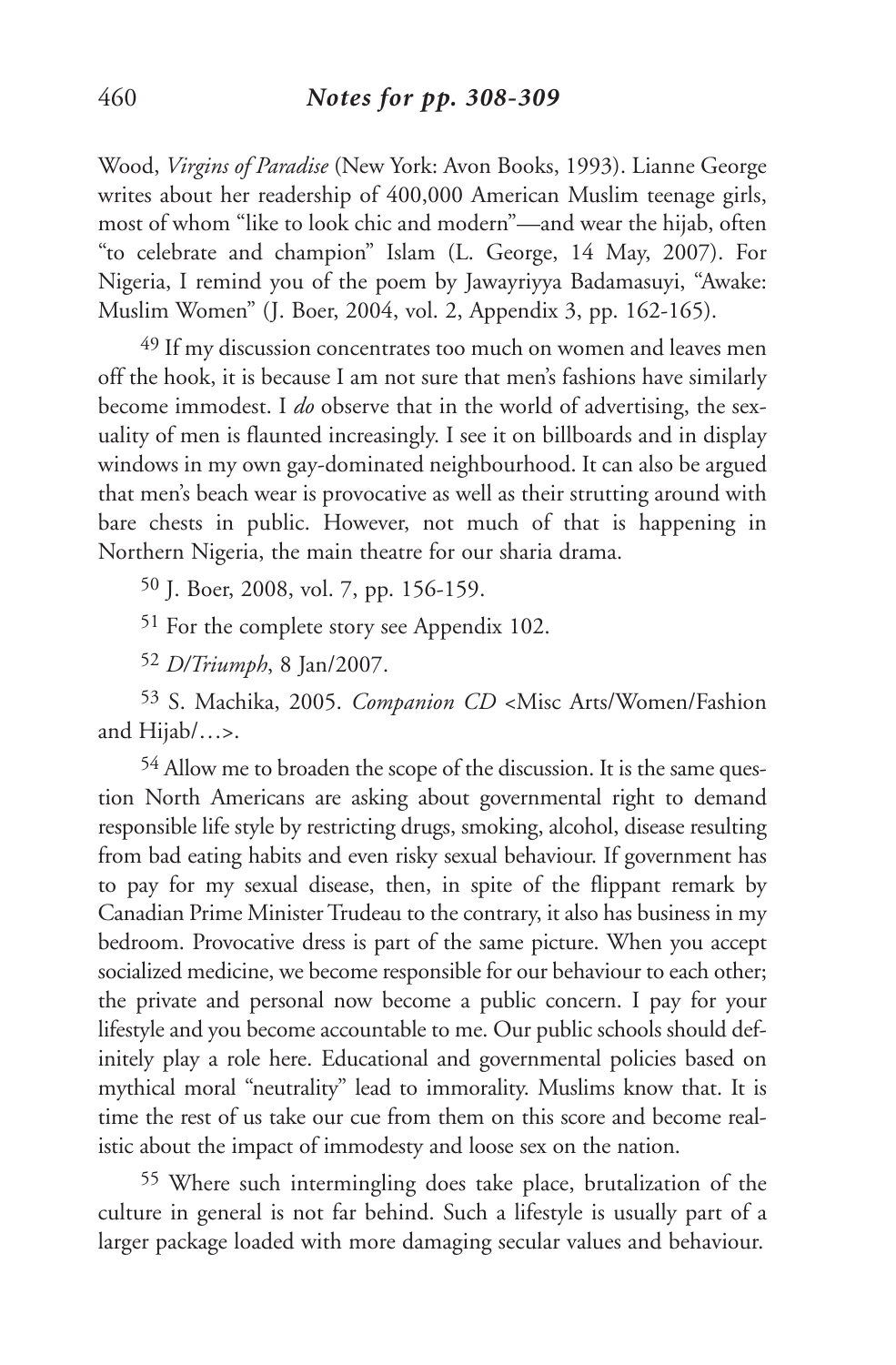56 I refer you to *CCD* <Misc Arts/Women/Fashion and *Hijab*> for many articles on the subject.

57 For examples of active joint projects in this general area of confluence see Appendix 6, 11, 31,51, 53, 68. For other confluence areas more closely related to this chapter, see *CCD,* <Misc Arts>, folders <Sex>, <Family Marriage Gender> and <Women>. As to Christian female dress, I refer you to J. Boer, 2004, vol. 2, p. 74, notes 122 and 124, for a modesty challenge to Christian women.

58 See his statement at the mast of this chapter.

#### ▲ **CHAPTER** 9 ——

1 F. Ambah, 3 Nov/2008. Amr al-Faisal is a board member of Dar al-Mal al-Islami, a holding company that owns several Islamic banks and financial institutions.

2 For more Kuyperian references I refer you to *CCD* <Misc Arts/Kuyperian/ >, to <Misc Arts/Websites and Organizations/Christian Sites and Organizations> and to my website < www.Social Theology/Kuyperiana>.

3 These issues are all discussed in vol. 5, Chapter 7, pp. 241-248 / 174-180. For the Guide itself see Appendix 105.

4 Be sure to see numerous articles on this subject on *CCD* <Misc Arts/Business/Banking>.

5 I. Sulaiman, May/86.

6 C. Kielburger, 17 Mar/2008. *CCD* <Misc Arts/Business/Banking/ 2008-03-17 Principles of Islamic Banking>.

7 N. Shea, 2005, p. 198.

8 MCC, 29 Jan/2008.

9 J. Boer, 1984, pp. 160-179; 1992, pp. 190-202.

<sup>10</sup> For a brief report on the status and direction of Islamic banking today, see NykrinDC, 5 Oct/2006.

11 F. Halsey, "Translator's Foreword," in H. Pirenne, 1925, p. viii.

12 H. Pirenne, 1965, pp. 112, 115-116.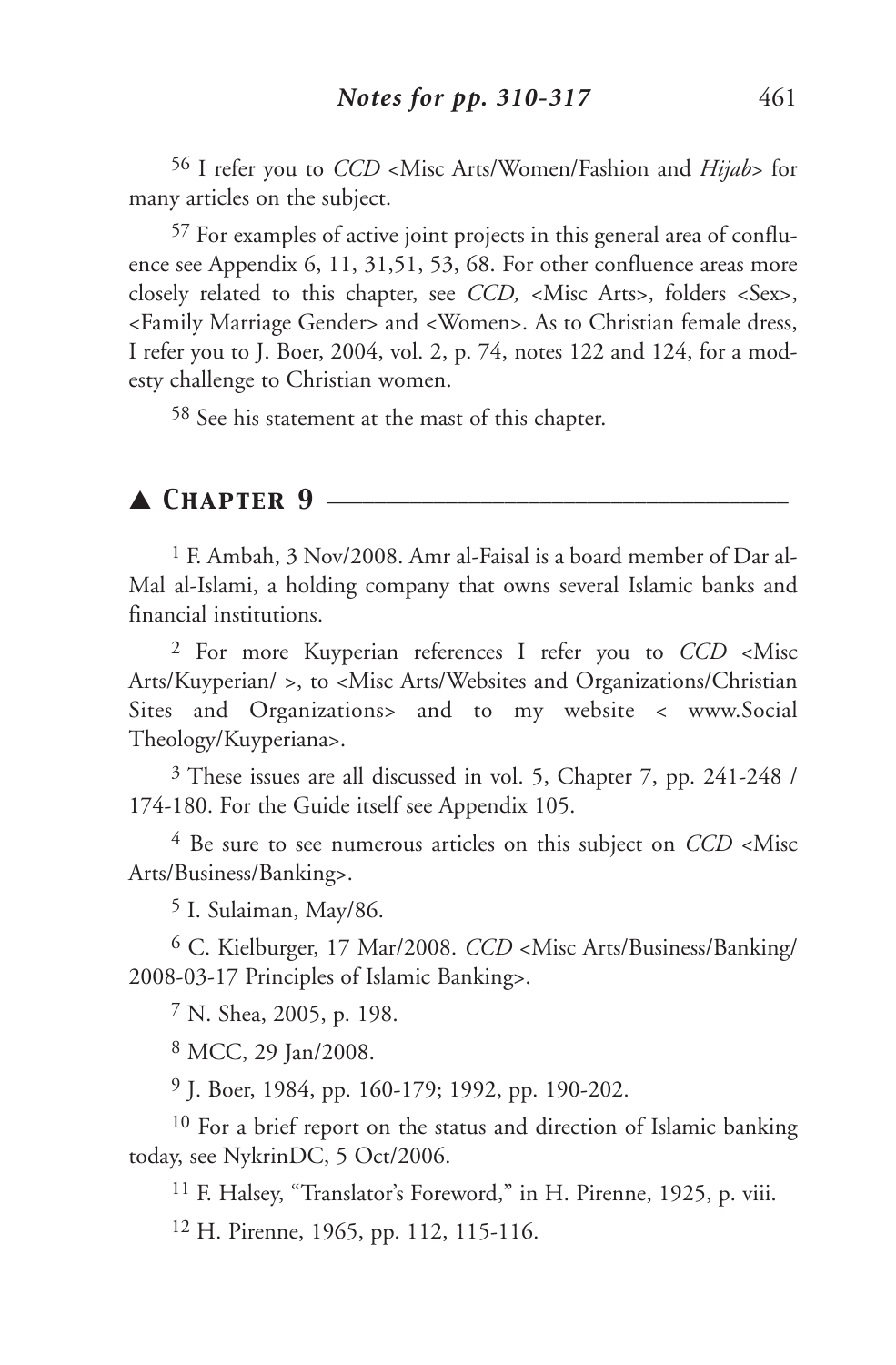13 H. Pirenne, 1925, pp. 78, 87-88; 1965, pp. 124-125.

14 BBC, 18 Nov/2002. The writer commented, "In practice, Egyptian banks may not notice any immediate difference. Despite the problems traditionalists have with interest, nine out of ten banking institutions in Egypt pay a fixed rate of interest." See also P. Sookhdeo 2008, pp. 18-19, 70, for more on this Egyptian development.

15 NykrinDC, 5 Oct/2006.

16 That is the one that has just left millions of lives in the lurch and whose captains, including automotive CEOs, had the nerve to jet their way, cap-in-hand, to beg the US Government for an astounding taxpayersupported bailout. That is also the one that has placed the AIG corporation into an unbelievable quagmire vis a vis both American government and people. See D. Macdonald about the admission by Alan Greenspan, the former chairman of the US Federal Reserve, of his mistakes in managing the US economy and, in effect, that of the world. It was apparently his mistaken judgements and decisions that led to the cave-in of 2008 and beyond (*VS*, 27 Oct/2008). I witnessed Greenspan make the admission on TV and remember my shock and indignation, neither of which has faded six months later.

17 P. Wood, 14 Dec/2007. *Do turn to the end of this article for very important links to related documents and similar discussions.*

18 B. Gabriel, 3 Nov/2008.

19 Her organization is "ACT! for America." This was founded to counteract the war Islamic militants have allegedly declared on America. www.actforamerica.org.

20 ECP Centre, 20 Oct/2008.

21 R. Terrell, www.stormingmedia.us/07/0775/A077574.htm. Full report available on this website—93 pages.

22 I am jumping ahead of myself by bringing in Sookhdeo at this point. Please go to the "Inset" below for a more complete treatment of his views on the matter.

 $23$  I have analysed the practices of Western corporations at some length and it is often far from pretty or constructive. J. Boer, 1992.

24 These terms refer to "Coca Cola" and "McDonald Restaurants" and represent the creeping influence of Western corporate culture everywhere.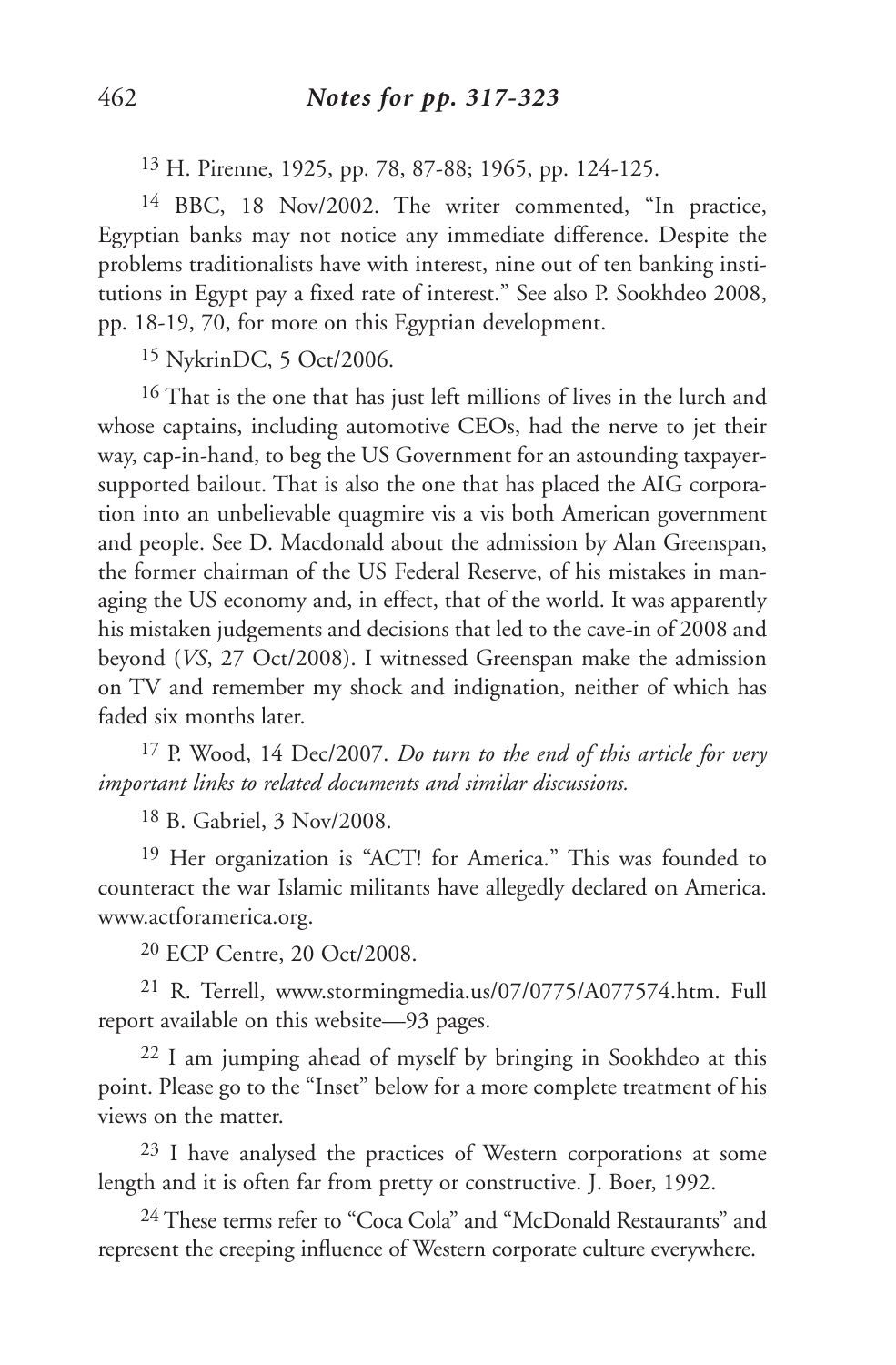25 See I. Ado-Kurawa, Apr/2003.

26 See J. Boer, 1979 and 1984 for a multitude of details here.

27 For OIC membership, see J. Boer, 2004, vol. 2, pp. 53-55; 2004, vol. 3, pp. 93-101, 260-265; 2006, vol. 5, p. 99; 2008, vol. 7, p. 358, 434; 2004, vol. 2, p. 55; 2007, vol. 6, pp. 86-87, 108-110; 2008, vol. 7, pp. 103-104.

28 H. Algabid, Nov/89, pp. 12, 20. It is interesting that, though there has long been ambiguity among Nigerians as to whether or not Nigeria is/was a member of OIC, the "Annex" to Algabid's paper indicates full Nigerian membership already back in 1989.

29 For more articles on Islamic banking and IDB, go to *CCD* <Misc Arts/Business/Banking/ >.

30 See J. Boer, 1992, ch. 13, for discussion on socially responsible corporations.

31 Quoted in S. Huntington, 1996, p. 100.

32 Claims of Muslim input into Western law are discussed in ch. 10. Claims of Muslim contributions to the foundations of modern science are many. I refer you to only one, that of the Kuyperian philosopher, Egbert Schuurman, 20 Sep/2007.

33 P. Sookhdeo, 2008, back cover, pp. 7-14, 23-24.

<sup>34</sup> Along with the statements listed, I provide the page numbers for your convenience. Know that these are all from his latest (2008) book.

35 P. Sookhdeo, 2008, pp. 7-8, 13, 25, 32-33, 36-37, 41-44, 52, 56, 81-88.

36 Is this a problem? Both Christianity and Islam have concepts that explain the legitimate development of new insights and practices. In Christianity this process includes "progressive revelation" applied to new circumstances. In Islam, "*ijtihad*" is a term that comes to mind immediately.

37 Apparently even experts in sharia, the wisest among the wise, cannot escape the power of greed. But they are children compared to the open greed and shamelessness of the American AIG executives.

38 It is interesting that he does not cover Nigeria, probably for two reasons. One, he correctly does not regard it a Muslim country; two, Islamic banking is still in its early development there.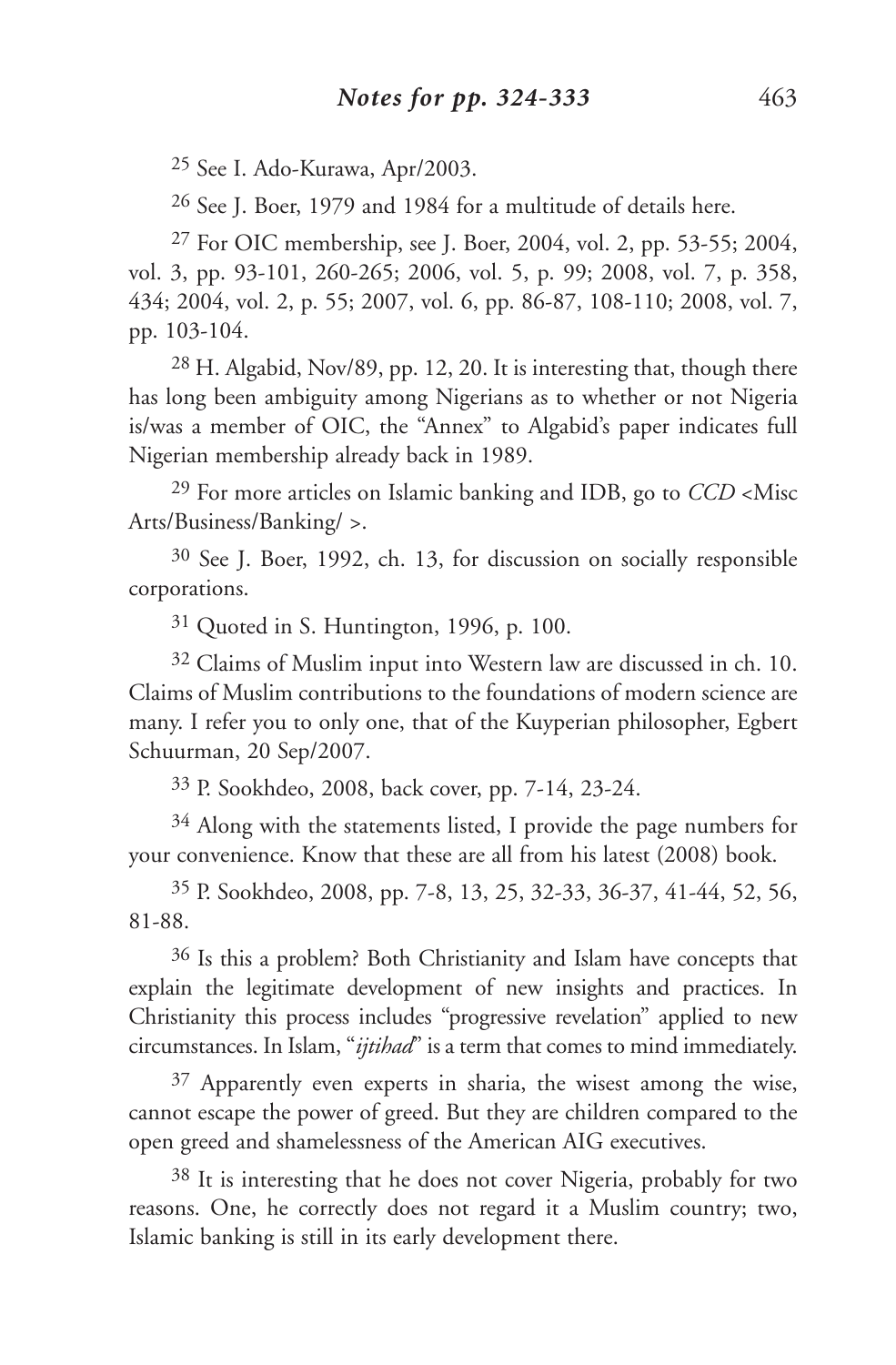39 In a letter to a Canadian federal official, Farzana Hassan, President of the MCC, wrote, "Religion has no place in the banking…industry and banks should desist from employing imams or sheikhs who sanctify so called Islamic bank products…. We are not living in the middle ages to get our financial cues from clerics claiming guidance from the divine." This is the voice of a Muslim organization that identifies itself as secular ( MCC, 29 Jan/2008). Muslim—or for that matter, Christian and secular—banking is not a matter of having clerics in control, but of being controlled by the principles of the religion or worldview. Hassan's perspective demonstrates how broad Muslims can stretch their religion. She reminds me of secular Christians who "creatively" combine Christianity and secularism after having opted for the dualistic variety of religion that this series combats so strenuously. That's exactly the kind of religion that secularism tolerates not only but advocates and delights in.

40 A. Ahmad, 2005, p. 371. According to Wikipedia Encyclopedia, "The term *affirmative action* refers to policies that take gender, race, or ethnicity into account in an attempt to promote equal opportunity." According to Stanford Encyclopedia, "'Affirmative action' means positive steps taken to increase the representation of women and minorities in areas of employment, education, and business from which they have been historically excluded. When those steps involve *preferential* selection—selection on the basis of race, gender, or ethnicity—affirmative action generates intense controversy" (Stanford Encyclopedia, "Affirmative Action." First published 28 Dec/2001; substantive revision 4 Mar/2005).

41 J. Boer, 1984, p. 165.

42 J. Boer, 1984, pp. 148-149, 159; 1995, day 6, 28, 109, 339.

43 J. Boer, 1984, pp. 150-151,159; 1992, pp. 191-192, 197.

44 J. Boer, 1984, pp. 149-150; 1995, days 8-11; 2006, vol. 5, pp. 184-186; 2009, vol. 8, ch. 4, p. 78, 110.

45 J. Boer, 1984, pp. 160-163; 1992, pp. 192-194, 196, 198-200.

46 J. Boer, 1984, pp. 163-165. OT Prophet Micah 6:6-8.

47 J. Boer, 1995, throughout.

48 J. Boer, 1995, days 217-220, 235, 237, 261-266, 332, 351-364.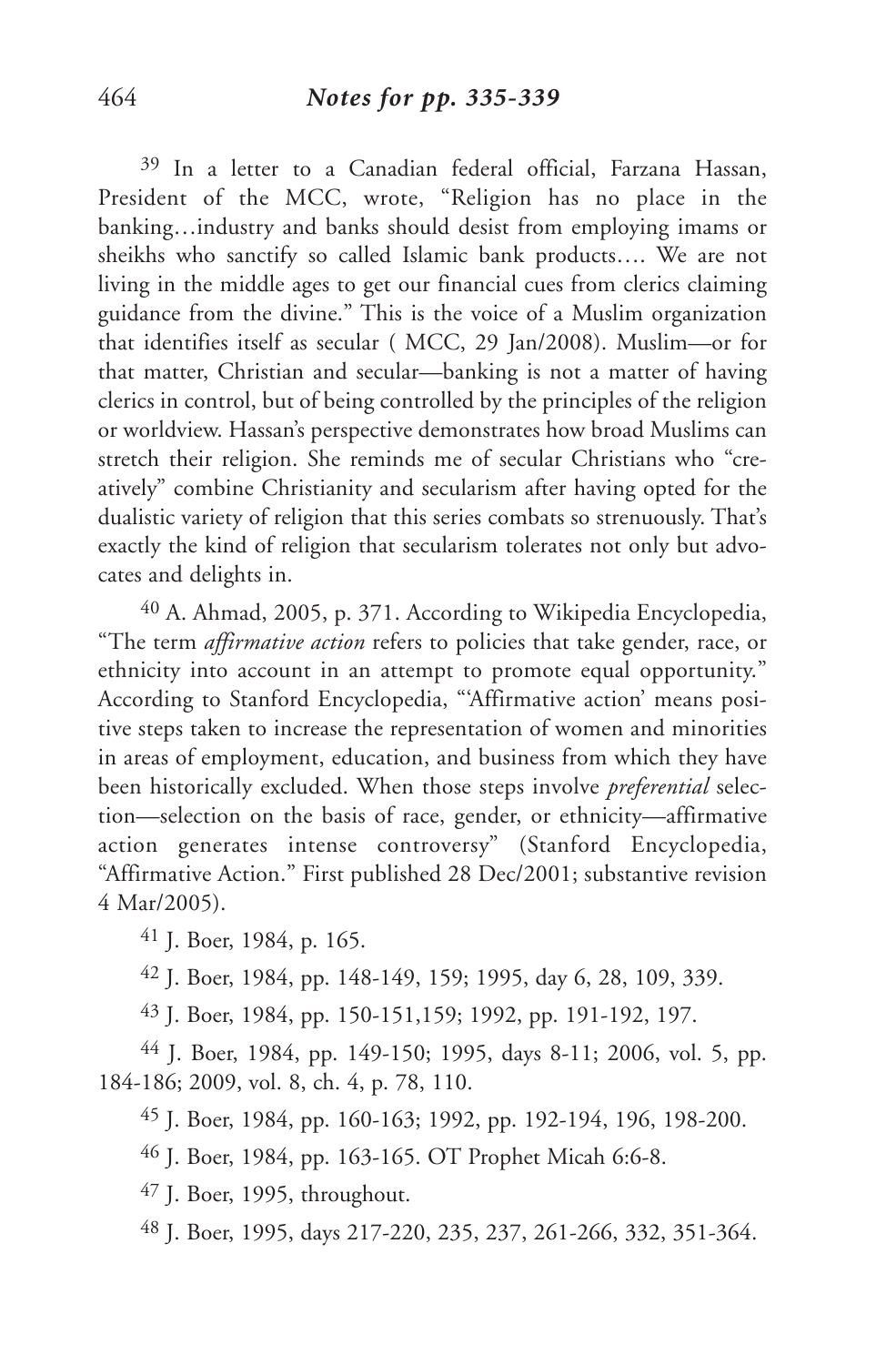## ▲ *Chapter 10* \_\_\_\_\_\_\_\_\_\_\_\_\_\_\_\_\_\_\_\_\_\_\_\_\_\_\_\_\_\_\_\_\_\_\_\_\_\_

1 For a more or less complete Kuyperian statement on the issues of this chapter, I refer you to H. Taylor's tome of 1966. It provides a wideranging overview of legal issues, including philosophy and history.

2 John E. Lynch, "Natural Ethics." < http://encarta.msn.com/ encnet/./….> Lynch is/was Professor of Medieval History and the History of Canon Law, Catholic University of America as well as former Vice-President, The Canon Law Society of America. Heraclitus was a Greek philosopher of the 6th century BC.

3 *"Abul A'la Maududi"* in *Wikipedia.*

4 *This Week*, 24 Oct/88, p. 24.

5 S. Huntington, 1996, pp. 183-184.

6 J. Boer, 2007, vol. 6, pp. 20-21, 94.

7 Barnabas Fund Email News, 19 Feb/2009.

8 These include, e.g., Sanusi, Adegbite and the team of writers in J. Lumbard's compilation.

9 For Muslims, see vol. 6, pp. 181-206; for Christians, vol. 7. See headings "Constitutional..." and "Relationship to Constitution," vol. 7, p. 513.

10 J. Boer, 2008, vol. 7, pp. 295-297.

<sup>11</sup> At another time Adegbite advised opponents to sharia should not take their case to the street but to the court (J. Boer, 2007, vol. 6, p. 195), but his preference was otherwise.

<sup>12</sup> Though the chairperson and convener of such a group should be a Nigerian, may I be so bold as to suggest Hans-Martien ten Napel, whom we met in Chapter 6, on p. 185, as one of the members, especially because of his Kuyperian orientation. Throughout this entire process, the Committee of the Wise may recruit anyone whose help they consider desirable. If here I go beyond suggesting parameters to proposing specific action to be taken, I apologize, but I could not resist a proposal that has been percolating in my mind for a long time. And it *is* only a proposal that can be discarded at will.

13 J. Boer, 1979, pp. 479-481; 1984, pp. 143-145; 2008, vol. 7, pp. 28-32.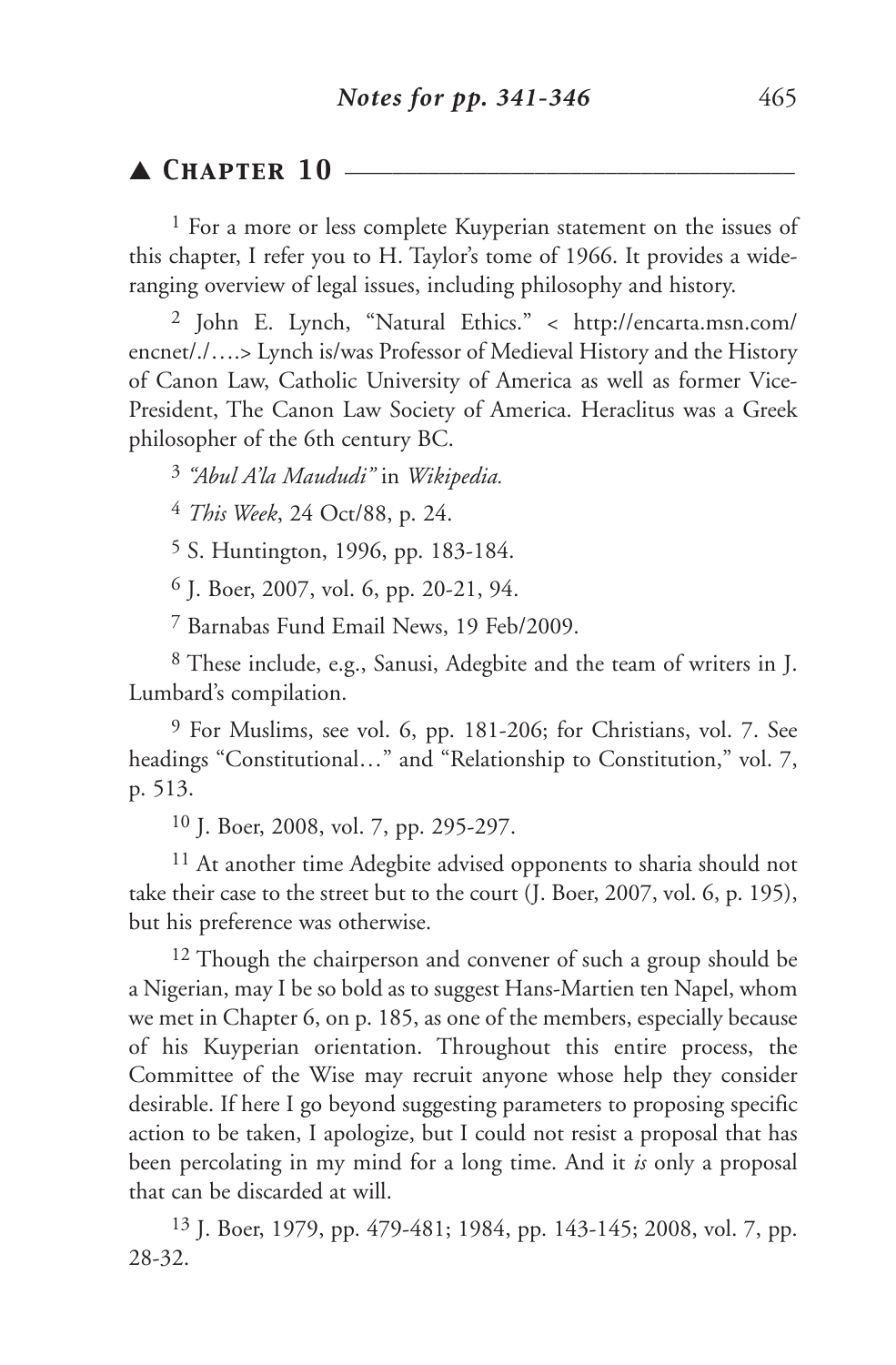14 J. Boer, 2005, vol. 4, pp. 223-224; 2008, vol. 7, p. 429, endnote 23.

15 D. Byang, 1988, p. 18. J. Boer, 2008, vol. 7, pp. 74-76.

16 H. Verkouteren, 1910, p. 3. Original Dutch: "*Men spreekt tegenwoordig veel over de Christelijke beginselen in het Recht…."*

17 H. Verkouteren, 1910, pp. 54-55. Remember, this was written when Europe was mono-religious—no Islam. Hence, his insistence on *only* Christianity as a guarantee for justice should not be understood as an anti-Islamic comment. Islam simply was not within the purview of the day.

18 R. Rushdoony, "Humanistic Law," in H. Taylor, 1967, p. 5.

19 J. Boer, vol. 5, 2006, pp. 234-240.

20 H. Taylor, 1966, pp. 342-343.

21 D. Martin, 18 Nov/2007.

22 H. Berman, 1973, p. 4.

23 H. Berman, 1986. Berman did not go unchallenged. He was countered by Andrew McThenia in the same issue of *The Journal of Law and Religion*, pp. 125-132.

24 Italics mine. They are inserted for reason of emphasis.

25 H. Berman, 1974, pp. 11-16, 74. Italics mine.

26 H. Berman, 1974, pp. 73-74. Berman fully supports his claims with historical facts that we cannot reproduce in this volume but that would make a fascinating read for you. If sufficiently interested, please check out the various items under his name in the Bibliography. *The Journal of Law and Religion* is a gold mine for this subject.

27 H. Berman, 1983, p. 3.

28 J. Boer, 2007, vol. 6, pp. 66-67.

29 The source of the contention is George Makdisi, 1999. Makdisi was a giant in the field of Arabic studies with a concentration on the medieval period. For further information about Makdisi see <www.middleeastmedievalists. org/ Makdisi.htm.>. For further information about the claim of Muslim background to Common Law see <www.aliraqi.org/forums/showthread.php?t=45955>. Additional Google search of Makdisi will likely unearth more about sources and about this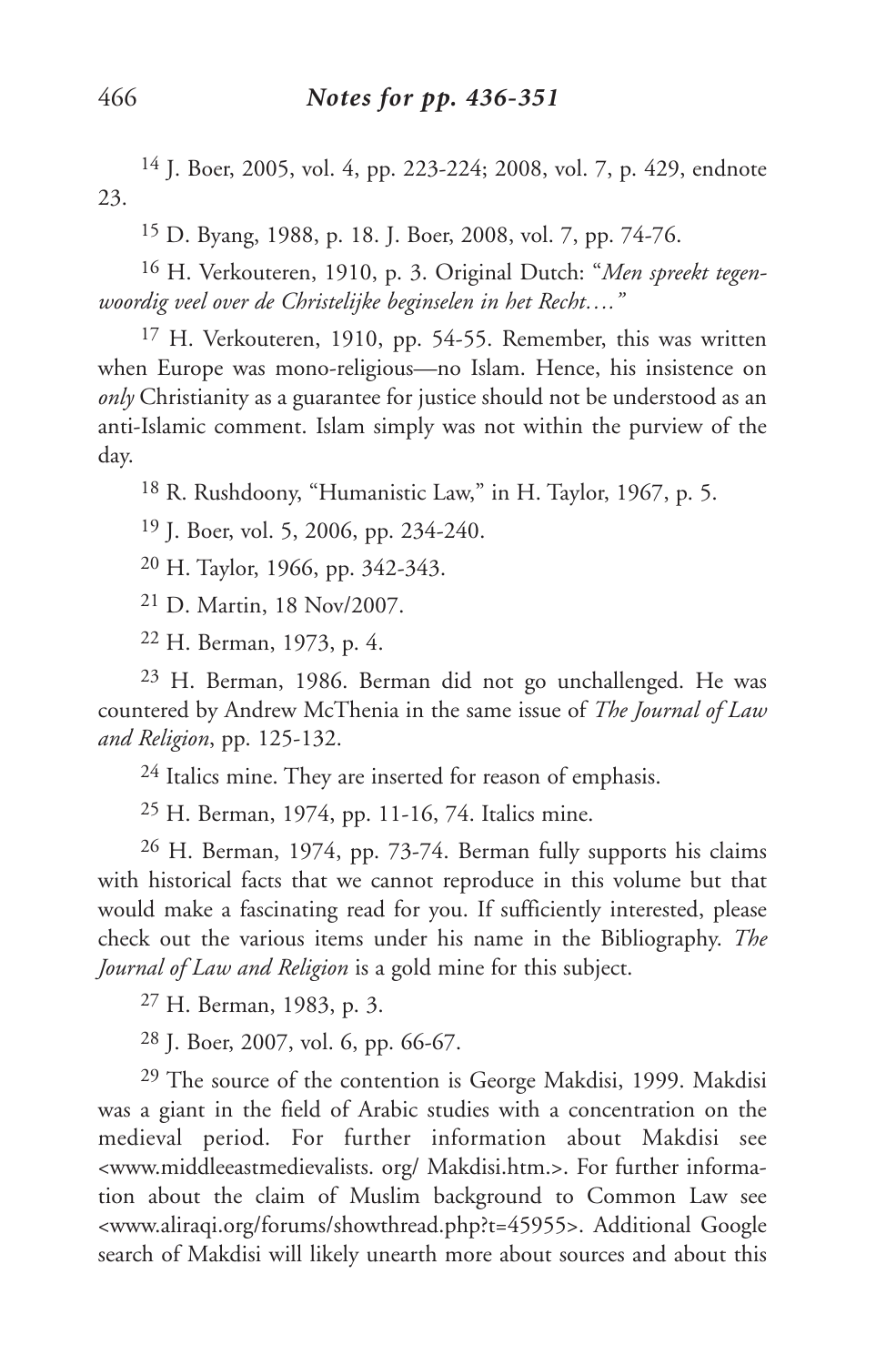theory. See also John Makdisi (George's father), "The Islamic Origins of the Common Law." *North Carolina Law Review*, June 1999, vol. 77, i. 54, pp. 1635-1739. During a telephone interview with Professor John Witte of Emory University School of Law in Atlanta, Witte agreed that there may be such a connection, but surmised that it is a thin one.

30 I. Ado-Kurawa, 2003.

31 Unlike previous study guides and with the exception of one endnote, the questions below are drawn only from the above section. The reason for the study guides in this chapter is to help you, the reader, realize the radical nature of the discussion here, radical in the sense of going back to the *radix* or root issues of history and religion.

32 A. Mamman, 24 Oct/88, p. 20.

33 This is, of course, exactly the complaint of many Muslims about their graduates as well. J. Boer, 2004, vol. 2, pp. 19, 37-48; 2005, vol. 4, throughout; 2007, vol. 6, pp. 58-66.

<sup>34</sup> I refer you to the list of my publications at the beginning of Volumes 1-4. It is in these books as well as in this series that you will find the materials to free yourself from this un-Christian secular mode of thinking.

35 J. Boer, vol. 5, 2006, ch. 5.

36 E. Grisworld, 2008, p. 52.

37 J. Boer, 2007, vol. 6, pp. 75, 206-209.

38 L. Sanneh, 1997, pp. 197-198, 230. Italics mine. See also vol. 8, pp. 250-261.

39 *Radiance,* 1983, no. 4, p. 7. J. Boer, 2005, vol. 4, pp. 201-202; 2007, vol. 6, pp. 74-75, 80-81, 206-209; vol. 8, Appendix 6.

40 D. Byang, 1988, pp. 101, 19. Volume 8, Appendix 35. J. Boer, 2008, vol. 7, pp. 264-265.

41 J. Boer, 2007, vol. 6, p. 227.

42 J. Boer, 2004, vol. 2, pp. 19-24, 32-48; 2007, vol. 6, pp. 58-68.

43 J. Boer, 2007, vol. 6, p. 285.

44 J. Boer, 2007, vol. 6, pp. 38-40, 64, 67-69, 76-77, 93, 165-166, 172-173, 187, 250.

45 J. Boer, 2007, vol 6 pp. 38ff, 67, 76ff, 92, 165ff , 172, 285ff.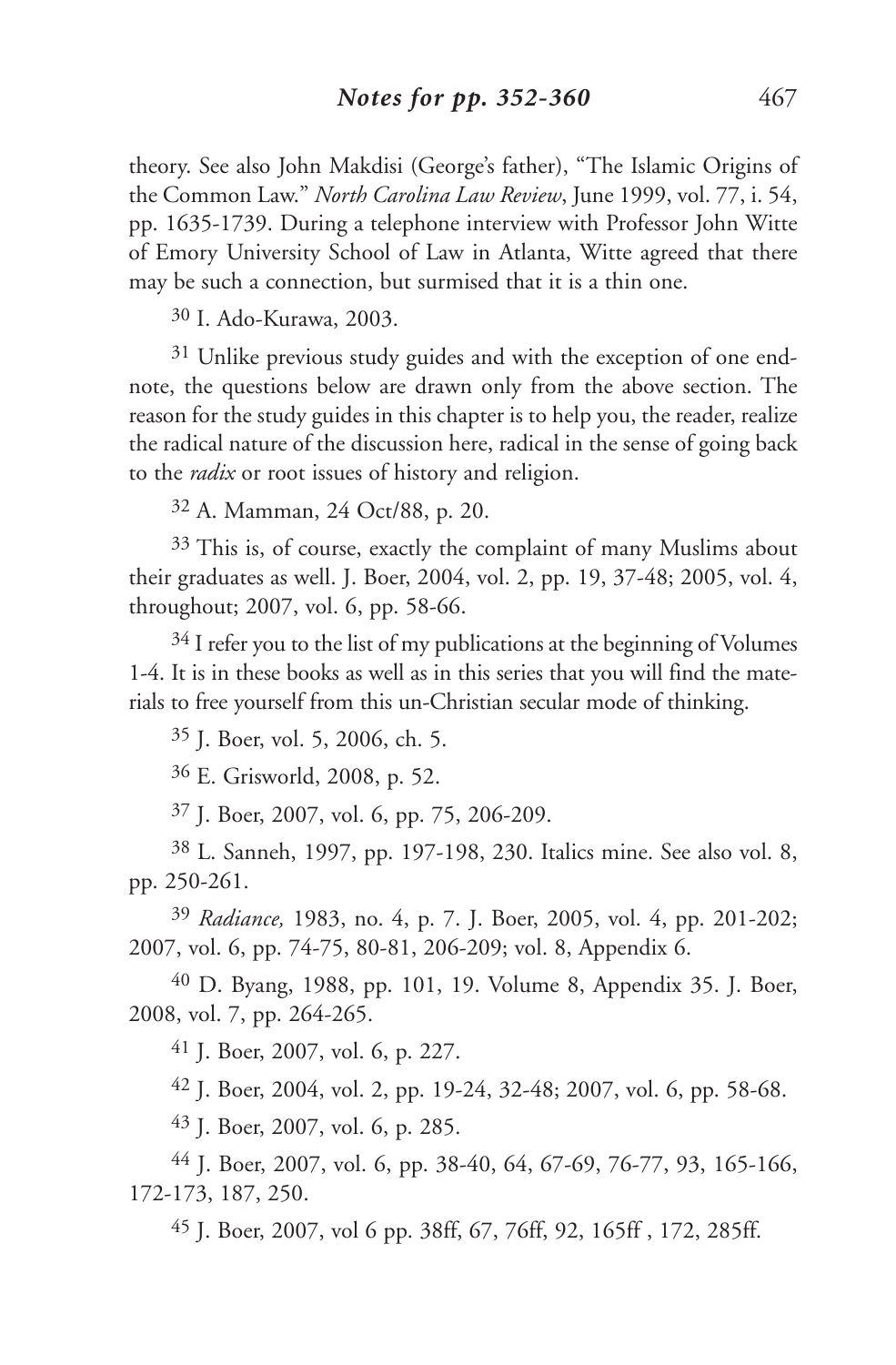46 J. Boer, 2008, vol. 7, ch. 4.

47 J. Boer, 2007, vol. 6, ch. 6; 2008, vol. 7, especially ch. 4.

48 M. I. Umar, 7 Oct/2005.

49 Of course, the famous cases of women accused of adultery demonstrates that even sharia courts and cases can be expensive and drawn out, once the media and Common Law lawyers, including those of the human rights stripe, get their hands on them! J. Boer, 2007, vol. 6, pp. 284-294.

50 J. Boer, 2007, vol. 6, pp. 66-67.

51 See Appendix 6.

52 M. Tukur, 29 June/2001. These Muslim complaints about Common Law are parallel to Christian experience with sharia! Things are not working for anyone, it seems. But even in English Canada, where this same kind of British system is indigenous, it is not working to the satisfaction of anyone it seems, except the lawyers for whom it constitutes that fattened calf. Cases are prolonged and delayed beyond reason, expenses have put the system beyond the ordinary people and they are fed up with a system that seems to favour the criminal rather than the victim. It would seem there is something inherently wrong with a system that is in such wide disrepute.

53 B. Sakkwato, 5 Jan/2000.

54 D. Byang, 1988, p. 98.

55 It is easy for me to make such a demand when I am living in the safety of Vancouver. After the latest Jos riots, one friend with whom I had shared some of this chapter wrote, "I am sorry, Jan, but I am very angry at the Muslims." I understand completely and I almost feel like a traitor writing in this vein. However, it remains true that as long as people are angry at each other, peace will elude us.

56 W. Sabiya in J. Boer, 2008, vol. 7, pp. 250-251.

57 J. Boer, 2007, vol. 6, pp. 115-117.

58 J. Boer, 2008, vol. 7, p. 109.

59 J. Boer, 2004, vol. 3, pp. 35-44; 2008, vol.7, pp. 99-107.

60 See Index entries for <Asad, Muhammad> in J. Boer, 2007, vol. 6, p. 379.

61 The Liberal distortion if not destruction of the traditional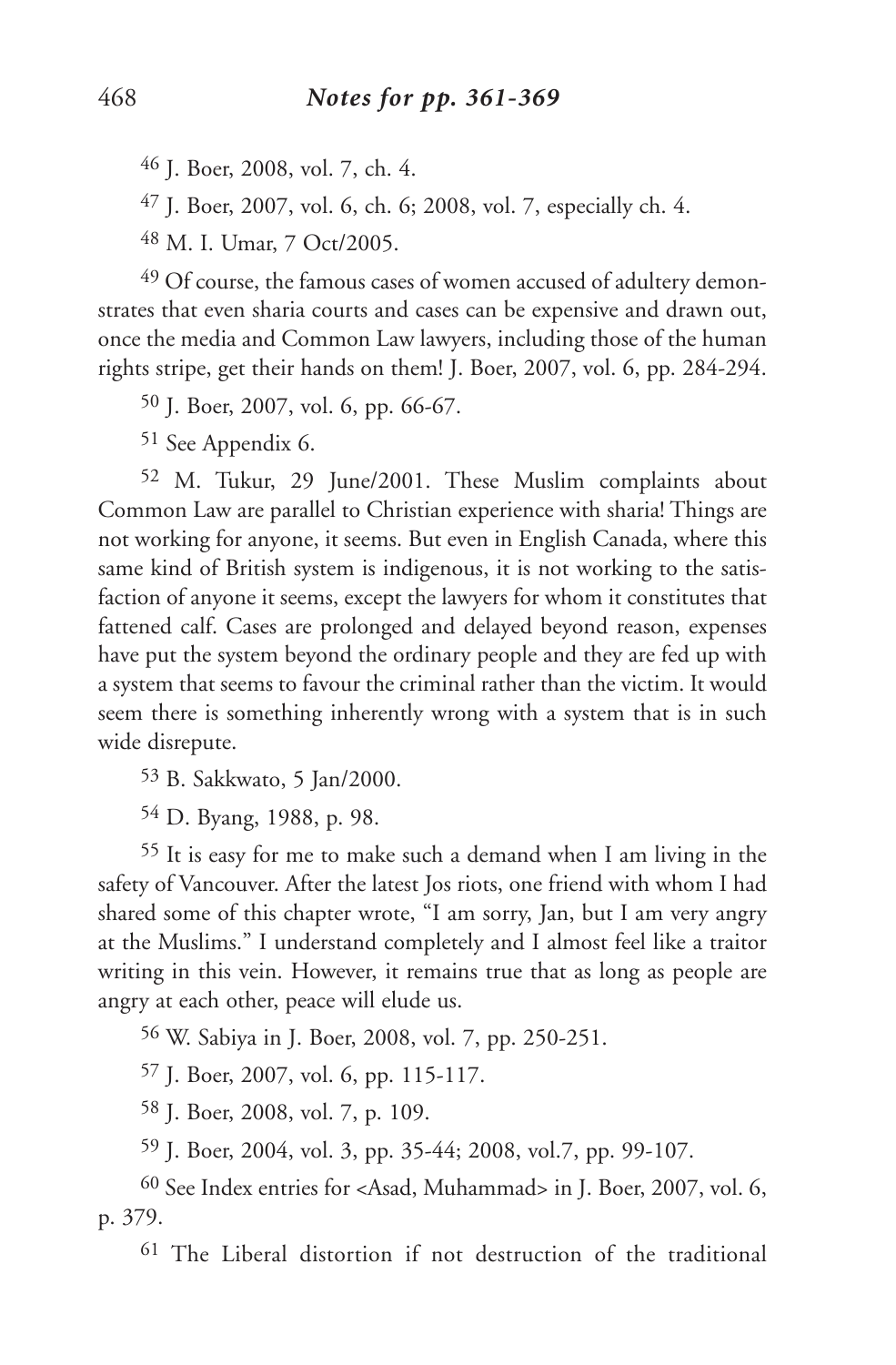family in Canada is a very concrete example. It results in hordes of street and drug people, along with mental fatalities. I am talking about two kinds of liberals, opposite to each other. The Nigerian Muslim liberal takes the Qu'ran and revelation seriously. The Canadian Liberal Party pulls new societal structures out of its magician's hat as if from nowhere.

62 H. Taylor, 1967, pp. 15-16.

63 In H. Taylor, 1967, pp. 8-9.

64 H. Bavinck, 1913, throughout.

65 See J. H. Bavinck in J. Boer, 1979, pp. 453-454. Be careful to distinguish between the earlier Bavinck and this one. H. Bavinck was a systematic theologian, while J. H. Bavinck was a missiologist. Both were pioneers with strong Kuyperian inclinations in their respective disciplines.

66 J. Boer, 2007, vol. 6, pp. 249-250.

67 P. Marshall, 2005, pp. 126-128.

68 N. Shea, 2005, pp. 210-211. I do not generally favour American intrusion into the affairs of other nations, unless invited to do so. But since they seem unable to mind their own business, they *will* stick their nose into Nigerian affairs. After all, Nigeria has oil, something Americans consider their business! That being the case, I urge them to heed Shea's advice.

69 Years ago, Paul Gindiri, a vigorous Christian evangelist, challenged Western churches to siphon more money into Nigeria rather than send missionaries. We can do the work ourselves better, he declared. We just don't have enough money. What Gindiri did with his money was impressive indeed. Though a prominent missionary in the community, I felt pretty small beside this Nigerian heroic evangelist.

70 P. Sookhdeo, 2008, p. 91.

71 J. Boer, 1979, p. 479; 2008, vol. 7, pp. 28, 90-92.

72 W. Sabiya, 25 Feb/78. J. Boer, 2008, vol. 7, pp. 264-265. See also vol. 8, Appendix 35.

73 D. Byang, 1988, p. 101. J. Boer, 2008, vol. 7, p. 132; vol. 8, Appendix 35.

74 J. Boer, 2007, vol. 6, p. 64.

75 J. Boer, 2008, vol. 7, pp. 80-90.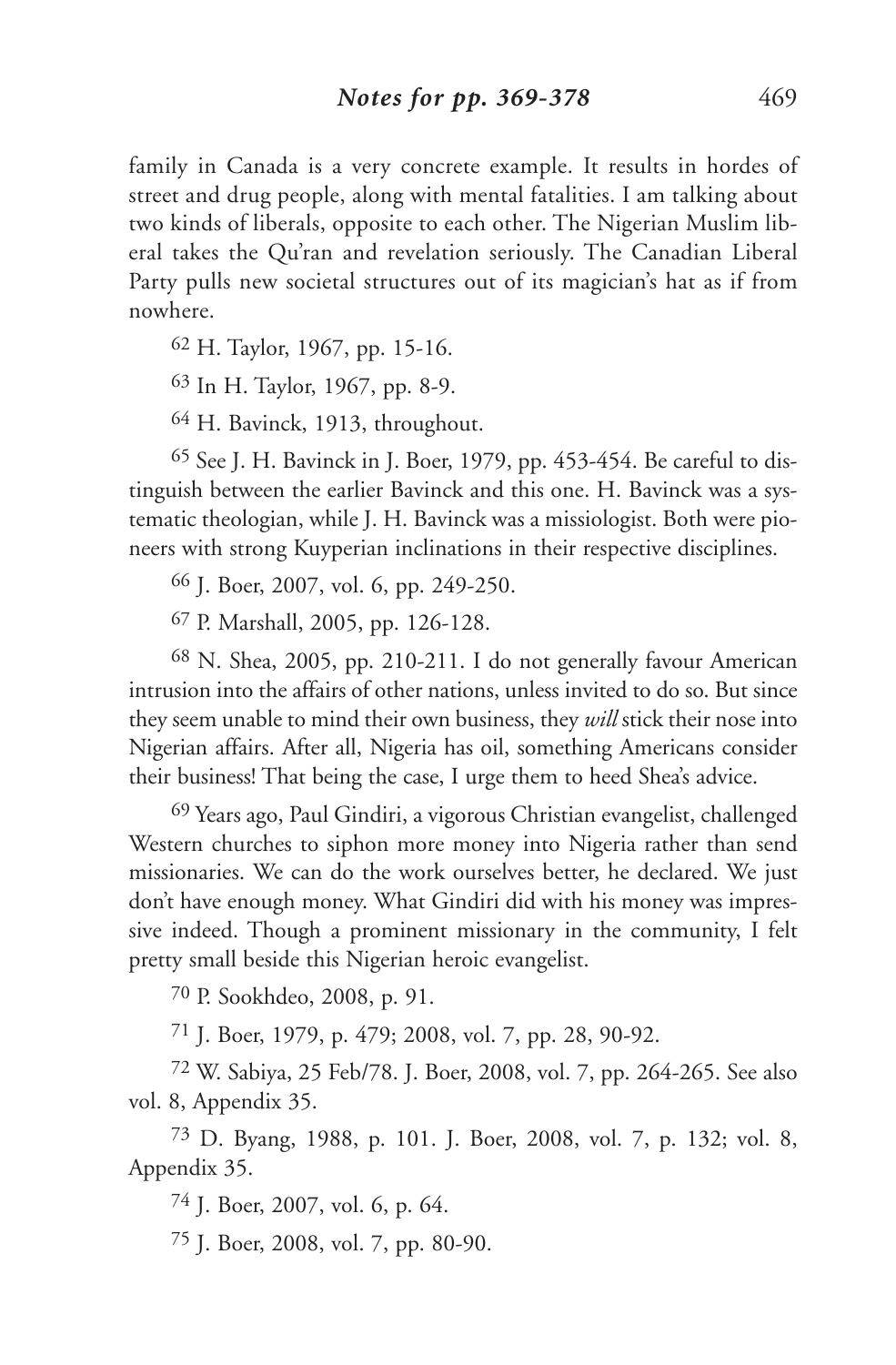76 J. Boer, 2006, vol. 5, part 2; 2009, vol. 8, ch. 4.

77 For starters, go to *Companion CD* <Misc Arts/websites and organizations/ Christian sites and organizations>. See also my website <www. SocialTheology.com>.

78 J. Boer, 2007, vol. 6, pp. 61-62, 323-324, 190.

79 L. Grissen, 1995, pp. 79-82.

80 J. Boer, 2007, vol. 6, p. 70.

81 See ch. 7, pp. 277-278. Muslims may have made the largest and most significant concession ever in India, when they operated an empire with a majority of non-Muslim Hindus and, in the course of time, Sikhs. By Muslim tradition, these non-Muslims should have been treated like pagans. In view of their great number, they were treated instead more or less like the People of the Book, as *dhimmis (*J. Sarkar, 1950). However, the sources are not consistent. Even being treated like Jew or Christian did not always guarantee special favours. Quoting from Wikipedia Encyclopaedia, "Will Durant argued in his 1935 book *The Story of Civilization: Our Oriental Heritage* (page 459):

'The Mohammedan conquest of India is probably the bloodiest story in history. The Islamic historians and scholars have recorded with great glee and pride the slaughters of Hindus, forced conversions, abduction of Hindu women and children to slave markets and the destruction of temples carried out by the warriors of Islam during 800 AD to 1700 AD. Millions of Hindus were converted to Islam by sword during this period.'"

82 D. Byang, 1988, p 7. S. U. Utere, *NN*, 22 Jan/86, p. 7. J. Boer, 2008, vol. 7, pp. 84-85.

83 D. Dodo, 2000, pp. 10-11. Appendix 35.

84 J. Onaiyekan, 2000, p. 3. See J. Boer, 2006, vol. 5, Appendix 1; 2008, vol. 7, p. 53.

85 L. Berkhof, 1941, pp. 171-172.

86 G. Berkouwer, 1952, pp. 125-160. Our discussion of concurrence for this context restricts itself to the mystery of God working in and through His creation and His faithful children. The doctrine is much wider and has several subtopics we cannot discuss here.

87 G. Spykman, 1992, p. 276.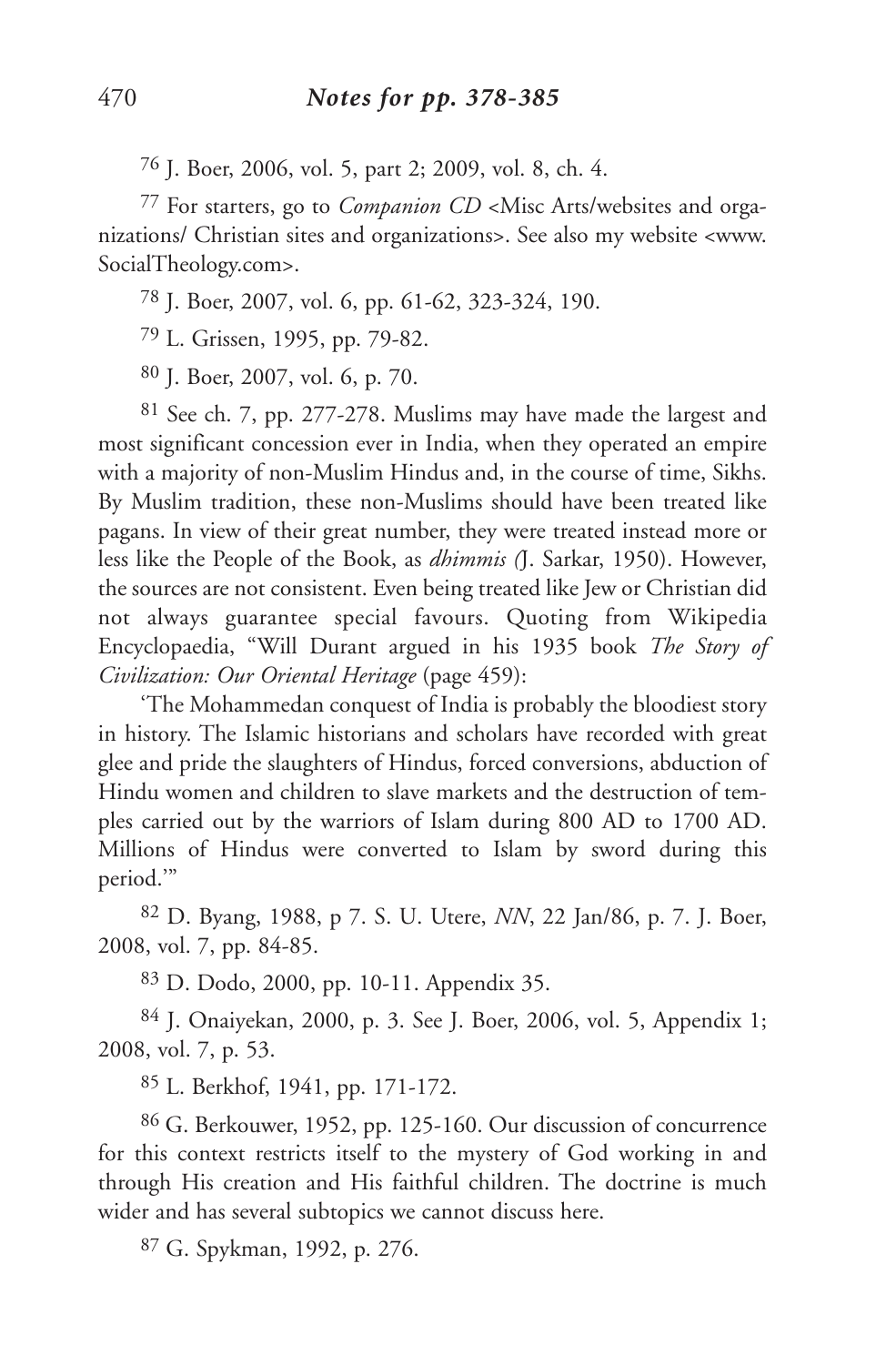88 Christians shy away from calling it "God's law," for they recognize that human interpretation is fallible. That is the reason Kuyperians reject "theocracy," for human application of divine law is subject to misunderstanding. No human law, even if influenced by religious perspective, can be equated with God's law.

89 J. Boer, 2008, vol. 7, pp. 78-79.

90 See Folder <Miscellaneous Articles> for subfolders <Conversion>, <Other Countries>, <Persecution> and <State by State>.

91 M. Madani, 1991, pp. 58, 60-62, 67-68, 74-75, 108-124, 149.

92 M. Madani, 1991, pp. 10-16. I cannot help but wonder how this book could have been allowed, given the political correctness of Canadian censors in an era of such strong anti-hate laws. Blatantly advocating murder of anyone expressing disagreement with a religion—Islam, of course. Canadian Christians have often alleged that these so-called "hate laws" are basically aimed at gagging Christians, while others are free to ignore them. See e.g. *Companion CD* <Misc Arts/Websites and Organizations/ Christian Sites and Organizations and <Misc Arts/Human Rights/Equipping Christians…>.

93 J. Boer, 2007, vol. 6, pp. 255-260; Vol. 8, Appendix 6.

94 Barnabas Fund, *Freedom to Choose,* p. 12.

95 P. Marshall, May/2006, p. 5.

96 S. Nasr in J. Lumbard, 2004, p. xiii.

97 J. Boer, 2007, vol. 6, index entry of Asad, p. 379 and for the others, pp. 256-260.

98 I have first mentioned him in volume 6, p. 261, but introduced him more properly in volume 7, pp. 110-111. For some of his articles as well as his complete resume or CV, including complete bibliography, go to *CCD* <Misc Arts/Leaders & Scholars/Secular and Others/Ostien Papers/2008-10 Philip Ostien CV>. I draw your special attention to his publication *Sharia Implementation in Northern Nigeria 1999-2006: A Sourcebook.* It is available on-line at http://www.sharia-in-africa.net/pages/ publications/ sharia-implementation-in-northern-nigeria.php, a most valuable resource available to all for free!

99 P. Ostien, "Sketch of the History of Sharia," 13 pp. See Bibliography for location of both articles on the *CCD.* J. Boer, 2008, vol. 7, p. 111.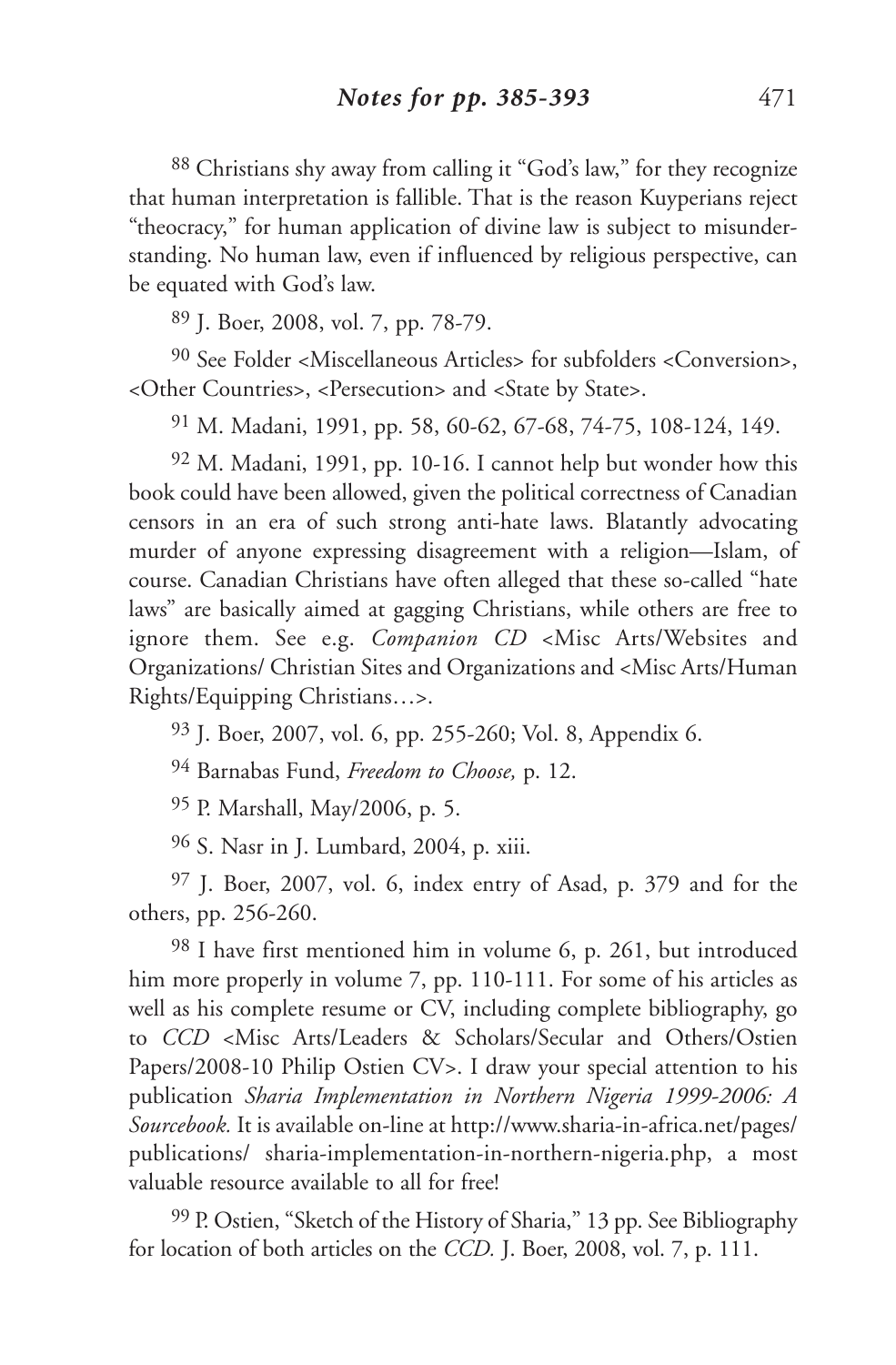100 Ostien was brought up a Lutheran. It is likely that his secular concern here is bolstered by his childhood Lutheran atmosphere with its own peculiar brand of dualism often referred to as the "two kingdom" theory.

101 *Merriam-Webster's Collegiate Dictionary.* Tenth edition. Springfield: Merriam-Webster, 2002.

102 Bellaigue (2001) p. 40. This is Ostien's note, not Boer's. Check his endnotes in Appendix 70 for full reference.

103 See Appendix 35.

104 The rulers of sharia states would not appreciate being dubbed "secular!" A secular ruler of a sharia state!? That is exactly what sharia was/is to overcome.

105 I. Saidu, 10 Mar/2009. Vol. 8, Appendix 34.

# ▲ *Chapter 11* \_\_\_\_\_\_\_\_\_\_\_\_\_\_\_\_\_\_\_\_\_\_\_\_\_\_\_\_\_\_\_\_\_\_\_\_\_\_

1 For your convenience I herewith provide you with the pagination where these items are discussed in this book. "Equality of status, access and rights"—p. 241; "critical solidarity"—p. 148; "independence"—p. 149; "shura/ consensus"—p. 202; "complementarity"—p. 274; "federalism"—p. 400.

2 See Appendices 16, 31, 49, 51, 53, 68.

3 H. Antonides, 21 Nov/2005, p. 12.

4 OT Torah/*Attaurat* (Hausa*)*: Leviticus 19:18. NT *Linjil* (Hausa): Jesus- Matthew 19:19, 22:29; Mark 12:31; Luke 10:27. Paul-Romans13:9; Galatians 5:14; James-James 2:8.